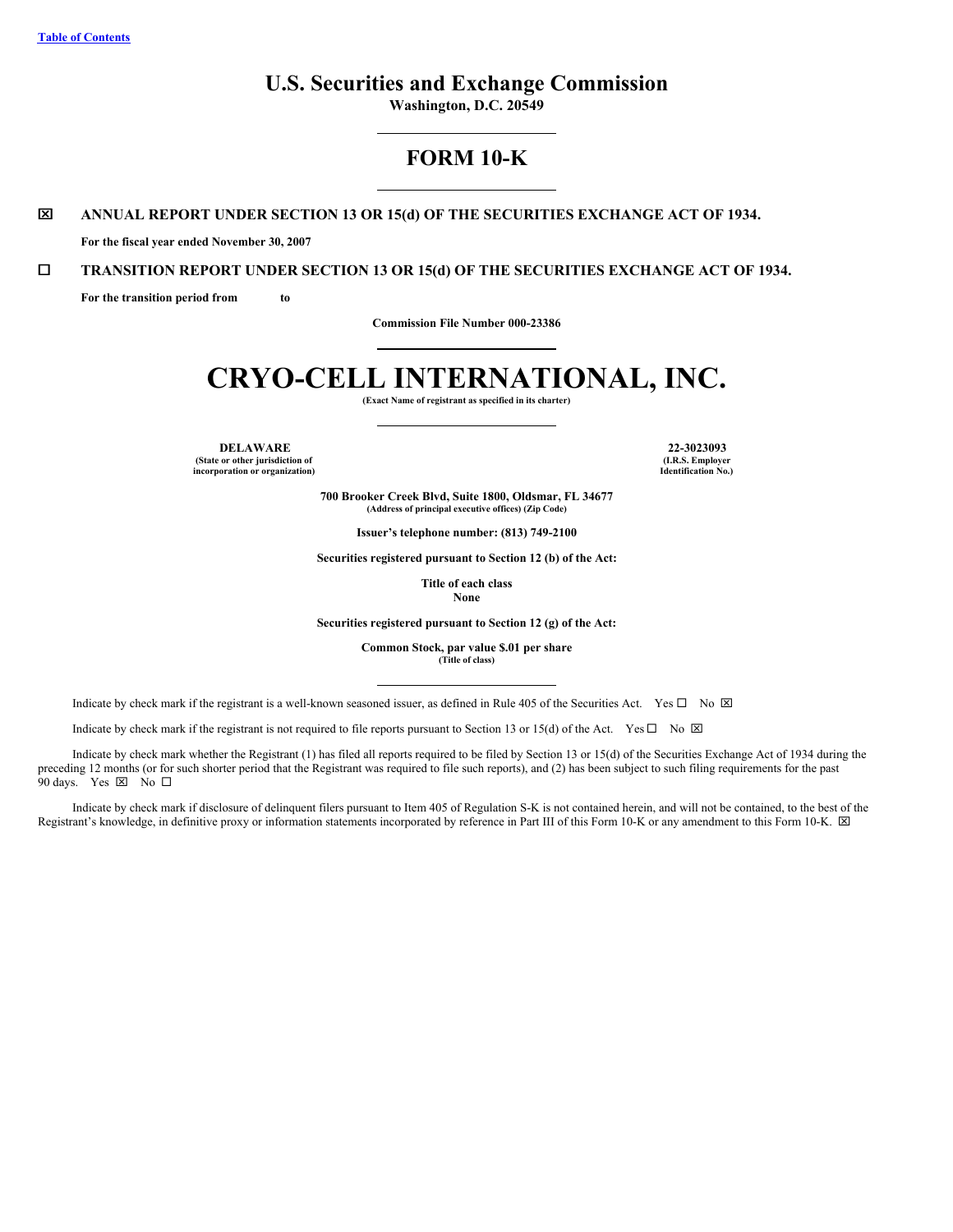Indicate by check mark whether the registrant is a large accelerated filer, an accelerated filer, or a non-accelerated filer or a smaller reporting company. See definition of "large accelerated filer", "accelerated filer" and "smaller reporting company" in Rule 12b-2 of the Exchange Act. (Check one):

> Large accelerated filer  $\square$ <br>
> Non-accelerated filer  $\square$ <br>
> Non-accelerated filer  $\square$ (Do not check if a smaller reporting company)

Smaller reporting company  $\boxtimes$ 

Indicate by check mark whether the registrant is a shell company (as defined in Rule 12b-2 of the Securities Exchange Act of 1934). Yes  $\Box$  No  $\boxtimes$ 

The aggregate market value of the Registrant's Common Stock held by non-affiliates of the Registrant (without admitting that any person whose shares are not included in such calculation is an affiliate) computed by reference to the price at which the common stock was last sold as of the last business day of the Registrant's most recently completed second fiscal quarter was \$24,662,240.

As of January 31, 2008, the Registrant had 11,672,129 shares of Common Stock, \$0.01 par value, issued and outstanding.

#### DOCUMENTS INCORPORATED BY REFERENCE

The information required by Part III of Form 10-K is incorporated by reference to the Issuer's definitive proxy statement relating to the Special Meeting of Shareholders to be held on March 4, 2008 which will be filed with Securities and Exchange Commission within 120 days.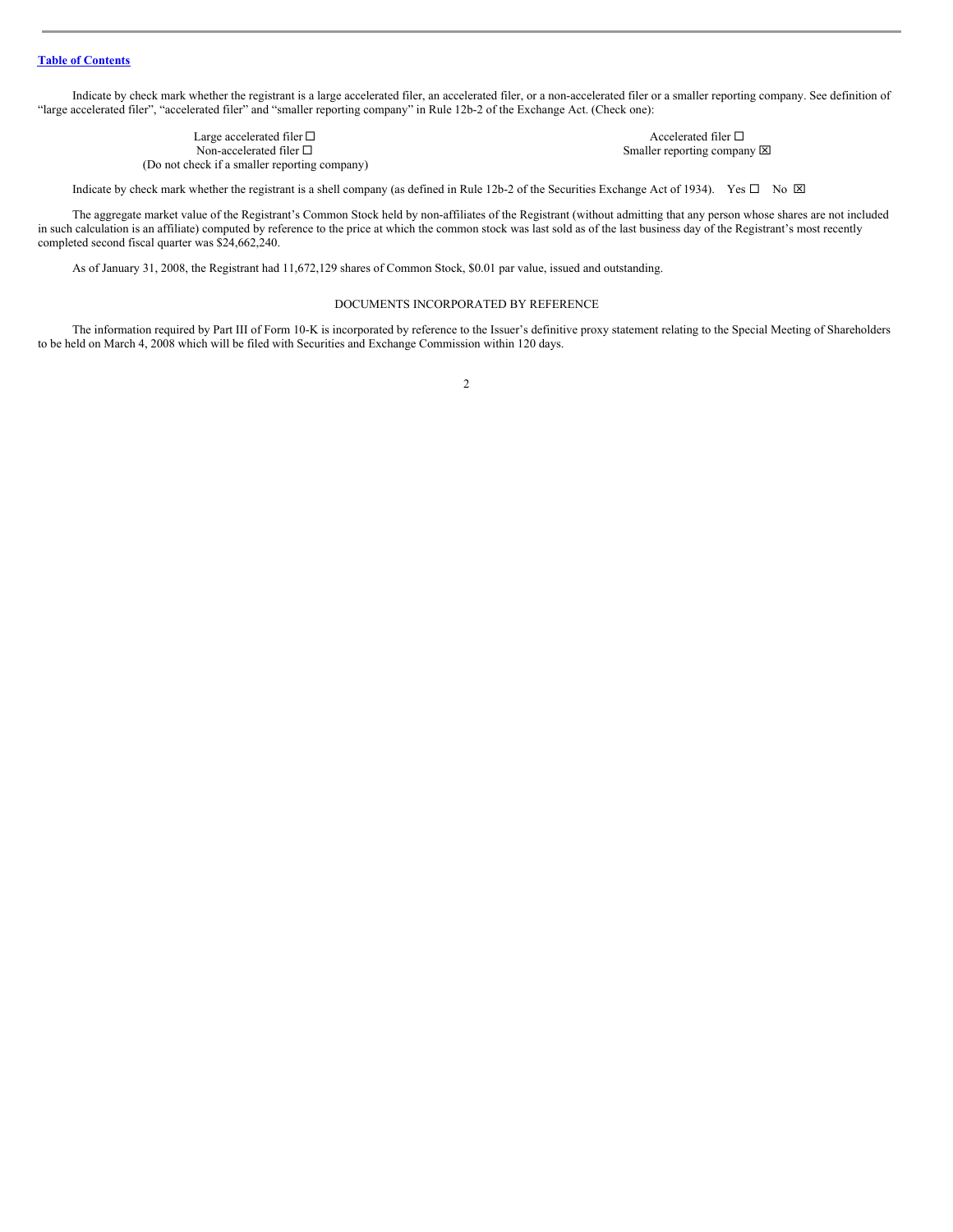# <span id="page-2-0"></span>**TABLE OF CONTENTS**

|                 |                                                                                                       | Page           |
|-----------------|-------------------------------------------------------------------------------------------------------|----------------|
|                 | <b>PART I</b>                                                                                         |                |
| ITEM 1.         | <b>DESCRIPTION OF BUSINESS</b>                                                                        | $\overline{4}$ |
| ITEM 1A.        | <b>RISK FACTORS</b>                                                                                   | 14             |
| ITEM 1B.        | <b>UNRESOLVED STAFF COMMENTS</b>                                                                      | 14             |
| ITEM 2.         | <b>PROPERTIES</b>                                                                                     | 15             |
| ITEM 3.         | <b>LEGAL PROCEEDINGS</b>                                                                              | 15             |
| ITEM 4.         | SUBMISSION OF MATTERS TO A VOTE OF SECURITY HOLDERS                                                   | 17             |
|                 | <b>PART II</b>                                                                                        |                |
| ITEM 5.         | MARKET FOR THE REGISTRANT'S COMMON EQUITY, RELATED STOCKHOLDER MATTERS AND ISSUER PURCHASES OF EQUITY |                |
|                 | <b>SECURITIES</b>                                                                                     | 18             |
| ITEM 6.         | <b>SELECTED FINANCIAL DATA</b>                                                                        | 19             |
| ITEM 7.         | MANAGEMENT'S DISCUSSION AND ANALYSIS OF FINANCIAL CONDITION AND RESULTS OF OPERATIONS                 | 19             |
| ITEM 7A.        | <b>OUANTITATIVE AND OUALITATIVE DISCLOSURES ABOUT MARKET RISK</b>                                     | 33             |
| ITEM 8.         | FINANCIAL STATEMENTS AND SUPPLEMENTARY DATA                                                           | 33             |
| ITEM 9.         | CHANGES IN AND DISAGREEMENTS WITH ACCOUNTANTS ON ACCOUNTING AND FINANCIAL DISCLOSURE                  | 59             |
| ITEM 9A.        | <b>CONTROLS AND PROCEDURES</b>                                                                        | 59             |
| ITEM 9B.        | <b>OTHER INFORMATION</b>                                                                              | 59             |
|                 | <b>PART III</b>                                                                                       |                |
| <b>ITEM 10.</b> | DIRECTORS, EXECUTIVE OFFICERS AND CORPORATE GOVERNANCE                                                | 60             |
| ITEM 11.        | <b>EXECUTIVE COMPENSATION</b>                                                                         | 60             |
| ITEM 12.        | SECURITY OWNERSHIP OF CERTAIN BENEFICIAL OWNERS AND MANAGEMENT AND RELATED STOCKHOLDER MATTERS        | 60             |
| ITEM 13.        | CERTAIN RELATIONSHIPS AND RELATED TRANSACTIONS, AND DIRECTOR INDEPENDENCE                             | 60             |
| <b>ITEM 14.</b> | PRINCIPAL ACCOUNTANT FEES AND SERVICES                                                                | 60             |
| <b>ITEM 15.</b> | <b>EXHIBITS AND FINANCIAL STATEMENT SCHEDULES</b>                                                     | 61             |
|                 | <b>SIGNATURES</b>                                                                                     | 62             |
|                 |                                                                                                       |                |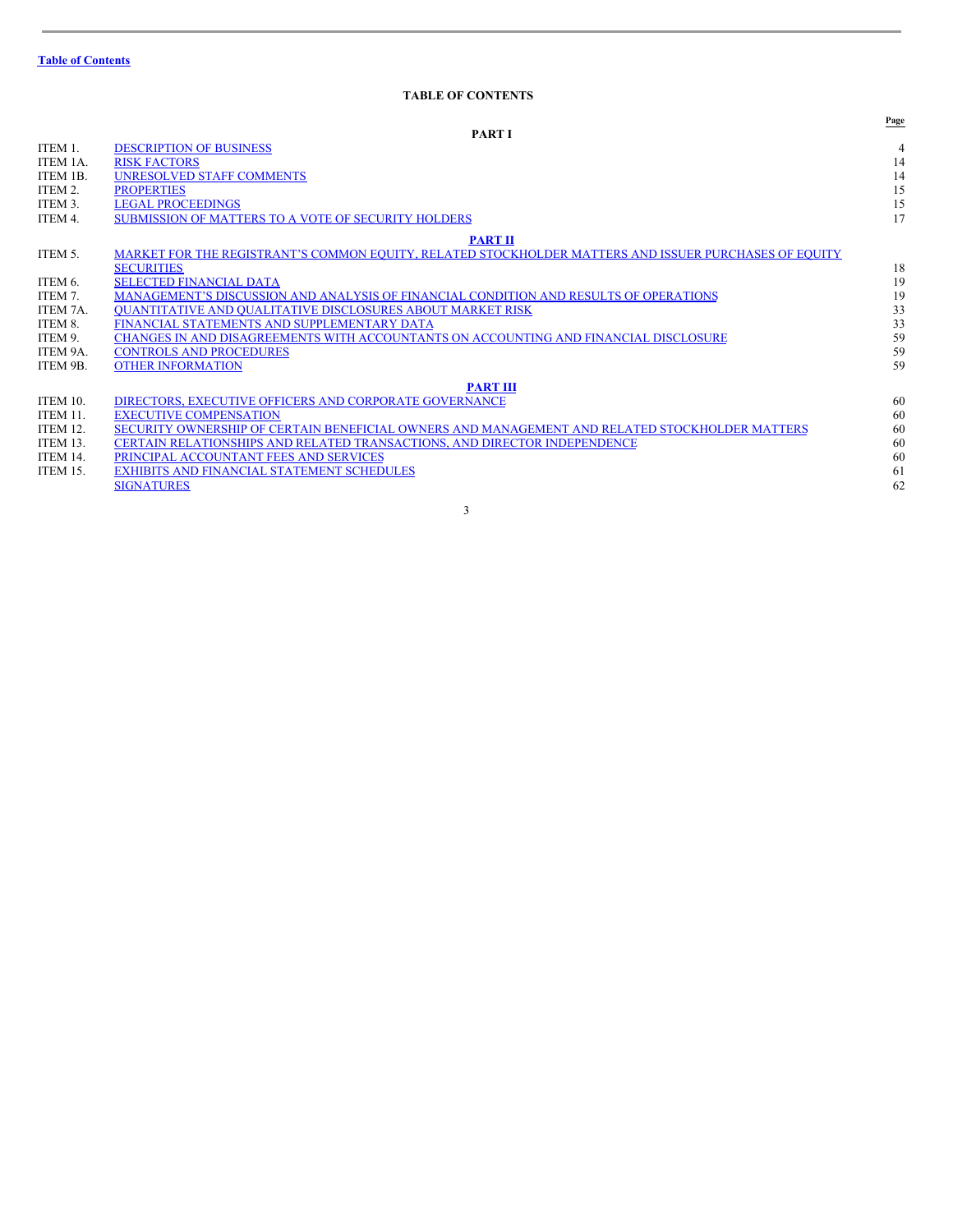# <span id="page-3-0"></span>**ITEM 1. DESCRIPTION OF BUSINESS.**

#### **Introduction**

Cryo-Cell International, Inc. ("the Company" or "Cryo-Cell") was incorporated on September 11, 1989 in the State of Delaware. The Company is principally engaged in cellular processing and cryogenic storage, with a current focus on the collection and preservation of umbilical cord (U-Cord®) blood stem cells for family use. The Company believes it is the world's largest family cord blood stem cell bank in terms of the number of specimens preserved. Its headquarters facility in Oldsmar, Florida handles all aspects of its U.S.-based business operations, including the processing and storage of specimens. The specimens are stored in commercially available cryogenic storage units. Several other companies involved in commercial cell banking rely on shipping their specimens elsewhere for processing and storage.

In recent years, the Company has expanded its research and development (R&D) activities to develop technologies related to stem cells other than umbilical cord blood stem cells. In 2004, the Company entered into an agreement with Plureon Corporation under which the Company would provide collection and preservation of Plureon's proprietary placental fetal stem cells. During 2006 and the first part of 2007, the Company's research and development activities were focused on efforts to launch a commercial service relating to the Plureon stem cells. In April 2007, we announced that the commercial launch of this service would be postponed indefinitely due to technological commercialization considerations. During 2007, much of the Company's R&D activities focused on the development of proprietary technology related to maternal placental stem cells (MPSCs) which was subsequently postponed indefinitely due to technological commercialization findings similar to those identified with the Plureon technology.

During 2006, in parallel with its R&D associated with placental stem cells, the Company discovered novel technology related to menstrual stem cells. In November 2007, the Company announced the launch of its C'elle<sup>SM</sup> service related to this patent-pending technology, and the Company continues to focus its current research and development activities principally on the C'elle service and related new menstrual stem cell technologies. The Company is actively marketing the C'elle service both through a bundled offer with the Company's U-Cord service and on a stand-alone basis.

#### **Cord Blood Stem Cell Processing and Storage Business**

#### *Background of Business*

Nearly fifty years ago researchers discovered that cells could be cryopreserved at extremely low temperatures and all cellular activity would cease until the specimens were thawed. Historically, cryopreservation was required for organ transplants, blood banking and medical research. Today, cryopreservation of umbilical cord blood stem cells gives expectant parents the opportunity to potentially take advantage of evolving cellular therapies and other medical technologies.

Hematopoietic stem cells are the building blocks of our blood and immune systems. They form the white blood cells that fight infection, red blood cells that carry oxygen throughout the body and platelets that promote healing. Stem cells are found in bone marrow where they continue to generate cells throughout our lives. Stem cells can be stored in a cryogenic environment, and upon thawing, infused into a patient. They can be returned to the individual from whom they were taken (autologous) or donated to someone else (allogeneic). An individual's own bone marrow may be used for a transplant if the cancer has not entered the marrow system (metastasized). Otherwise, a marrow donor needs to be identified to provide the needed bone marrow. The availability of a marrow donor or matched stem cell specimen allows physicians to administer larger doses of chemotherapy or radiation in an effort to eradicate the disease. Stem cell therapies and transplants are used for both cancerous and non-cancerous diseases.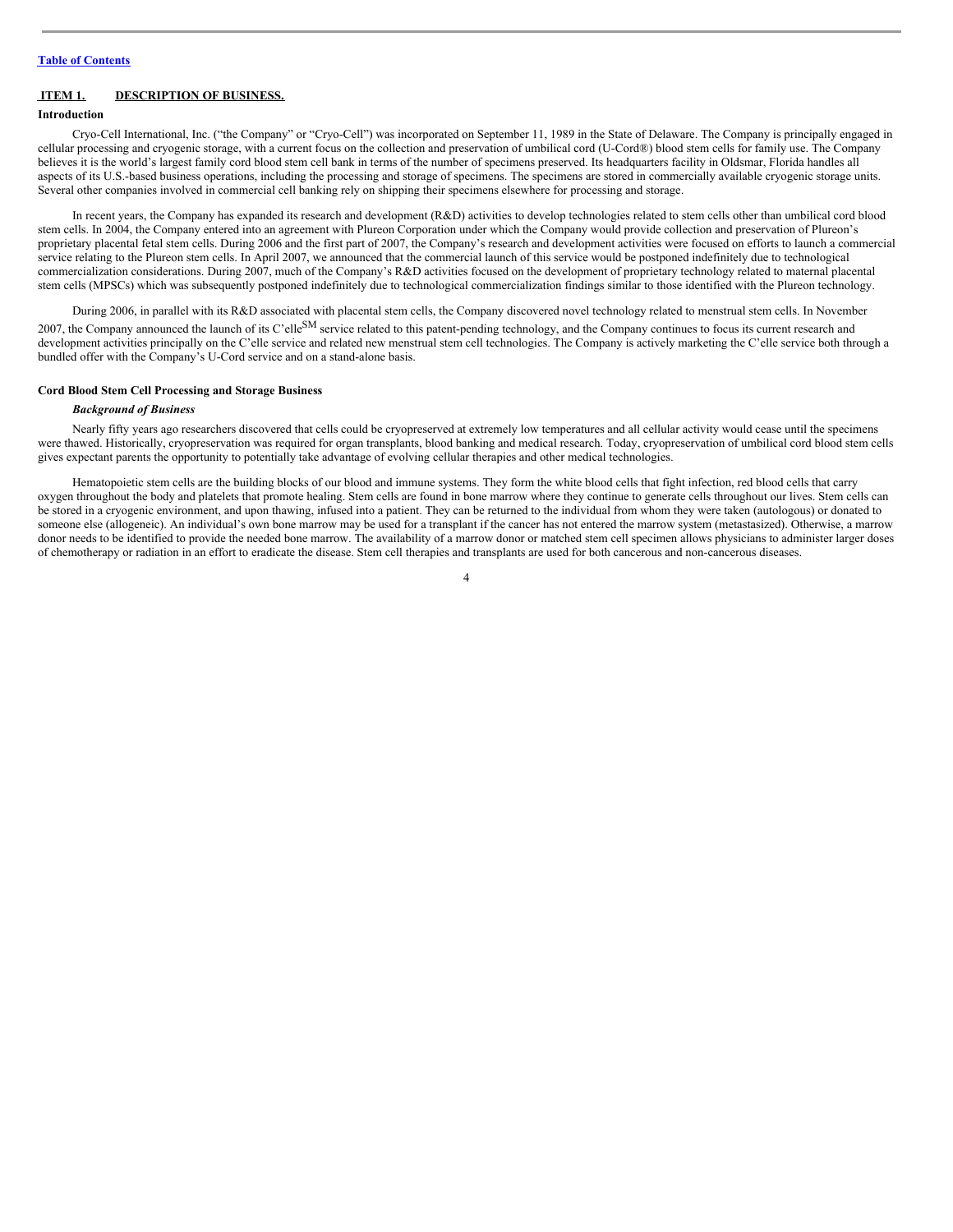Stem cells are found in umbilical cord/placental blood ("cord blood stem cells") and can be collected and stored after a baby is born. Over 8,000 cord blood stem cell transplants have been performed to date. The Company believes that parents will want to save and store these cells for potential future use by their family, either for the donor or for another family member. Moreover, researchers believe they may be utilized in the future for treating diseases that currently have no cure.

The Company believes that the market for cord blood stem cell preservation is enhanced by the national discussion on stem cell research developments and the current focus on reducing prohibitive health care costs. With the increasing costs of bone marrow matches and transplants, a newborn's U-Cord® cells can be stored as a precautionary measure. Medical technology is constantly evolving which may provide new uses for cryopreserved cord blood stem cells.

#### *Marketing Approach*

It is the Company's mission to inform expectant parents and their prenatal care providers of the potential medical benefits from preserving stem cells and to provide them the means and processes for collection and storage of these cells. Today, stem cell transplants are known and accepted treatments for approximately 70 diseases, a number of them life-threatening. With continued research in this area of medical technology, other therapeutic uses for cord blood stem cells are being explored. A vast majority of expectant parents are simply unaware that umbilical cord blood contains a rich supply of non-controversial stem cells and that they can be collected, processed and stored for the potential future use of the newborn and possibly related family members. A baby's stem cells are a perfect match for the baby throughout its life and have at least a 1-in-4 chance of being a perfect match for a sibling. There is no assurance; however, that a perfect match means the cells could be used to treat certain diseases of the newborn or a relative. Today, it is still common for the cord blood (the blood remaining in the umbilical cord and placenta) to be discarded at the time of birth as medical waste.

Despite the potential benefits of U-Cord® stem cell preservation, the number of parents of newborns participating in stem cell preservation is still relatively small compared to the number of births (four million per annum) in the United States. Some reasons for this low level of market penetration are the misperception of the high cost of stem cell storage and a general lack of awareness of the benefits of stem cell preservation programs. However, evolving medical technology could significantly increase the utilization of the U-Cord® blood for transplantation and/or other types of treatments. The Company believes it offers the highest quality, highest value service targeted to a broad base of the market. We intend to maximize our growth potential through our value-driven competitive leadership position; a fast-growing embedded client base; expanded consumer and professional channels; increased public awareness and accelerated market penetration.

#### *Our Cord Blood Stem Cell Storage Services*

The Company enters into storage agreements with its clients under which the Company charges a fee for the processing and testing of the umbilical cord blood. Thereafter, the client is charged an annual fee to store the specimen, unless the client has entered into a 21-year pre-paid storage plan.

In November 2004, the Company relocated its corporate headquarters to a newly constructed, nearly 18,000 square-foot state-of-the-art current Good Manufacturing Practice and Good Tissue Practice (cGMP/cGTP)-compliant facility. Food and Drug Administration (FDA) 21 CFR Part 1271, a new federal regulation with an effective date of May 2005, requires human cellular and tissue-based products to be manufactured in compliance with good tissue practices (cGTPs). The Company's laboratory processing facility contains a class 10,000 clean room and class 100 environments for the processing of cord blood stem cells and other cellular tissues. In addition, the cellular products cryogenic storage area has been designed as a "bunker," with enhanced provisions for security, building fortification for environmental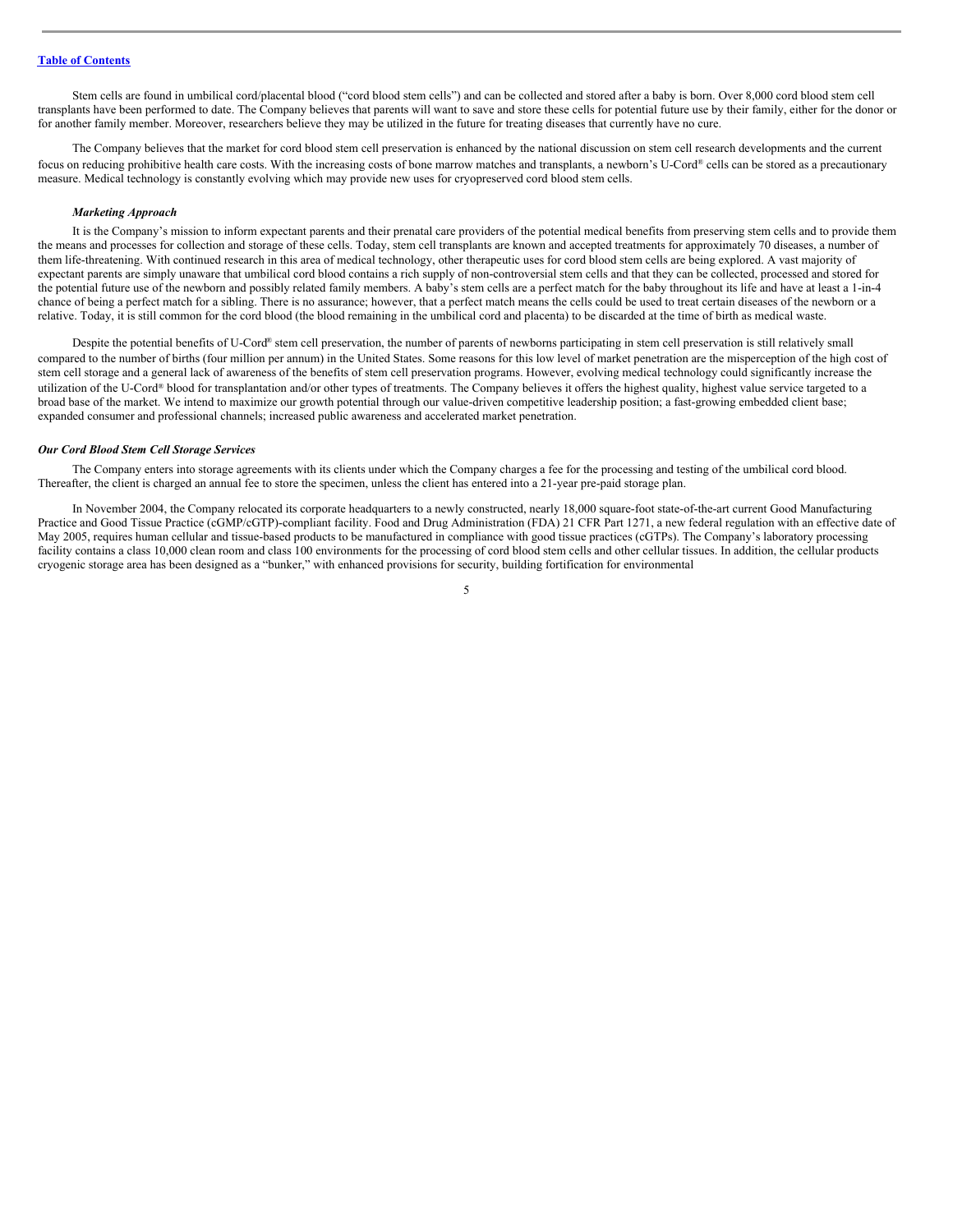element protection and back-up systems for operational redundancies. The Company believes that it was the first private bank to process cord blood in a technologically and operationally advanced cGMP/cGTP-compliant facility. The Company's facility, which also currently houses the Company's clinical services, marketing and administrative operations, is designed and appointed to accommodate a broad range of events such as client tours and open houses, as well as educational workshops for clinicians and expectant parents.

The Company, in combination with its global affiliates, currently stores over 150,000 cord blood stem cell specimens worldwide for the exclusive benefit of newborn babies and possibly other members of their family. The Company believes it is the world's largest family cord blood stem cell bank in terms of the number of worldwide specimens preserved by the Company and its affiliates.

## *Competitive Advantages*

The Company believes that it provides several key advantages over its competitors, including:

- The most established private family cord blood bank, with an established client base (including licensees) exceeding 150,000 worldwide,
- Our status as the only cGMP- and cGTP-compliant private cord blood bank with both ISO certification and AABB accreditation,
- a state-of-the-art laboratory processing facility,
- a safe, secure and monitored storage environment,
- demonstrated success in the transplant of processed specimens,
- 7 day per week processing capability,
- a 24-hour, 7 day per week clinical support staff to assist clients and medical caregivers,
- high-value pricing,
- the option of participating in Upromise®, a nationally recognized 529 registered college savings plan that gives clients money back for college,
- our Client for Life™ Program, announced in December 2005, that enables clients to lock-in today's U-Cord Service prices for the family's future newborns,
- a \$10,000 Cryo-Cell Cares™ payment that provides families with a lump-sum payment to assist with personal living expenses in the event that their child's Cryo-Cell processed and stored cord blood specimen is utilized for bone marrow transplant, and
- the availability of our C'elle services bundled with the U-Cord services, which give expectant mothers the ability to store their own stem cells on a combined and value priced basis

#### **C'elle SM Menstrual Stem Cell Technology**

On November 1, 2007, the Company announced its discovery of novel stem cell technology and its launch of the world's first-ever commercial service allowing women to store their own menstrual stem

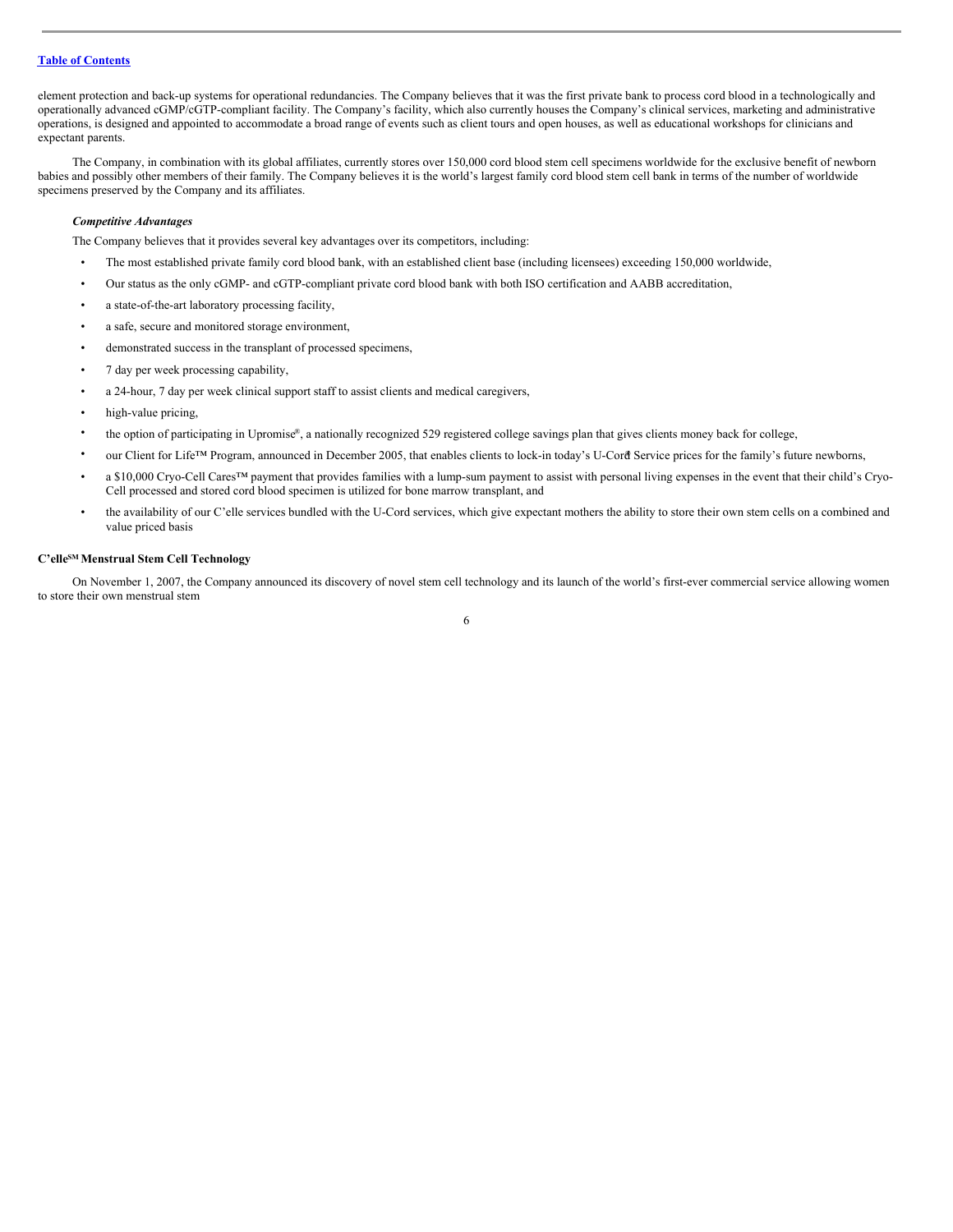cells. The new service, called C'elle (pronounced "C-L"), enables women to collect menstrual flow containing stem cells, which can be cryogenically preserved in a manner similar to stem cells from umbilical cord blood and may one day serve as a potential source for promising regenerative therapies to treat heart disease, diabetes, neurological disorders like spinal cord injury, Parkinson's and Alzheimer's diseases, in addition to cosmeceutical applications such as anti-aging therapies, to name a few. However, realistically, it may take several years for these menstrual stem cells to be developed into potential widely-available commercial therapies. The C'elle service is based on Cryo-Cell's intellectual property, for which patent applications are pending, related to the procurement, processing, isolation and cryo-preservation of these unique menstrual stem cells. The unique C'elle service is being offered following the Company's discovery of new scientific evidence that menstrual flow, which results from the shedding of the uterine lining (endometrium) during menstruation, contains millions of stem cells that have demonstrated many properties and characteristics similar to those of both bone marrow and embryonic stem cells.

The Company believes C'elle menstrual stem cells will have a significant impact on regenerative medicine. C'elle menstrual stem cells are easily available, compared to stem cells from bone marrow and cord blood that are commonly used in treatments today. Further, the C'elle commercial service allows many more cells to be extracted and stored, compared to the limitations on the number of cells that can be extracted from bone marrow or cord blood, a factor that limits many treatments today.

Further C'elle menstrual stem cells have demonstrated the capability in preliminary research to differentiate into many more types of cells. Preliminary studies have shown that these stem cells can expand their numbers in cell culture and differentiate into other cell types, such as nervous system, heart, bone, fat and cartilage cells. C'elle menstrual stem cells are adult stem cells but with many properties associated with both embryonic stem cells and mesenchymal stem cells (a highly potent adult stem cell in therapeutic use today derived from connective tissue). In recent years researchers have successfully isolated stem cells from fat cells, semen, unfertilized egg cells, and other sources, but the Company believes the C'elle menstrual stem cells represent the first identified adult stem cell that shows a very attractive set of features – the ability to differentiate into many types of cells, the lack of a need for invasive collection techniques, and the availability of a considerably renewable source of cells. Based on the preliminary studies, C'elle menstrual stem cells may have the potential to be used to treat a broad range of diseases and conditions, including diabetes, osteoporosis, heart disease and neural disorders such as stroke, Alzheimer's and Parkinson's disease, as well as for cosmeceutical therapies such as anti-aging treatments.

Although menstrual stem cells have not been used to date in human therapies, animal studies of menstrual stem cells have commenced, showing strong potential value. This research is further supported by several recent scientific publications that demonstrate the potential of menstrual stem cells for human therapies such as cardiac and bone repair. Cryo-Cell is the first and only company to launch a service, C'elle, that will enable women to collect and store these stem cells. The Company has filed patent applications to protect a broad range of intellectual property (IP) associated with C'elle menstrual stem cell technology, and it intends to license the exclusive service in selected global markets. The Company has executed collaborative research agreements with several leading stem cell researchers who have initiated preclinical studies in a broad range of diseases reflecting the significance of this discovery, including diabetes, cardiac, and neurological diseases and disorders such as stroke and Alzheimer's disease.

The Company estimates that over 70 million women in the U.S. alone are in the target market for the C'elle service. The launch of the C'elle service in November 2007 was a "soft launch", prior to the commencement of full marketing efforts and before the publication of full scientific research; therefore, sales of the C'elle service have only been on a preliminary basis. The Company anticipates that C'elle market penetration will expand over time as scientific research is announced and therapeutic developments emerge.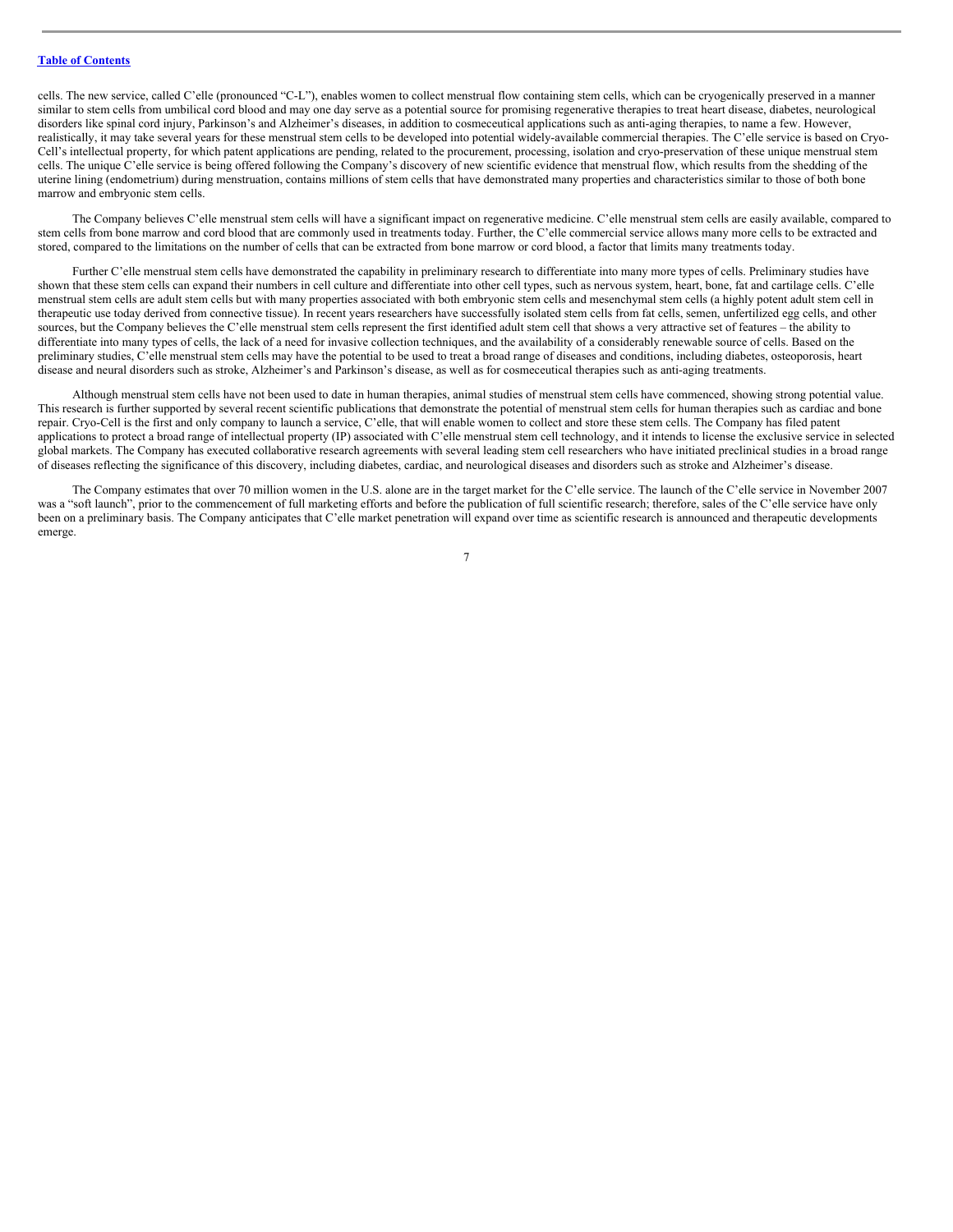#### **Medical and Scientific Advisory Board**

The Company has a seven member Medical and Scientific Advisory Board (MSAB), with Stephen Noga, M.D., Ph.D. serving as its Chairman. Dr. Noga is currently the Director of Medical Oncology & Hematology at the Alvin & Lois Lapidus Cancer Institute and the Director of the Cellular Therapeutics Program, both at Sinai Hospital of Baltimore. He is an Associate Professor of Oncology and Pathology at The Johns Hopkins University School of Medicine. In addition to his expertise in cellular therapies, Dr. Noga is a noted speaker, has served on many editorial boards and has organized many conferences, advisory committees and review groups.

Dr. Noga is joined by six other highly qualified MSAB members, each having expertise in the areas of transplant medicine, infectious disease, laboratory/transfusion medicine and/or obstetrics/gynecology.

#### **Marketing**

#### *U-Cord Service*

The Company markets its cord blood stem cell preservation services directly to expectant parents and by distributing information through obstetricians, pediatricians, Lamaze instructors and other childbirth educators, certified nurse-midwives and other related healthcare professionals. The Company believes that its growth has been facilitated by a variety of referral sources, resulting from high levels of customer satisfaction. New expectant parent referrals during 2007 were provided by physicians, midwives and childbirth educators, and by client-to-client referrals and repeat clients storing the stem cells of their additional children.

During 2007, the Company increased its marketing activities with its clinical referral sources, including physicians, midwives and hospitals. Promotional activities were launched that included advertisements in several clinical journals and telemarketing activities. In addition, the Company exhibited at conferences, trade shows and other meetings attended by medical professionals. Significant portions of client referrals to the Company are from medical caregiver professionals.

To increase awareness among expectant parent audiences, the Company continues to promote its service in several national targeted prenatal magazines including American Baby and Fit Pregnancy, as well as several magazines distributed during childbirth classes. Expectant parents have also received information via emails and the Company has increased its internet marketing campaigns.

The Company's clinical support team of specially trained R.N.s and L.P.Ns. are available 24 hours, 7 days a week to enroll clients and educate both expectant parents and the medical community on the life-saving potential of cord blood stem cell preservation.

The Company continues to use its Web site, www.cryo-cell.com, to market its services and to provide resource information to expectant parents. The site, which is frequently updated and improved, is divided into areas of interest, including sections for expectant parents, medical caregivers and investors. Expectant parents may request and receive information about the U-Cord® service and enroll in online. Viewers may read about successful transplants using Cryo-Cell stored cord blood stem cells and access other topical information.

#### *C'elle Service*

The C'elle marketing strategy includes plans to leverage the new service with the Company's existing cord blood clientele and to prospective new cord blood clients through a bundled offer ("Protect Baby, Protect Yourself)"; in addition to direct-to-consumer advertising and distributor networks.

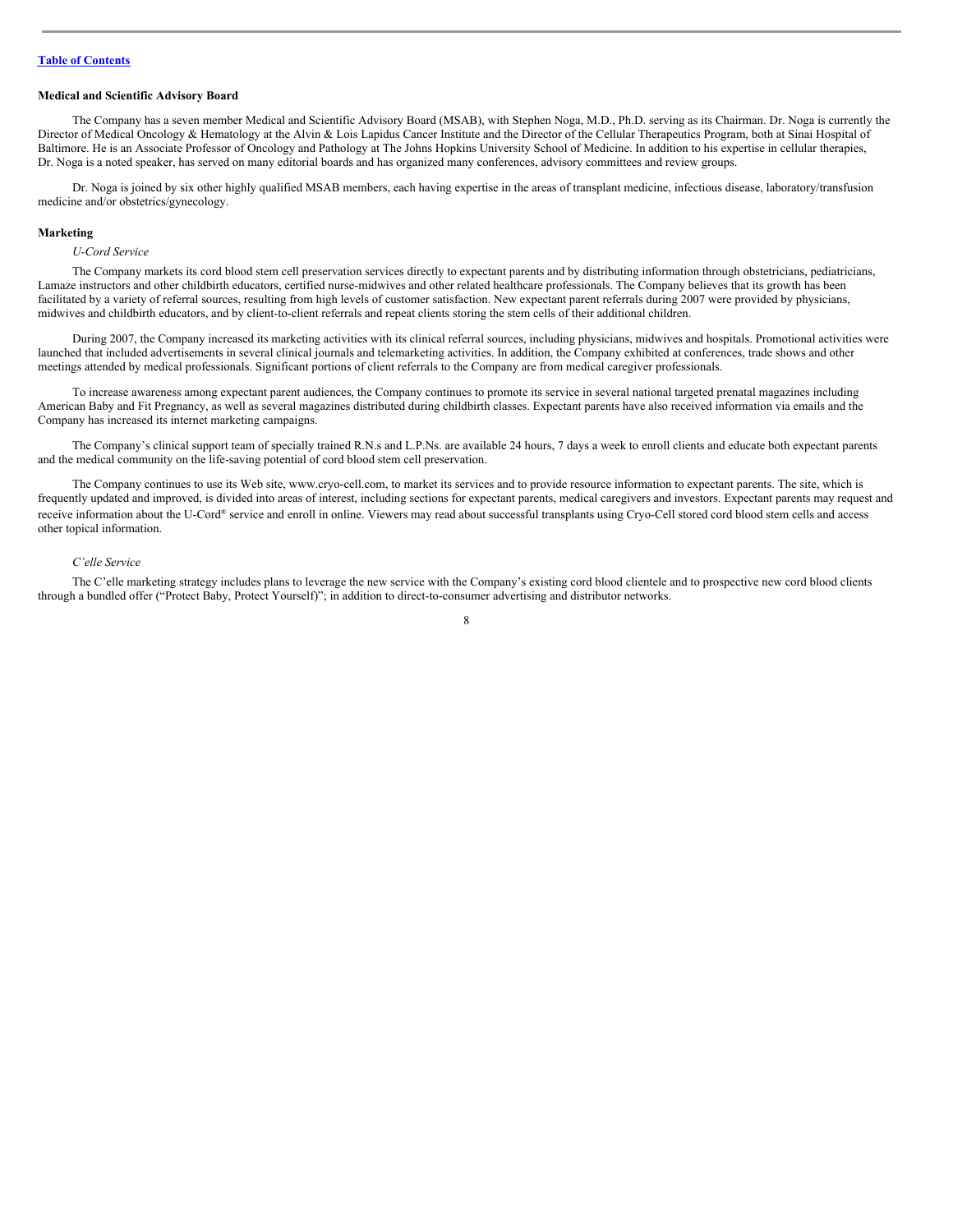The comprehensive website for C'elle, www.celle.com, includes an e-commerce platform that enables clients to purchase annual; semi-annual or quarterly plans. The Company believes that many women in the target market may opt to participate in the C'elle service more than one-time because of family history of disease; perimenopause; or other conditions, such as a prospective hysterectomy.

The Company also believes that its exclusive C'elle service may potentially serve to enhance its competitive position in the cord blood industry as the leader of "innovative stem cell solutions". As part of the initial launch of C'elle, the service has been bundled with the U-Cord service and marketed to clients as a way to protect their newborn and to protect themselves. This "U-Cord and C'elle Combo Offer" is highly differentiated and value priced in comparison to the stand-alone cord blood services of the Company's primary competitors. There are distinctive synergies between the target markets for C'elle and U-Cord in that clients of both services are typically well-educated with higher discretionary incomes; are knowledgeable about the promise and potential of stem cell science; and are keenly interested in preserving stem cells for possible therapeutic applications that may emerge in the future for their families and themselves.

#### **Competition**

Growth in the number of families banking their newborn's cord blood stem cells has been accompanied by an increasing landscape of competitors. The Company competes against approximately 25 other national private cord blood banks. Some of these companies, such as Cord Blood Registry, Inc. are competitors who, as privately owned entities, can leverage considerable resources to market and sell their services. Other competitors such as ViaCord, a division of ViaCell, Inc., a wholly-owned subsidiary of PerkinElmer and LifeBankUSA, a division of Celgene, are both publicly traded corporations.

The competitors mentioned above, and others, may have access to greater financial resources. Nevertheless, the Company believes it is currently well positioned to compete in the industry. Importantly, these competitors mentioned above, along with others, charge more for comparable quality service. In addition, the Company possesses an industry-recognized AABB accreditation, and believes that it was the first private cord blood bank to process in a cGMP- and cGTP-compliant facility exceeding current FDA requirements. In November 2005, the Company was granted ISO 9001:2000 certification from BSI America's, Inc., a leading quality management systems registrar. ISO (International Organization for Standardization) standards are internationally recognized as an effective framework for a quality management system (QMS). This achievement positions Cryo-Cell as the only cGMP- and cGTP-compliant private cord blood bank with both ISO certification and AABB accreditation. The Company believes it offers the most superior value of highest quality cryopreservation processing and storage in the industry.

The Company also operates in an environment where various public cord blood banks are encouraging parents to donate their newborn's cord blood rather than privately banking it. Although this option is generally no-cost to the parents, there is no assurance that the newborn's cells would be available to the family, if they were needed. The Company believes that the distinctive benefits of private cord blood banking clearly differentiate its services from that of public cord banks.

The Company believes that its longevity and experience; value-based pricing strategy; superior customer service supported by  $a^{24/7}$  professional nurse staff; premier technical and operational expertise; state-of-the-art facilities; innovative marketing programs and its expansive client base will continue to provide a competitive advantage.

The Company believes it needs to develop new products and services to stay competitive. We believe the availability of our C'elle services bundled with the U-Cord services will ultimately provide a competitive advantage over competitors that offer only the storage of umbilical cord blood.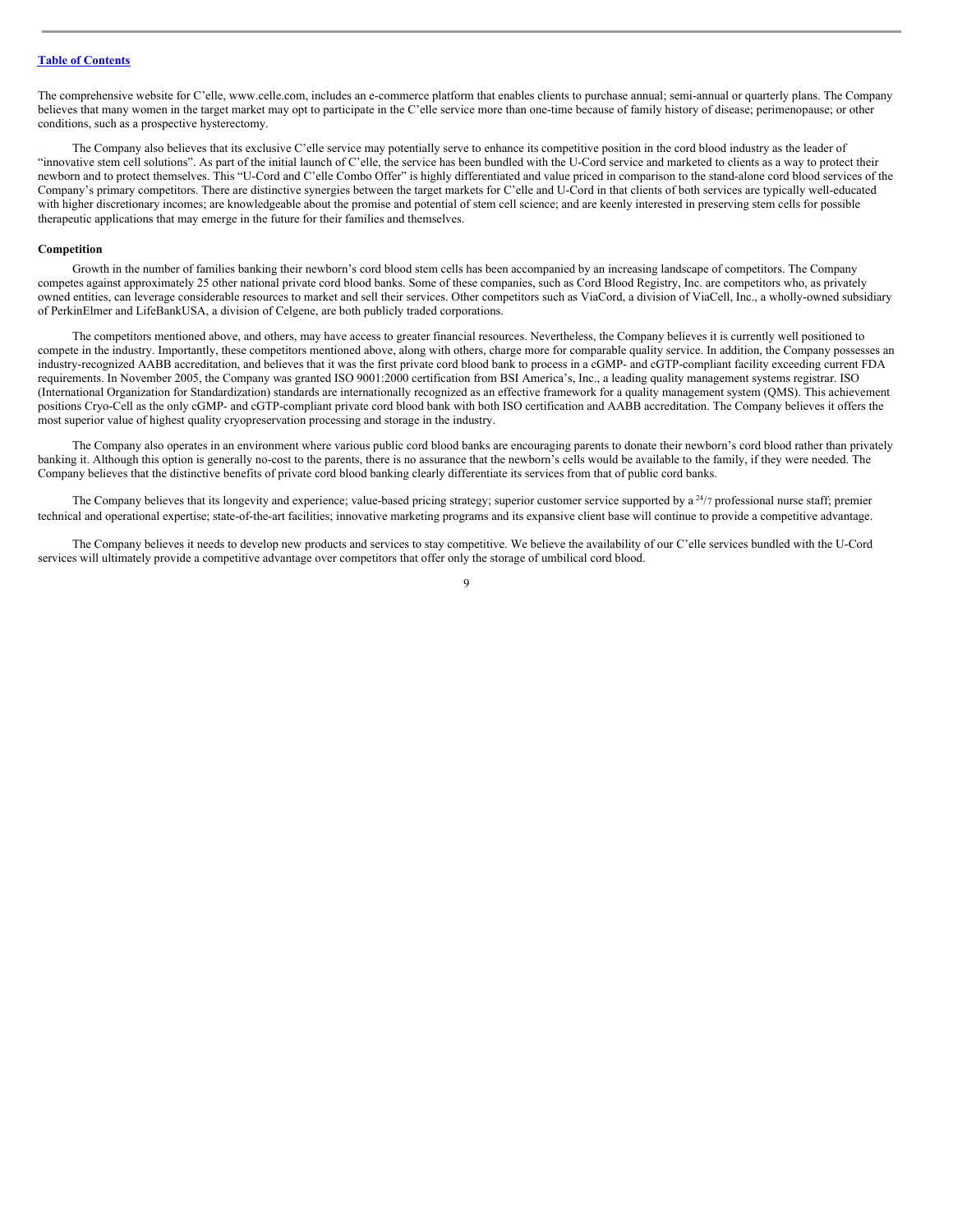#### **Government Regulation**

The Company is required to register with the FDA under the Public Health Service Act because of its ongoing cellular storage business and is subject to FDA inspection. This requirement applies to all establishments engaged in the recovery, processing, storage, labeling, packaging, or distribution of any Human Cells, Tissues, and Cellular and Tissue-Based Products (HCT/Ps) or the screening or testing of a cell or tissue donor. The Company voluntarily registered with the FDA in January 2003 and has successfully updated that registration for 2007, thus meeting this compliance requirement.

Currently, the states of New York, New Jersey and Maryland require cord blood banks to be registered or licensed. The Company is currently registered or licensed to operate in these states. If the Company identifies other states with licensing requirements or if other states adopt such requirements, the Company would have to obtain licenses or registration to continue providing cord blood services in those states.

Federal and state laws govern the Company's ability to obtain and, in some cases, to use and disclose data that we may need to conduct certain activities. The Health Insurance Portability and Accountability Act of 1996 (HIPAA) requires the Department of Health and Human Services to issue a series of regulations establishing standards for the electronic transmission of certain health information. The Company is not subject to HIPPA because the Company does not engage in certain electronic transactions related to the reimbursement of healthcare and because blood and tissue procurement and banking activities are exempt. However, the healthcare providers that collect umbilical cord blood for the Company's customers are subject to HIPAA. The identifiable information shared is only what is permitted by HIPAA.

The Company is also subject to local, state and federal laws and regulations relating to safe working conditions, laboratory and manufacturing practices and the use and disposal of hazardous or potentially hazardous substances. These laws include the Occupational Safety and Health Act (OSHA), current Good Tissue Practices (cGTPs), current Good Manufacturing Practices (cGMPs), Environmental Protection Agency (EPA), and those of the local Department of Health.

Enacted in 1970, OSHA requires all employers to assure safe and healthful working conditions for working men and women through development and implementation of work standards, education, and training. OSHA enforces the standards developed under the Act, applicable to all employers in the U.S. and its territories. Current Good Tissue Practices (cGTPs) are laws, enforced by the Food and Drug Administration (FDA), that define and govern methods used in the manufacture of Human Cells, Tissues, and cellular and tissue-based Products (HCT/Ps). Current Good Manufacturing Practices (cGMPs) are laws, enforced by the FDA, that define and govern methods used in the manufacture of drugs and finished pharmaceuticals. Both of the latter federal practices, or laws, govern the Company's products.

The Environmental Protection Agency (EPA) governs the management and proper disposal of products and by-products or waste. These products must be disposed in a manner that does not adversely affect the environment from which it came or where disposed of. The Department of Health on the local level primarily regulates systems and associated equipment employed in recovery activities such as back-up generators; therefore, governing specific internal processes.

Evolving legislation and regulations governing private cord blood banking in various jurisdictions throughout the world may impact the Company's international licensees.

The Company believed until February 2004 that it was subject to regulation as a medical device manufacturer because of its development and manufacture of its proprietary storage systems technology. As a result of the Board of Directors' decision in January 2004 to discontinue further investment in and utilization of such technology and a verbal confirmation from the FDA, the Company believes it is no longer a medical device manufacturer.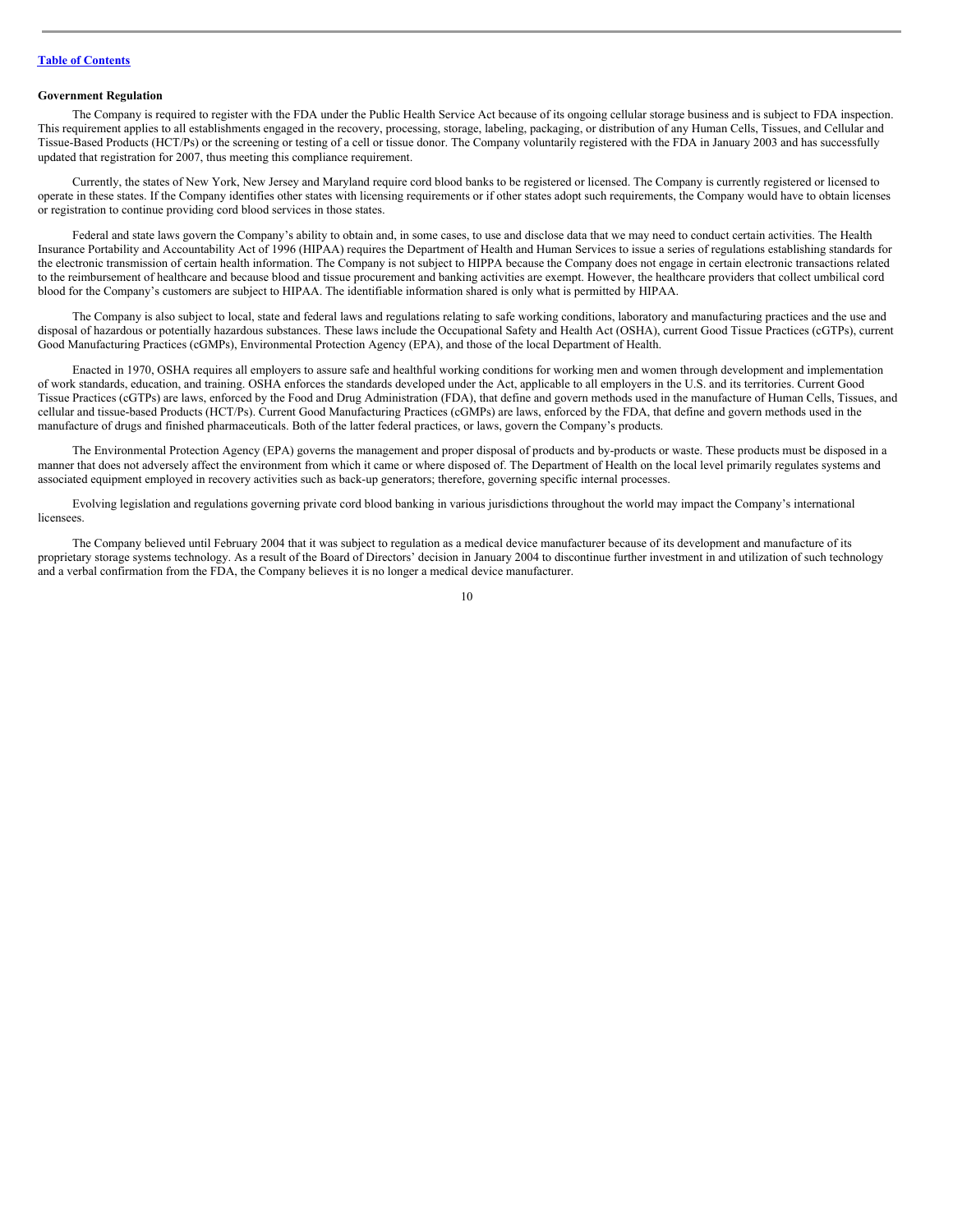In addition, as the organization grows and evolves, other legislation and regulations are expected to impact the Company. One such evolution involves activities that may be designated as or involve medical research or cooperative agreements associated with medical research. These types of activities are also governed by the FDA, specifying oversight by an Institutional Review Board (IRB). The IRB is a board or committee that approves the initiation of, and conducts periodic review of, biomedical research involving human subjects. The primary purpose of such review is to assure the protection of the rights and welfare of the human subjects. Governance of biomedical research is codified as laws by Title 21 of the Code of Federal Regulations (CFR) Part 56, and enforced by the FDA.

Hence, as the Company continues to evolve, other impacting governance is expected and planned for.

#### **Subsidiaries and Joint Ventures**

Since its inception, Cryo-Cell has entered into a number of business activities through subsidiaries and joint ventures, including the following activities and those described under "International" below. Cryo-Cell has de-emphasized certain of these activities in recent periods in connection with the Board of Directors' strategic decision to focus the Company's priorities and resources on its core business of marketing cord blood stem cell preservation services. In the future, the Company expects to evaluate and pursue certain opportunities, on a selective basis, in which operational synergies and economic potential align with Cryo-Cell's strategic direction.

*Saneron CCEL Therapeutics, Inc.*The Company owned an approximate 36% and 38% interest in Saneron CCEL Therapeutics, Inc. ("Saneron") as of November 30, 2007 and 2006, respectively. Saneron has exclusively licensed from both the University of South Florida ("USF") and the University of Minnesota ("UMN") various patents and patent applications for the therapeutic use of umbilical cord blood stem cells and Sertoli cells.

To date, Saneron has received nine SBIR/STTR grants, has been the industry sponsor on eight Florida High Tech Corridor grants, and has participated in several other corporate and non-profit R&D projects to continue their efforts towards the development of cellular therapies for neurological and cardiac disorders. In November 2005, Saneron received a grant from the Johnnie B. Byrd, Sr. Alzheimer's Center and Research Institute, Inc. for the study of the Saneron U-CORD-CELL™ as a treatment for Alzheimer's. During 2006, Saneron and GE Healthcare completed two phases of a joint research project intended to optimize GE Healthcare's Ficoll-Paque™ for isolating stem cells from umbilical cord blood. The preliminary results from that study were presented at the International Society for Cellular Therapy meeting in Berlin, Germany. Validation studies needed for the submission of a Drug Master File of Saneron's U-CORD-CELL™ have been underway at Cryo-Cell International's GMP facility and the University of South Florida. Saneron is currently finishing the preclinical studies needed for the completion of an IND application for the use of the U-CORD-CELL™ as a potential therapy for ALS.

In January 2008, the Company announced that it has formalized a research and development agreement with Saneron to develop regenerative therapies utilizing Cryo-Cell's C'elle menstrual stem cell technology. Cryo-Cell and Saneron will collaborate on research in pre-clinical models for certain neurological diseases and disorders. Under terms of the agreement, the Company will provide Saneron with menstrual stem cells along with proprietary methodology associated with the technology. Saneron will provide study materials and develop research methodology for potential therapeutic applications associated with designated pre-clinical applications. Intellectual property resulting from this research collaboration will be jointly owned by the parties.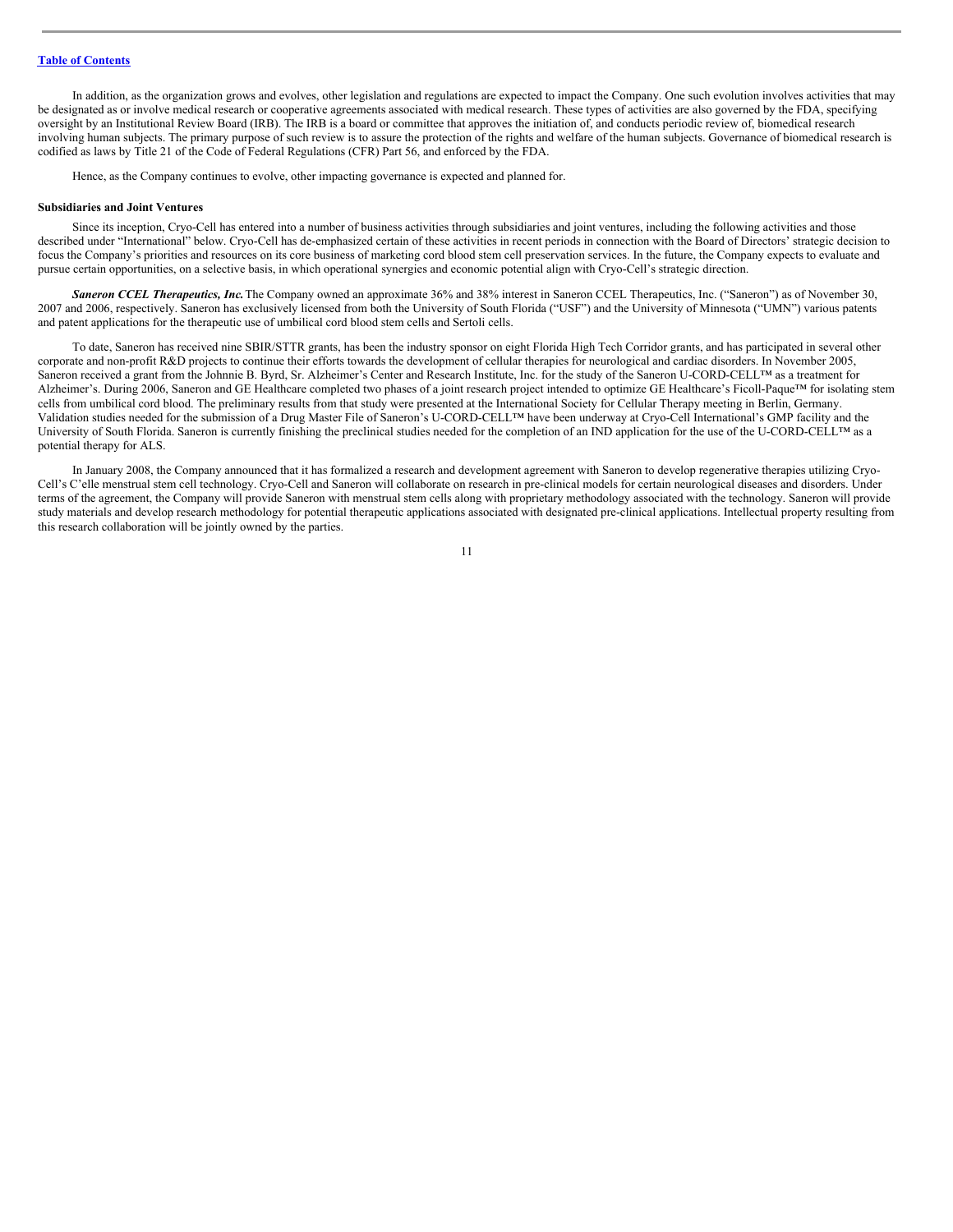*Safti-Cell, Inc.* In October 2001, the Company sold 90% of Safti-Cell, Inc. ("Safti-Cell"), a then-inactive subsidiary of the Company, to Red Rock Partners, an Arizona general partnership. In October 2001, the Company and Safti-Cell entered into a twenty-year storage agreement under which the Company pays an annual fee to Safti-Cell for each specimen stored by Safti-Cell in its Arizona facility for the Company's customers. In October 2002, Safti-Cell brought the facility into service, and the Company began providing dual storage service to its customers. The Company currently stores approximately 33,000 split specimens at the Safti-Cell facility. In May 2005, the Company implemented a new processing methodology in accordance with emerging requirements of the AABB. The new process utilizes closed-system bags rather than vial storage. In view of this transition to a new processing methodology, as well as the enhanced level of security designed in the Company's new facility, the Company discontinued offering the dual storage service to new customers.

#### **Revenue Sharing Agreements**

The Company has entered into Revenue Sharing Agreements ("RSAs") with various third parties. The Company's RSAs provide that in exchange for a non-refundable up-front payment, the Company would share for the duration of the contract a percentage of its future revenue derived from the annual storage fees charged related to a certain number of specimens that originated from specific geographical areas. The RSAs have no definitive term or termination provisions. The sharing applies to the storage fees for all specified specimens in the area up to the number covered in the contract. When the number of specimens is filled, any additional specimens stored in that area are not subject to revenue sharing. As there are empty spaces resulting from attrition, the Company agrees to fill them as soon as possible. The parties typically pay the Company an up-front fee for the rights to these future payments. The Company reflects these up-front payments as long-term liabilities on the accompanying consolidated financial statements. Payments by the Company to the parties that have entered in to the RSAs totaled \$1,069,639 in fiscal 2007 and \$901,744 in fiscal 2006. Such payments are recorded as interest expense in the accompanying consolidated statements of operations and comprehensive loss.

In the future, the Company could reverse the liability relating to the RSAs over an appropriate period of time, based on the Company's expectations of the total amount of payments it expects to pay to the other party under the particular revenue sharing agreement. However, the RSAs do not establish a finite term or time frame over which to estimate the total payments, and the Company had not previously estimated and has concluded that it is not currently practicable to estimate the projected cash flows under the RSAs. At present, the Company intends to defer the reversal of the liability, until such time as these amounts can be determined. During the periods when the Company defers the reversal of the liability, the payments during these periods will be treated in full as interest expense, which will be recognized as payments under the RSAs become due following the accrual method of accounting. In future periods, if a portion of the liability can be de-recognized based on the effective interest method, the payments will be allocated between interest and amortization of the liability. As cash is paid out to the other party during any period, the liability would be de-recognized based on the portion of the total anticipated payouts made during the period, using the effective interest method. That is, a portion of the payment would be recorded as interest expense, and the remainder would be treated as repayment of principal, which would reduce the liability.

Summary descriptions of the Company's current RSAs are found below, grouped by the geographic location to which they relate.

*Florida*. In 1999, the Company signed a revenue sharing agreement, which applies to net storage revenues originating from specimens from within the State of Florida for \$1,000,000, and entitles the investors to net revenues from a maximum of 33,000 storage spaces.

*Illinois*. In 1996, the Company signed agreements with a group of investors entitling them to an on-going 50% share in the Company's portion of net storage revenues generated by specimens stored in the Illinois Masonic Medical Center for a price of \$1,000,000. The agreements were modified in 1998 to entitle the investors to a 50% share of the Company's portion of net revenues relating to a maximum of 33,000 storage spaces for specimens originating in Illinois and its contiguous states and stored in Oldsmar, Florida.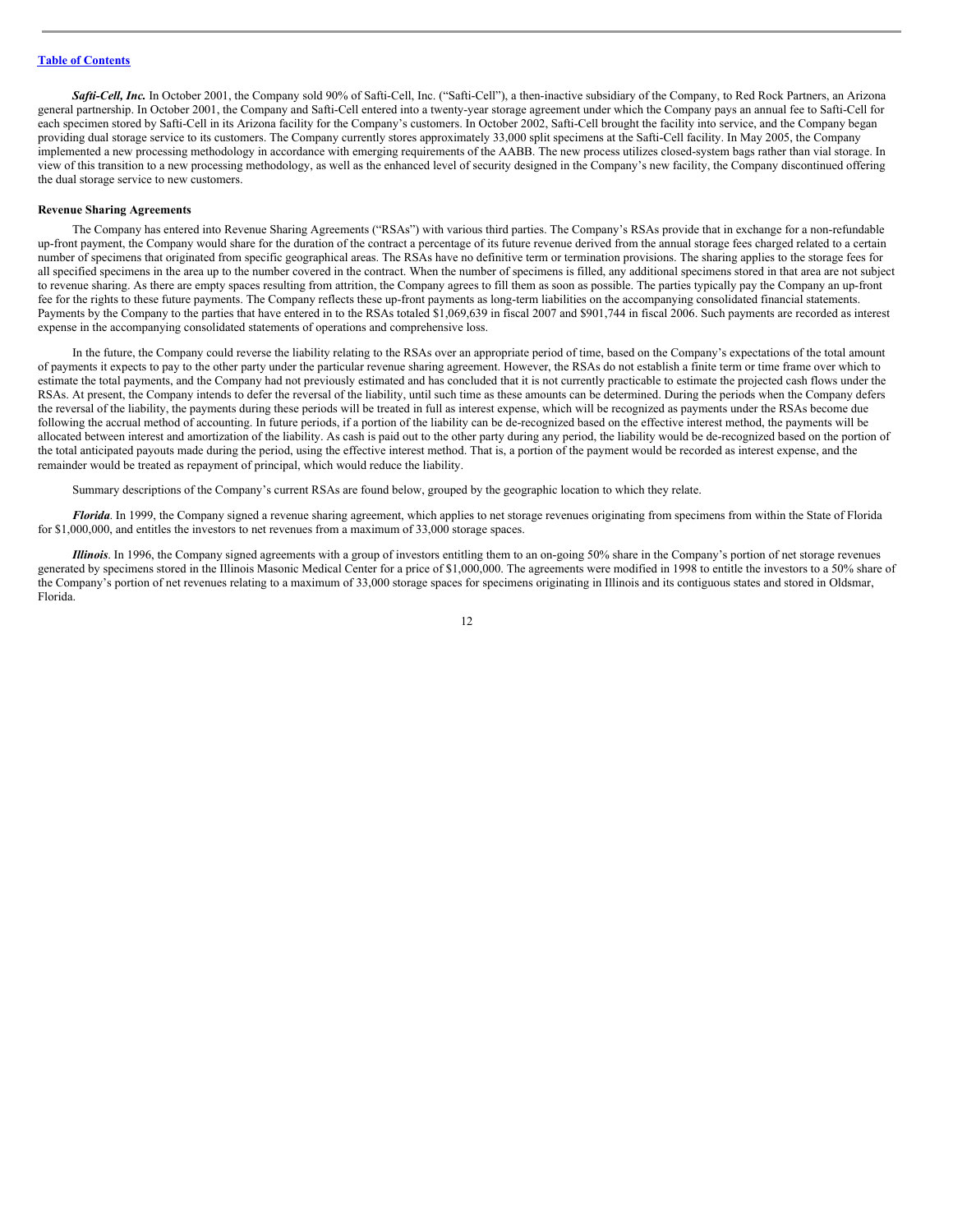*New York.* In 1999, the Company entered into a modified revenue sharing agreement with Bio-Stor International, Inc. ("Bio-Stor") for the purchase of 90% of the Company's 50% portion of net storage revenues generated from the specimens originating from the Company's clients in the State of New York for up to 33,000 shared storage spaces.

In 1998 an agreement previously entered into by the Company with a private investor was revised. Per the terms of the original agreement, the investor had purchased 10% of a revenue sharing agreement applicable to revenue associated with specimens from the State of New Jersey. The new agreement has transferred the \$100,000 investment to the State of New York. Under the revised agreement the investor receives 10% of the 50% share in the Company's portion of net storage revenues generated by the specimens originating from the Company's clients in the State of New York for up to 33,000 storage spaces.

*Texas*. In 2001, the Company entered into an agreement with two investors, entitling them to on-going shares in a portion of the Company's net storage revenue generated by specimens originating from the State of Texas for a price of \$750,000. The investors are entitled to a 37.5% share of net storage revenues originating in the State of Texas to a maximum of 33,000 storage spaces

#### **International**

In fiscal 2000 the Company began entering into licensing and royalty agreements with certain parties in various international areas in an attempt to capitalize on the Company's technology. The Company has discontinued two of these relationships in an effort to focus on its core business. In the future, the Company expects to evaluate and pursue certain opportunities, on a selective basis, in which operational synergies and economic potential align with Cryo-Cell's strategic direction. The following details the background and current status of the significant agreements.

*Mexico*. On June 13, 2001, the Company entered into an agreement with Cryo-Cell de Mexico, as amended in October 2001, for the exclusive license to market the Company's U-Cord® program. The license allows Cryo-Cell de Mexico to directly market and sub-license the U-Cord® program throughout Mexico, Central America and Ecuador. The Company received an initial up-front license fee payment of \$600,000 and, until the amendment described below effective January 1, 2007, was entitled to receive ongoing royalties of 15% of adjusted cord blood processing fees and 25% of storage revenues generated by Cryo-Cell de Mexico's laboratory operations. The Company recorded royalties and sub-license fees from Cryo-Cell de Mexico in the amount of approximately \$567,000 and \$608,000 for the years ended November 30, 2007 and 2006, respectively, and this is reflected in licensee income in the accompanying consolidated statements of operations and comprehensive loss. In addition, the Company processes and stores specimens sent from sub-licensees in Central America, Ecuador, and to a lesser extent Mexico. Processing revenues from specimens originating in these territories totaled \$511,940 and \$410,785 for the years ended November 30, 2007 and 2006 and is reflected in revenues in the accompany consolidated statements of operations and comprehensive loss.

On February 7, 2007, the Company and Cryo-Cell de Mexico executed an amendment to their definitive License and Royalty Agreement which is effective January 1, 2007. The amendment changes the royalties payable to the Company for all U-Cord ® collection, processing and storage revenues generated effective January 1, 2007. Following the amendment, the Company receives royalty fees ranging from \$35 to \$75 per specimen, depending on the then current pricing structure in effect for U-Cord® collection, processing and testing fees in Mexico. The Company's royalties on storage revenues are now at a level of 10%, compared to 25% prior to the amendment. The total royalty payments per the revised agreement are now capped at \$1 million annually and \$10 million cumulatively dating back to October 15, 2001. The Company does not anticipate reaching the cumulative maximum royalty payments for a number of years.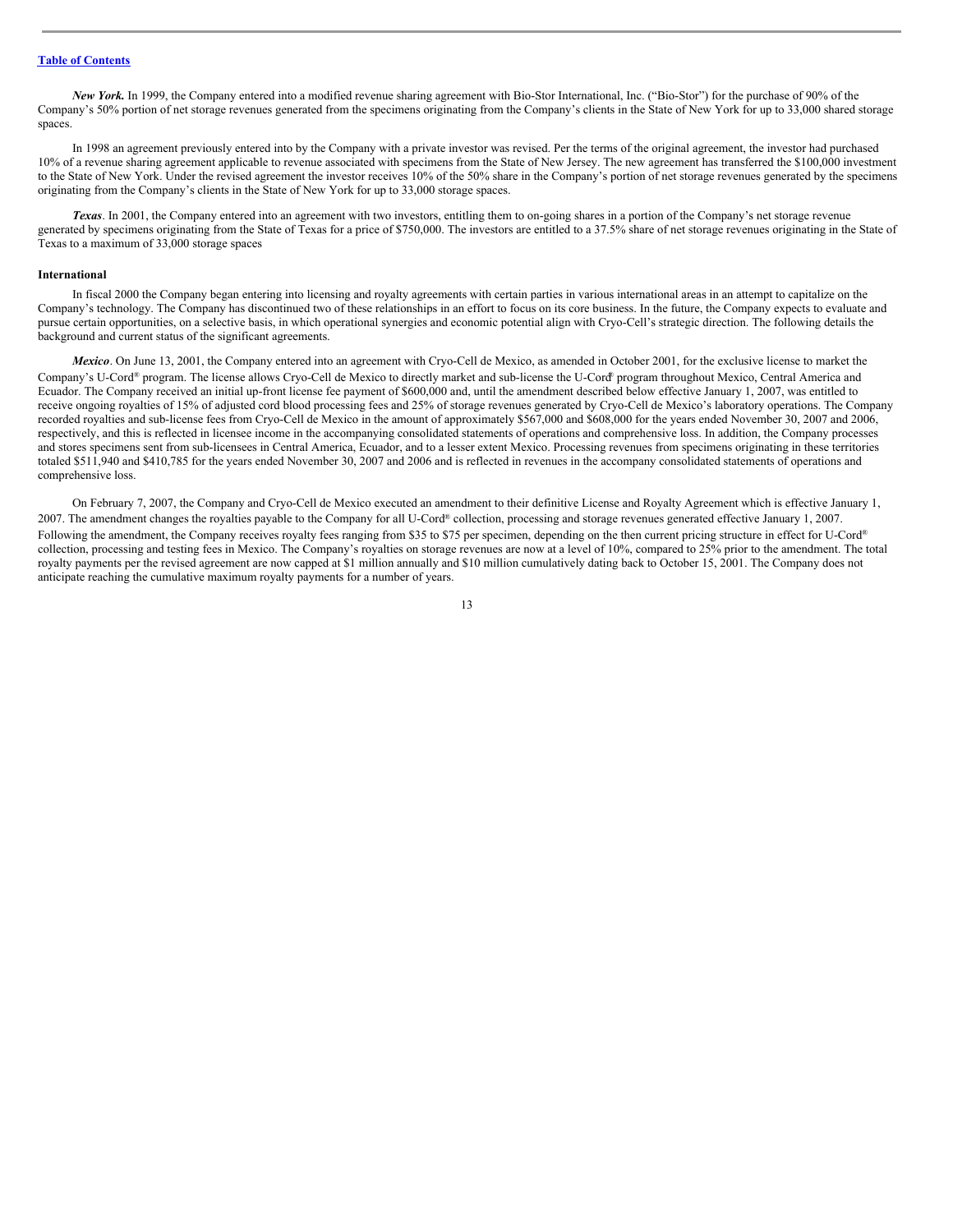*India/Malaysia/Singapore*. On July 14, 2004, the Company entered into a definitive License and Royalty Agreement with Asia Cryo-Cell Private Limited ("ACCPL") to establish and market its U-Cord® program in India. The up-front license fee of \$750,000 is payable by ACCPL in installments, with \$275,000, net of taxes, paid in 2004, a second payment of \$175,000, net of taxes, paid in 2006, and the final \$300,000, net of taxes, was paid in 2007 as described below. In consideration for the up-front license fee, the Company transferred its technology, know-how and quality systems to ACCPL in 2004. During fiscal 2007, two payments totaling approximately \$255,000 net of tax were received in February and May, respectively by the Company. This income is included in licensee income in the consolidated statement of operations and comprehensive loss.

On January 22, 2007, the Company and ACCPL executed an amendment to the definitive License and Royalty Agreement. The amendment changes the royalties payable to the Company for all cord blood collection, processing and storage revenues generated after September 1, 2006. Following the amendment, the Company receives royalty fees ranging from \$35 to \$75 per specimen, depending on the then current pricing structure in effect for cord blood collection, processing and testing fees in India rather than the previous royalty rate of 8.5-10%. The Company will now receive royalties on storage revenues of 10%, compared to 10-15%, based on volume, prior to the amendment. All revenues generated prior to the effective date are subject to the original agreement. The total royalty payments per the agreement are now capped at \$1 million annually and \$10 million cumulatively dating back to July 14, 2004. The Company does not anticipate reaching the cumulative maximum royalty payments for a number of years.

The Company recorded royalties and sub-license fees from ACCPL in the amount of approximately \$129,000 and \$170,000 for the years ended November 30, 2007 and, 2006, respectively and this is reflected in licensee income in the accompanying consolidated statements of operations and comprehensive loss.

#### **Employees**

At November 30, 2007, there are 57 full-time and 8 part-time employees on the staff of the Company. Additional employees and staff will be hired on an "as needed" basis. The Company believes its relationship with its employees is good.

#### <span id="page-13-0"></span>**ITEM 1A. RISK FACTORS.**

Not applicable, as the Company is a smaller reporting company. For a description of risk factors relating to the Company's business, see "Management's Discussion and Analysis of Financial Condition and Results of Operations – Forward-Looking Information".

# <span id="page-13-1"></span>**ITEM 1B. UNRESOLVED STAFF COMMENTS.**

None.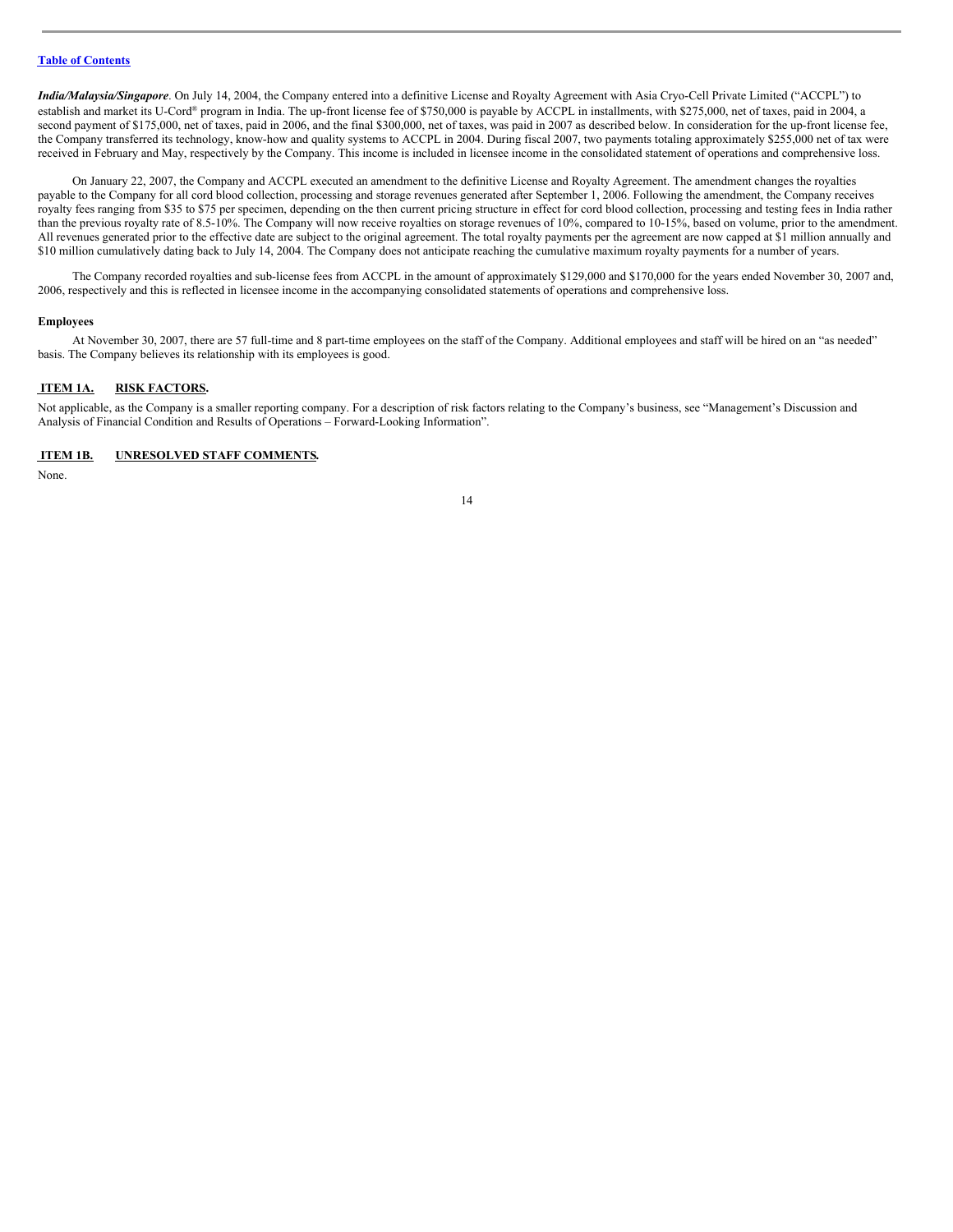# <span id="page-14-0"></span>**ITEM 2. PROPERTIES.**

The Company entered into a ten-year lease in April 2004 for its new 17,600 square foot current Good Manufacturing and Good Tissue Practice (cGMP/cGTP) compliant corporate headquarters in Oldsmar, Florida for rent of approximately \$141,000 per year for each of the first two years and escalating thereafter. The lease effectively commenced during October 2004, and the Company moved into this facility in November 2004. This facility contains the Company's executive offices, its conference and training center, its laboratory processing and cryogenic storage facility and its scientific offices.

On June 7, 2006, the Company entered into a lease amendment, which amends the Company's lease for its principal offices in Oldsmar, Florida. The original lease covered approximately 17,600 square feet of space. Under the amendment, the Company leased an additional 9,600 square feet of space at same location, beginning on August 1, 2006 and ending with the termination of the lease in 2015. The Company's rent for the additional space is \$10,712 per month through July 31, 2008, with annual increases thereafter through the entire lease term to a maximum of \$13,176 per month for the additional space.

#### <span id="page-14-1"></span>**ITEM 3. LEGAL PROCEEDINGS.**

The Company is involved in the following legal proceedings:

On February 22, 2002, the Company was named as a defendant in a complaint filed by PharmaStem Therapeutics, Inc. in the United States District Court of Delaware (Wilmington), Case No. 02-148-GMS, alleging patent infringement of U.S Patents Nos. 5,004,681 ('681 patent') which relates to the collection, processing, and storage of stem cells derived from umbilical cord blood and 5,192,553 ('553 patent') which relates to the therapeutic use of stem cells derived from umbilical cord blood. PharmaStem, a Delaware corporation, originally named as defendants eight companies (three of which are now out of business) involved in cord blood banking. The suit sought an injunction against the companies, an unspecified amount of damages or royalties, treble damages and attorney's fees. The trial was held in October 2003, and pursuant to a jury verdict entered on October 30, 2003, a judgment was entered against the Company in the amount of \$957,722 for damages relating to royalties resulting from revenues generated from specimens processed and stored from April 11, 2000 through August 31, 2003.

The defendants, including the Company, filed motions for post-trial relief, and execution of the judgment was stayed pending disposition of those motions. In December 2003, the Company transferred \$957,722 into an escrow account to secure the judgment. The plaintiff also filed motions seeking an award of approximately \$2,800,000 for enhanced damages, counsel fees and interest, and a permanent injunction against future infringement.

On September 15, 2004, the court ruled on the post trial motions. The court vacated its judgment, overturning the jury's verdict for patent infringement and damages previously entered against the Company, and denied PharmaStem's request for an injunction and enhanced damages against the defendants. The court entered a new judgment in favor of the Company and the other defendant blood banks with regard to PharmaStem's '553 patent, holding that the cord blood banks are not, and cannot be, liable for contributory infringement of the patent because they do not sell, or offer for sale, umbilical cord blood. Rather, the private blood banks provide a service of processing and preserving of cord blood for families. With regard to PharmaStem's '681 patent, the court granted Cryo-Cell and its co-defendants a new trial on the issues of infringement, finding that the jury's earlier verdict of infringement was "against the great weight of the evidence."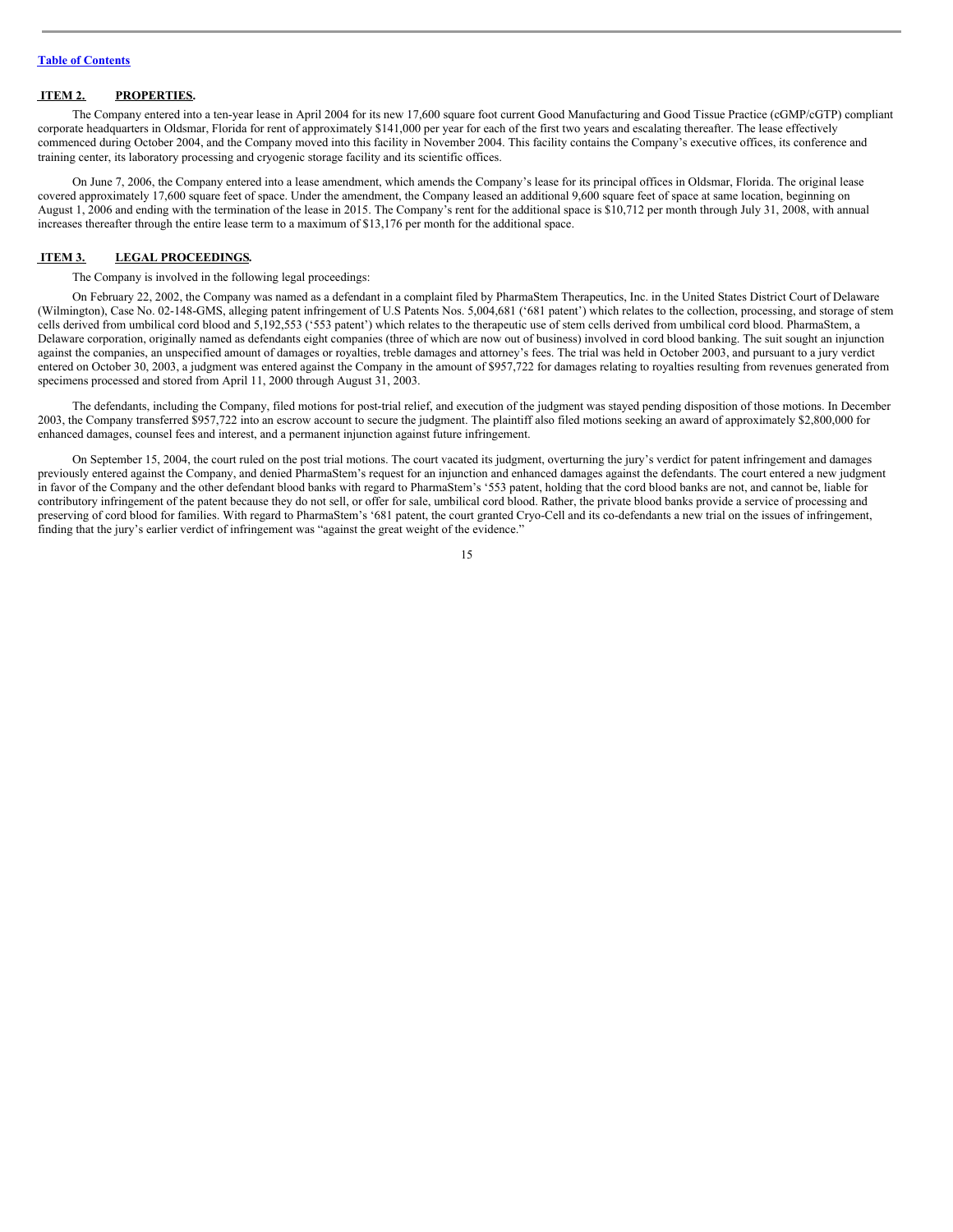On October 4, 2004, PharmaStem filed (in the Delaware action) a motion for preliminary injunction against the Company (and its co-defendants) regarding the '681 patent. PharmaStem sought an injunction limiting the ability of the Company to refer to the use of umbilical cord blood in the treatment of adults in the marketing of the Company's services, to advise its customers that cord blood stored hereafter is for pediatric use only, and to enjoin the Company from storing cord blood units that have sufficient stem cells to effect the hematopoietic reconstitution of an adult. The Company and other defendants filed a motion asking the court to reconsider the denial of the judgment as a matter of law on the '681 patent. On December 14, 2004, the court ruled in favor of the Company and other defendants. The effect of this order is that final judgment has now been entered in favor of Cryo-Cell and the other defendants on PharmaStem's charges of infringement of both patents that were asserted in that case, marking a final disposition of the case in Cryo-Cell's favor, and denying PharmaStem's motion for preliminary injunction.

On July 28, 2004, the Company was named as a defendant in a complaint filed by PharmaStem Therapeutics, Inc. in the United States District Court for the Middle District of Florida, Tampa Division, Case No. 8:04-cv-1740-T-30TGW alleging infringement of U.S. Patents Nos. 6,461,645 and 6,569,427. These patents are closely related to the '681 and '553 patents that were the subject of PharmaStem's Delaware litigation. PharmaStem also named as a defendant Dr. Bruce Zafran, a member of the Company's scientific and medical advisory board. The suit seeks an injunction, an unspecified amount of damages or royalties, treble damages and attorney's fees. The Company has filed an answer and counterclaims against PharmaStem and its Chief Executive Officer, Nicholas Didier. PharmaStem and Didier have filed motions to dismiss those counterclaims. The Judicial Panel on Multidistrict Litigation transferred this action to the District of Delaware for coordinated pretrial proceedings with other cases brought by PharmaStem alleging infringement of these same two patents by other defendants, In re: PharmaStem Therapeutics, Inc. Patent Litigation, MDL No. 1660. The Delaware court stayed all proceedings in these cases, including discovery, pending the outcome of the Federal Circuit appeal and reexamination proceedings in the U.S. Patent and Trademark Office. During the first half of 2007, the Patent Office issued reexamination certificates confirming the claims of the PharmaStem patents.

PharmaStem filed an appeal to the United States Court of Appeals for the Federal Circuit from the final judgment entered by the District Court in the original litigation, and the defendants, including Cryo-Cell, filed a cross-appeal. On July 9, 2007, the Court entered its decision, upholding the lower court's determination to grant judgment as a matter of law in favor of the defendants, including Cryo-Cell, on the ground that the plaintiff failed to prove infringement of either the '681 or '553 patents, and reversing the lower court's ruling with respect to validity of the patents. The Court of Appeals held both patents invalid on the ground of obviousness. PharmaStem's request for rehearing was denied.

On January 2, 2008, PharmaStem filed a request that the case be heard by the United States Supreme Court, solely on issue of the validity of the patents. Any such review is subject to the discretion of the Supreme Court, which is not required to entertain this appeal.

The decision that PharmaStem failed to prove infringement of its patents in the prior action is now final and unreviewable, and the original damages judgment on the 2003 jury verdict cannot be reinstated.

The decision of the Court of Appeals will likely have a substantial impact on this second round of litigation involving related PharmaStem patents which, as noted above, has been stayed in the District Court for the District of Delaware pending final decision on the appeal.

In August 2007, Mr. David Portnoy brought an action against the Company and its directors in Delaware Chancery Court in New Castle County. The plaintiff alleged breaches of fiduciary duties in connection with the Company's 2007 Annual Meeting and requested declaratory and injunctive relief relating to the election of directors at that meeting. Among the other forms of relief Mr. Portnoy sought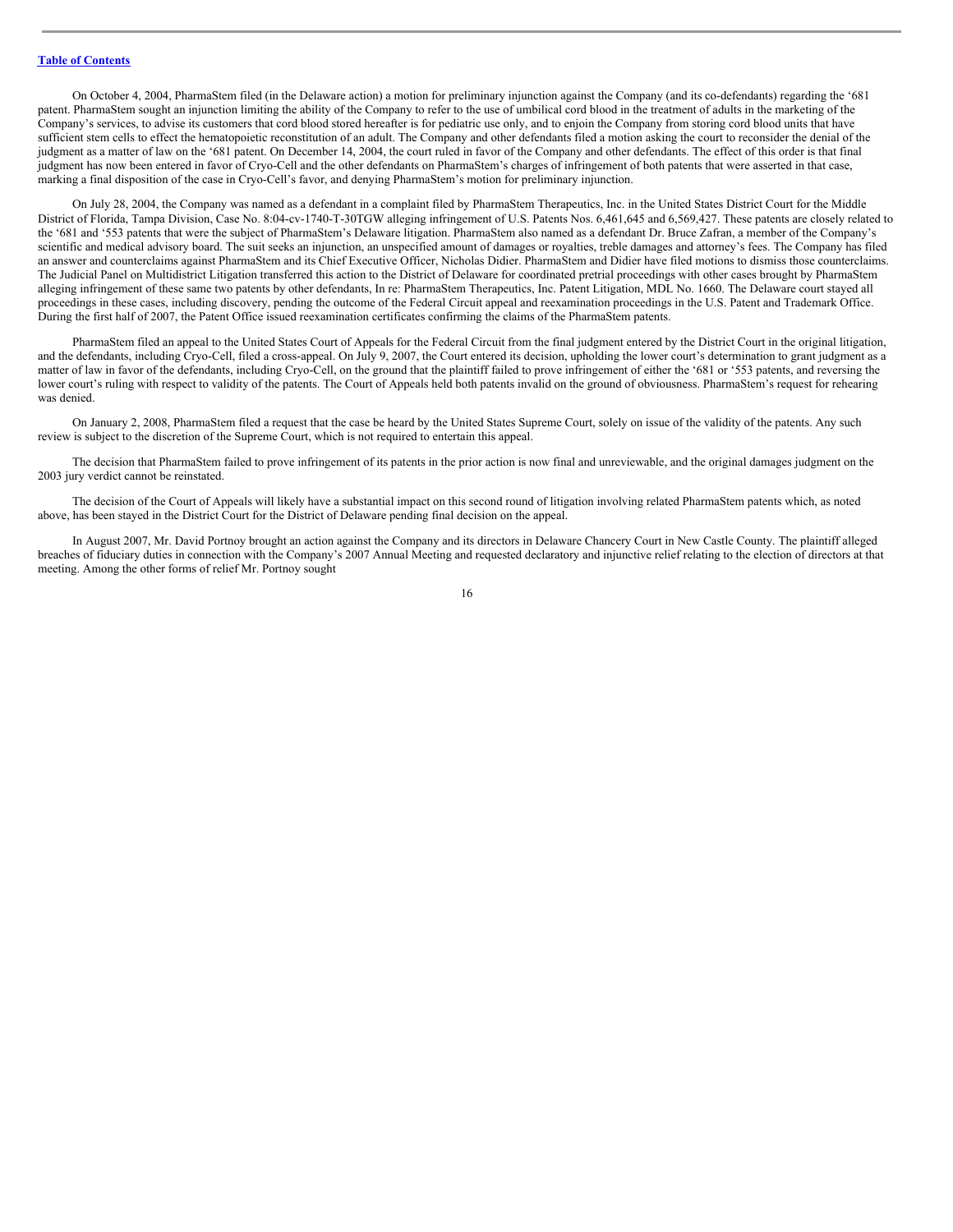a declaration that the dissident slate was entitled to be installed as members of the Company's board of directors. Mr. Portnoy also sought reimbursement by the Company of his costs in connection with the 2007 Annual Meeting. On January 22, 2008, the Court issued an order under which the Company is required to hold a special meeting of shareholders for the election of directors on March 4, 2008; and the directors who sat on the Company's Board of Directors prior to the 2007 Annual Meeting will continue in office until the special meeting. The order provides that the members of the management slate shall pay their own proxy solicitation costs in connection with the special meeting; any costs to the Company of holding the special meeting; and the costs of a special master to preside over the special meeting. The order did not require the Company to reimburse any of Mr. Portnoy's costs in connection with the 2007 Annual Meeting.

# <span id="page-16-0"></span>**ITEM 4. SUBMISSION OF MATTERS TO A VOTE OF SECURITY HOLDERS.**

None.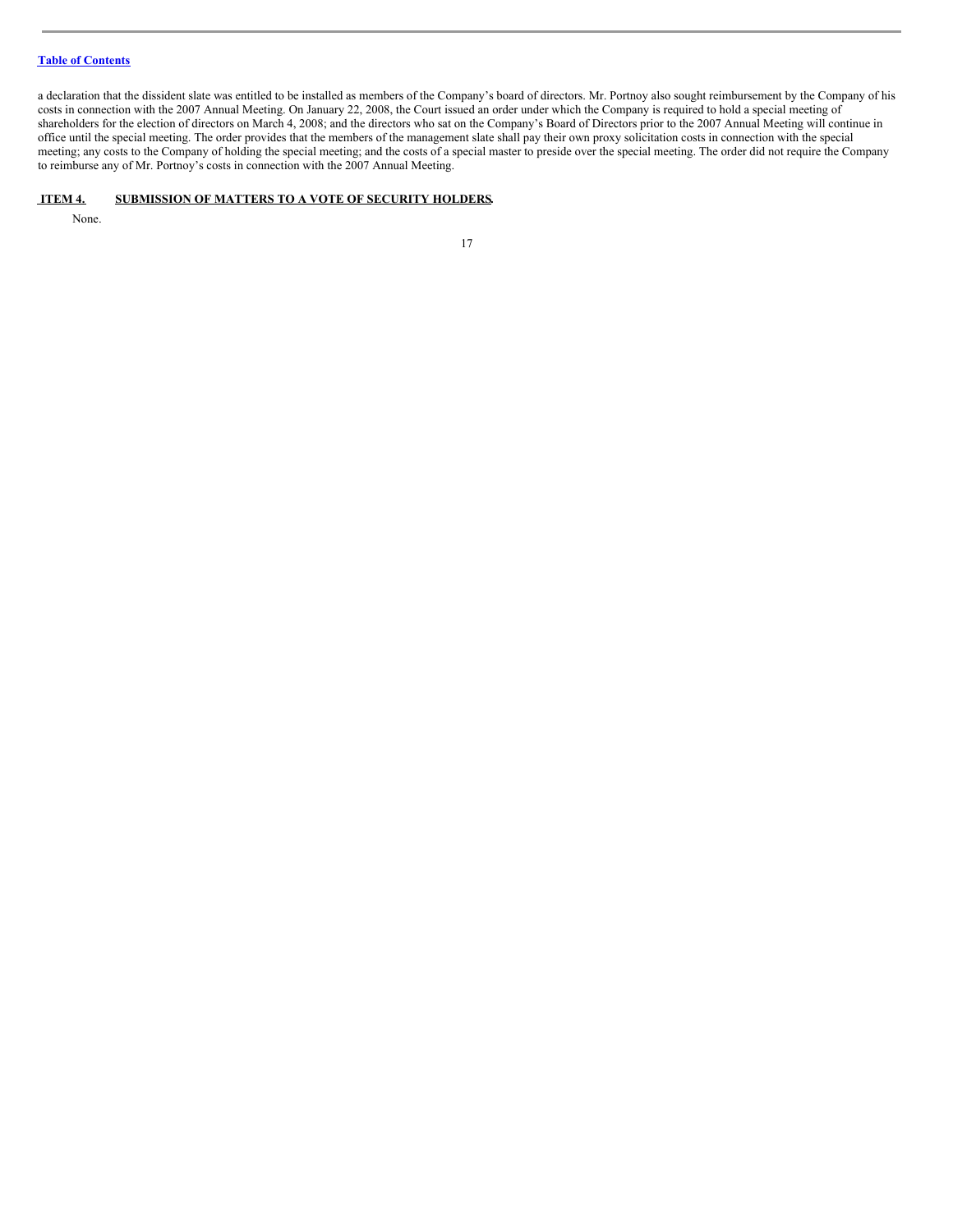# <span id="page-17-0"></span>**PART II**

#### <span id="page-17-1"></span>**ITEM 5. MARKET FOR THE REGISTRANT'S COMMON EQUITY, RELATED STOCKHOLDER MATTERS AND ISSUER PURCHASES OF EQUITY SECURITIES.**

The Company's common stock traded on the Over-The-Counter market beginning on January 10, 1991, the date of the Company's initial public offering. In January 1997, the Company's stock began trading on the NASDAQ SmallCap market. Effective July 24, 2003, the Company's common stock was delisted from The Nasdaq SmallCap Market under a decision of the Nasdaq Listing Qualifications Panel. At that time, the Company's common stock began trading on the Over-the-Counter Bulletin Board under the symbol "CCEL". The following table shows, for the calendar periods indicated, the high and low closing bid quotations for the Company's common stock as reported by the Dow Jones Retrieval Service. The quotations represent inter-dealer prices without retail mark-up, markdown or commission and may not represent actual transactions.

|                   | <b>Low Closing Bid</b> | <b>High Closing Bid</b> |
|-------------------|------------------------|-------------------------|
| 2007              |                        |                         |
| February 28, 2007 | 2.20                   | 2.28                    |
| May 31, 2007      | 2.14                   | 2.18                    |
| August 31, 2007   | 1.44                   | 1.48                    |
| November 30, 2007 | 1.27                   | 1.35                    |
| 2006              |                        |                         |
| February 28, 2006 | 3.26                   | 3.85                    |
| May 31, 2006      | 2.55                   | 3.40                    |
| August 31, 2006   | 2.19                   | 2.80                    |
| November 30, 2006 | 2.25                   | 2.80                    |

The Company has not declared any cash dividends on its common stock and does not expect to do so in the near future.

As of November 30, 2007, the Company had 291 shareholders of record, and management believes there are approximately 5,000 additional beneficial holders of the Company's common stock.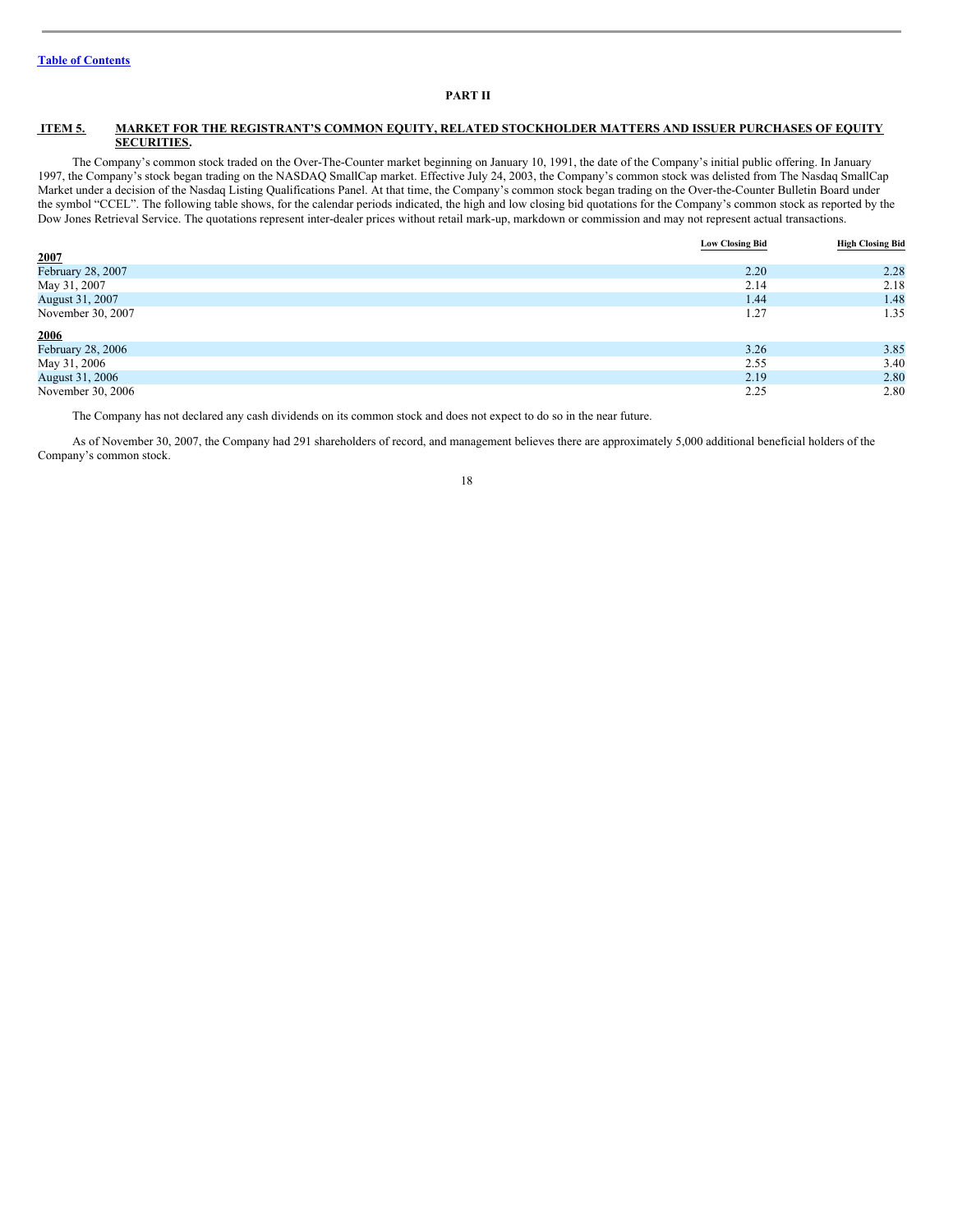#### **Equity Compensation Plan Information as of November 30, 2007**

|                                                                 | Number of<br>securities to be                                                                                                                                        |  |      | <b>Number of securities</b><br>remaining available for                                   |
|-----------------------------------------------------------------|----------------------------------------------------------------------------------------------------------------------------------------------------------------------|--|------|------------------------------------------------------------------------------------------|
|                                                                 | issued upon<br>Weighted-average<br>exercise of<br>outstanding<br>exercise price of<br>outstanding options,<br>options, warrants<br>and rights<br>warrants and rights |  |      | future issuance under                                                                    |
| <b>Equity Compensation</b><br>plans approved by<br>stockholders |                                                                                                                                                                      |  |      | equity compensation plans<br>(excluding securities)<br>reflected in the first<br>column) |
| Cryo-Cell International 2000 Stock Incentive Plan               | 1.611.429                                                                                                                                                            |  | 2.62 | 7.995                                                                                    |
| Cryo-Cell International, Inc. 2006 Stock Incentive Plan         |                                                                                                                                                                      |  |      | 000.000.1                                                                                |
| Total                                                           | 1,611,429                                                                                                                                                            |  | 2.62 | 1,007,995                                                                                |

# <span id="page-18-0"></span>**ITEM 6. SELECTED FINANCIAL DATA**

**Not Applicable.**

#### <span id="page-18-1"></span>**ITEM 7. MANAGEMENT'S DISCUSSION AND ANALYSIS OF FINANCIAL CONDITION AND RESULTS OF OPERATIONS.**

The following discussion and analysis of the financial condition and results of operations of the Company for the two years ended November 30, 2007, should be read in conjunction with the consolidated financial statements and related notes as well as other information contained in this Annual Report on Form 10-K.

#### **Overview**

The Company is engaged in cellular processing and cryogenic storage, with a current focus on the collection and preservation of umbilical cord (U-Cord ®) blood stem cells for family use. The Company's principal sources of revenues are service fees for cord blood processing and preservation for new customers and recurring annual storage fees. The Company currently charges fees of \$1,595 to new clients for the collection kit, processing and testing and return medical courier service, with discounts in the case of multiple children from the same family and in other circumstances. The Company currently charges an annual storage fee of \$125 for new clients; storage fees for existing customers depend on the contracts with such customers. The Company also receives other income from licensing fees and royalties from global affiliates.

In recent years, the Company has expanded its research and development activities to develop technologies related to stem cells other than umbilical cord blood stem cells. In 2005, the Company entered into an agreement with Plureon Corporation under which the Company would provide collection and preservation of Plureon's proprietary placental fetal stem cells. During 2006 and the first

<sup>19</sup>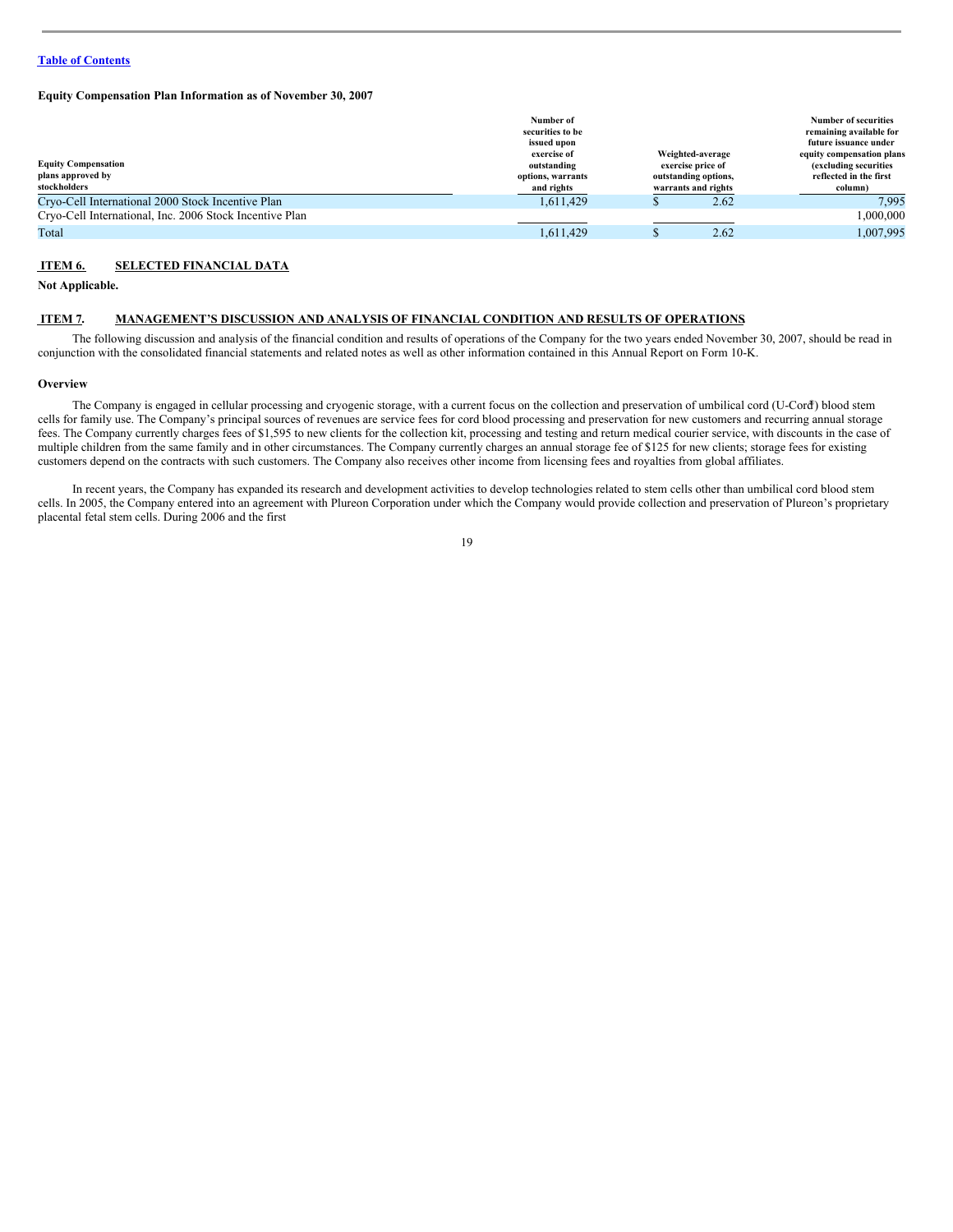part of 2007, the Company's research and development activities were focused on launching a commercial service relating to the Plureon stem cells. In April 2007, the Company announced that the commercial launch of this service would be postponed indefinitely due to technological commercialization considerations. During 2007, much of the Company's research and development activities focused on the development of proprietary technology related to maternal placental stem cells (MPSCs). Also during 2007, the Company discovered technology related to menstrual stem cells. In November 2007, the Company announced the launch of its C'elle™ service related to this technology, and the Company continues to focus its current research and development activities principally on the C'elle service and related new menstrual stem cell technologies.

During the year ended November 30, 2007, the Company increased its revenues by 2% over the level in fiscal 2006 and incurred a net loss of approximately \$5,005,000, compared to a net loss of approximately \$2,811,000 for fiscal 2006. Net storage revenues increased primarily because of a 2006 price increase for newly enrolling clients, as well as the overall increase in customer base over the prior year. The Company reported a net loss in fiscal 2007 of approximately (\$5.0 million), or (\$0.43) per basic common share, compared to a net loss of approximately (\$2.8) million, or (\$0.24) per basic common share, in fiscal 2006. The net loss in fiscal 2007 is in part the result of a 9% increase in cost of sales and a 12% increase in marketing, general and administrative expenses**,** with the latter increase due mainly to increases in professional and consumer advertising, increased salaries and wages and professional fees associated with a proxy contest initiated by a dissident shareholder group. In addition, the net loss was increased by certain other expenses in the 2007 period, including increased research and development expenses relating to the planned new products and services and increases in stock option compensation resulting from adoption of FASB Statement No. 123(R).

At November 30, 2007, the Company had cash and cash equivalents of \$3,364,711 and marketable securities and other investments of \$1,046,010. The Company's cash decreased by approximately \$4,049,000 during fiscal 2007, as a result of the decline in cash flow from operations and the purchase of property and equipment. The decline in operating cash flow was partially the result of the implementation of the in-house financing plans during the year and increased research and development expenses relating to the MPSC and C'elle. The Company discontinued offering in-house financing plans during the second quarter of 2007. As of February 8, 2008, the Company maintains no indebtedness.

# **Results of Operations**

*Revenues.* For the fiscal year ended November 30, 2007, the Company had revenues of \$17,460,196 compared to \$17,180,383 in fiscal 2006 representing a 2% increase. The increase is primarily attributable to the effects of a successfully implemented price increase during fiscal 2006 for newly enrolling clients, as well as the overall increase in customer base over the prior year, which led to a significant increase in storage revenues.

Cost of Sales. For the fiscal year ended November 30, 2007, cost of sales was \$6,592,145, as compared to \$6,067,671 in 2006 representing a 9% increase. Costs of sales were 38% of revenues in fiscal 2007 compared to 35% in fiscal 2006**.** The increase in cost of sales was due in part to the expenses associated with the Company's introduction of service enhancements in connection with the 2006 price increase. The enhancements include return shipping by a medical courier to all new U.S. customers, which accounted for approximately \$152,000 of the increase. Other contributing factors were increases in lab salaries and wages of approximately \$163,000 and cord blood collection reimbursements of approximately \$108,000.

*Marketing, General and Administrative Expenses.* Marketing, general and administrative expenses during the fiscal year ended November 30, 2007 were \$14,462,914 as compared to \$12,957,465 for the fiscal year ended November 30, 2006 representing a 12% increase. The increase in fiscal year 2007 was principally attributable to the implementation of the Company's previously announced strategic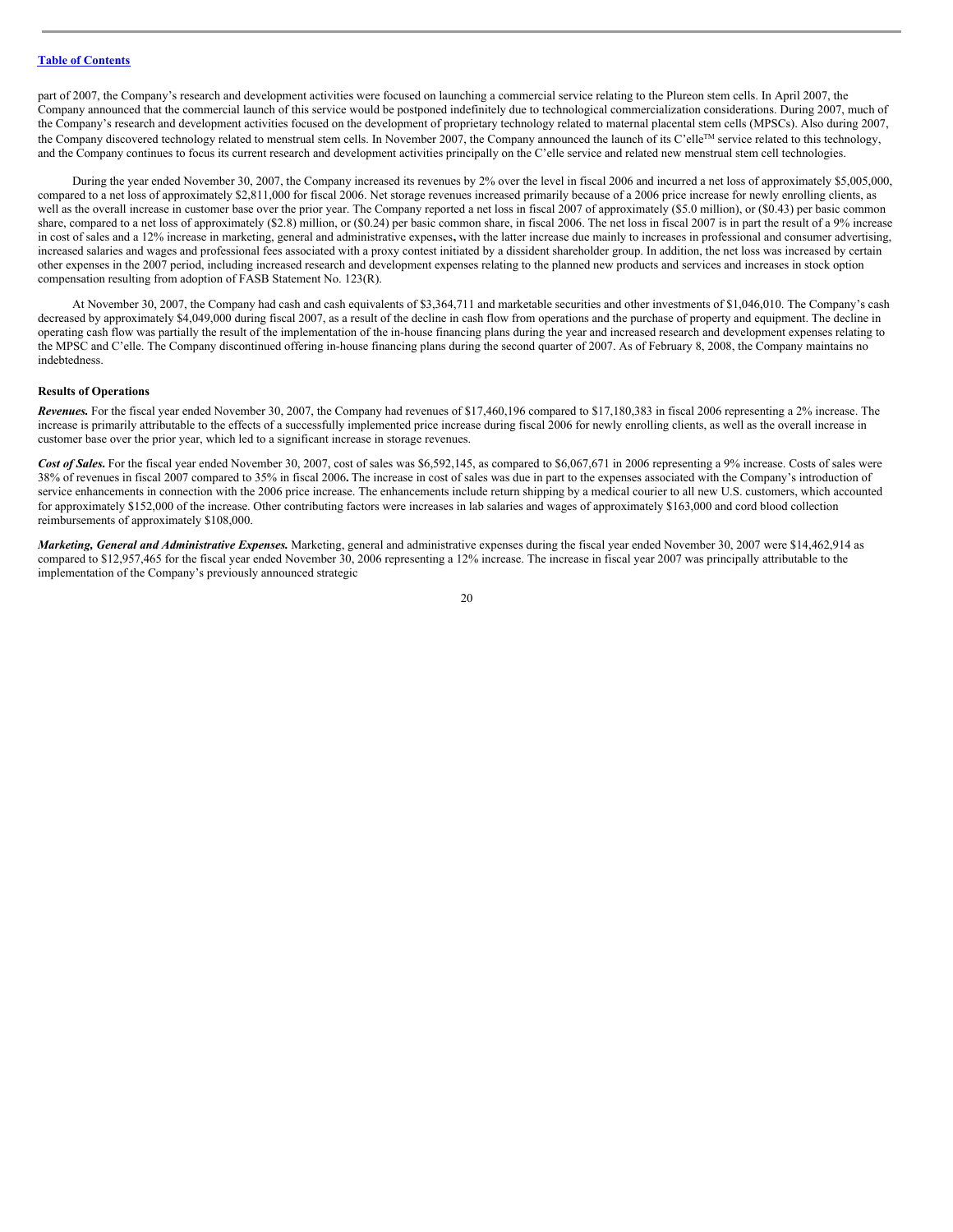initiatives to increase market share and achieve unit growth by strengthening the resources allocated to sales and marketing. This resulted in an increase of approximately \$1,505,000 in expense, principally related to expenses for professional and consumer advertising and salaries and wages. Included in the expense increase in the 2007 period was approximately \$874,000 in professional fees associated with a proxy contest initiated by a dissident shareholder group. During 2007, the Company adopted SFAS 123R, resulting in stock option compensation expense of approximately \$266,000 versus approximately \$78,000 in the 2006 period.

*Research, Development and Related Engineering Expenses.*Research, development and related engineering expenses for the fiscal year ended November 30, 2007, were \$545,489 as compared to \$486,164 in 2006. The increase was due to expenses related to the Company's expenses for new product development, principally methods, processes and systems for the procurement, isolation, processing and cryopreservation of maternal placental stem cells (MPSCs) and commercialization of the Company's new stem cell technology, C'elle.

A portion of the Company's research and development expenses in fiscal year 2007 are also related to development expenses of proprietary technology developed by the Company for the collection, processing and cryogenic preservation of Plureon ® fetal placental stem cells. In April 2007, the Company announced that it has decided to indefinitely postpone plans to launch the fetal placental stem cell service, primarily due to technological commercialization considerations. The Company's research and development relating to the procurement, processing and cryopreservation of stem cells from placental tissue has contributed to its independent creation of valuable proprietary technology that the Company will protect and commercialize.

*Impairment of Assets.* For the fiscal year ended November 30, 2006, the Company recorded an impairment of assets of \$147,420**.** During the fiscal year ended November 30, 2006, management reviewed the cost basis of certain investments in marketable securities and determined that the decline in market value was other-than temporary, resulting in these investments being written down to fair value. There was no impairment in fiscal year 2007.

*Interest Expense.* Interest expense during the fiscal year ended November 30, 2007, was \$1,390,264 compared to \$1,015,389 in 2006. Interest expense is mainly comprised of payments made to the other parties to the Company's RSAs based on the Company's storage revenue. Prior to fiscal 2002, the Company entered into RSAs with individuals and entities for specific geographic areas. The Company's RSAs provide that in exchange for an up-front payment, the Company would share in perpetuity a percentage of its future revenue derived from the annual storage fees charged related to a certain number of specimens that originated from specific areas. The Company currently has four RSAs in effect covering the following areas: New York, Texas, Florida and Illinois (including contiguous states). Also included in interest expense is the amortization of the present value of a deferred consulting agreement in the amount of \$36,103 and \$41,391 for the years ended November 30, 2007 and 2006, respectively. If the Company's storage revenues continue to increase in areas covered by RSAs, the Company's interest expense related to the RSA payments will also increase.

*Licensee Income*. Licensee income for the fiscal year ended November 30, 2007, was \$950,881 as compared to \$926,824 in 2006. Licensee income for the fiscal years ended November 30, 2007 and 2006, consisted of \$254,880 and \$148,723, respectively, received as an installment payment from the non-recurring sale of the India license agreement and \$696,001 and \$778,101, respectively, of royalty income earned on the subsequent processing and storage of specimens in geographical areas where the Company has license agreements, and from the sale of sub-license agreements by licensees. In late 2006 and early 2007, the Company and its international licensees agreed to changes in the royalty fees for processing and storage in those geographical areas. The new rates are expected to have a negative impact on future royalty income.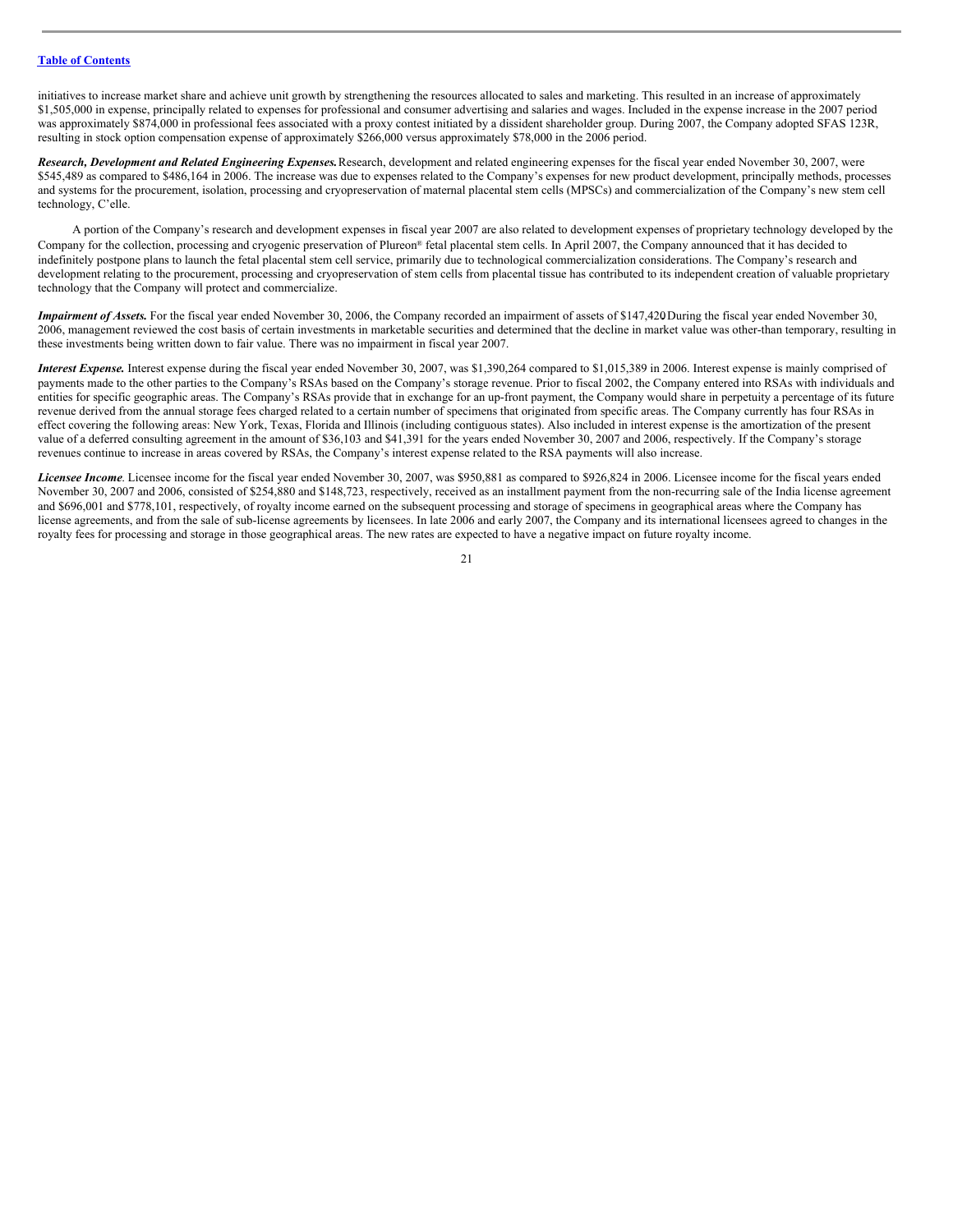*Equity in Losses of Affiliates*. Equity in losses of affiliates was \$221,797 for the fiscal year ended November 30, 2007 compared to a loss of \$84,287 in 2006. During the fiscal year ended November 30, 2006, the Company ceased recording equity in losses from operations once the investment balance was written down to the total amount of goodwill, as goodwill is not amortized. Equity in losses of affiliates for the year ended November 30, 2007 solely consists of amounts related to compensation expense for stock option awards that were granted by Saneron to certain consultants and employees. Included in equity in losses of affiliates is approximately \$83,000 related to compensation expense that resulted from the stock awards in 2006. This expense was offset by income from the affiliate.

*Income Taxes*. Under the asset and liability method of SFAS No. 109 "Accounting for Income Taxes", deferred tax assets and liabilities are recognized for the estimated future tax consequences attributable to differences between financial statement carrying amounts of existing assets and liabilities and their respective tax bases. Deferred tax assets and liabilities are measured using enacted tax rates expected to be recovered or settled. A valuation allowance covering the deferred tax assets of the Company as of November 30, 2007 and November 30, 2006, has been provided as the Company does not believe it is "more likely than not" that the future income tax benefits will be realized. The Company did not record an income tax benefit during the fiscal years ended November 30, 2007 and 2006, as the benefit was offset by an increase in the valuation allowance.

#### **Liquidity and Capital Resources**

Through November 30, 2007, the Company's principal source of cash has been from sales of its U-Cord ® program to customers, the sale of license agreements and proceeds from RSAs. Currently, the Company's cash flow is derived primarily from sales relating to its storage services, including the initial fee and ongoing storage fees.

At November 30, 2007, the Company had cash and cash equivalents of \$3,364,711 as compared to \$7,414,140 in 2006. The Company also has certain investments in marketable securities, which totaled \$1,046,010 as of November 30, 2007. The decrease in cash and cash equivalents in 2007 was primarily attributable to the following:

Cash used in operating activities in fiscal 2007 amounted to \$3,404,396, which was primarily attributable to the implementation of interest-free financing plans that extended payments for services for a maximum period of 15 months and the payments of certain accrued purchases relating to laboratory equipment and outstanding invoices related to the return medical courier service. The Company discontinued offering the financing plans during the second quarter of 2007. In addition, the net loss for the year ended November 30, 2007 contributed to the use of cash.

Cash provided by operating activities in fiscal 2006 amounted to \$924,901 which was primarily attributable to the Company's operating activities including licensing fees, a price increase, and an increase in recurring revenue from the current client base. During the prior year, the Company began requiring credit cards to be used by all new clients. This resulted in an increase in operating cash flow.

Cash used in investing activities in fiscal 2007 amounted to \$670,683, which was primarily attributable to the purchase of property and equipment.

Cash used in investing activities in fiscal 2006 amounted to \$1,490,138, which was primarily attributable to the purchase of a bond investment and property and equipment, partially offset by proceeds for the redemption of marketable securities.

Cash provided by financing activities in fiscal 2007 amounted to \$25,650 which is attributable to the exercise of stock options.

There was no cash provided by financing activities in fiscal 2006.

The Company does not have a line of credit or other type of financing instrument. The Company anticipates making capital expenditures of approximately \$250,000 over the next twelve months.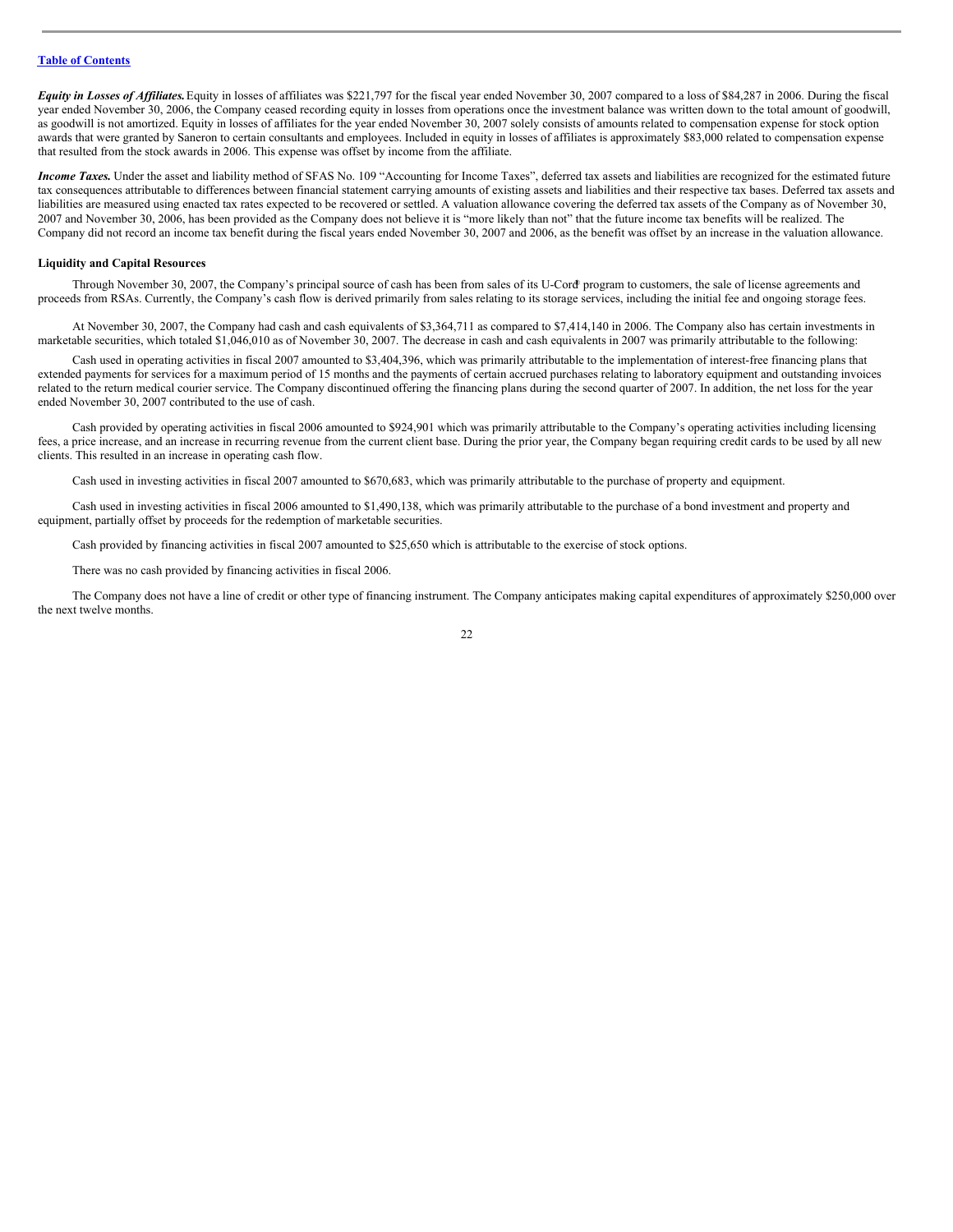The Company anticipates that its cash and cash equivalents, marketable securities and cash flows from operations will be sufficient to fund its cash needs for at least the next 12 months. Cash flows from operations will depend primarily upon increasing revenues from sales of its umbilical cord blood cellular storage services and new service offerings, and controlling expenses. If expected increases in revenues are not realized, or if expenses are higher than anticipated, the Company may be required to reduce or defer cash expenditures or otherwise manage its cash resources during the next 12 months so that they are sufficient to meet the Company's cash needs for that period. In addition, the Company may consider seeking equity or debt financing if deemed appropriate for its plan of operations, and if such financing can be obtained on acceptable terms. There is no assurance that the reductions in expenditures, if necessary, will not have an adverse effect on the Company's business operations, including sales activities and the development of new services and technology.

#### **Critical Accounting Policies**

The preparation of consolidated financial statements and related disclosures in conformity with accounting principles generally accepted in the United States requires estimates and assumptions that affect the reported amounts of assets and liabilities, revenues and expenses and related disclosures of contingent assets and liabilities in the consolidated financial statements and accompanying notes. The SEC has defined a company's critical accounting policies as the ones that are most important to the portrayal of the company's financial condition and results of operations, and which require the company to make its most difficult and subjective judgments, often as a result of the need to make estimates of matters that are inherently uncertain. The Company believes that its estimates and assumptions are reasonable under the circumstances; however, actual results may vary from these estimates and assumptions. We have identified the following critical accounting policies that affect the more significant judgments and estimates used in the preparation of the consolidated financial statements. For further discussion of the Company's significant and critical accounting policies, refer to Note 1 – "Summary of Critical and Significant Accounting Policies" to the Consolidated Financial Statements contained in Item 7 of this document.

#### **Revenue Recognition**

The Company records revenue from processing and storage of specimens. We recognize revenue in accordance with SEC Staff Accounting Bulletin No. 101, (SAB 101) as amended by SAB 104, and Emerging Issues Task Force (EITF) Issue No. 00-21 for all revenue transactions. The Company recognizes revenue from processing fees upon completion of processing and cellular storage fees ratably over the contractual storage period. Deferred revenue on the accompanying balance sheets includes the portion of the annual storage fee and the twenty-one year storage fee that is being recognized over the contractual storage period. As of November 30, 2007 and November 30, 2006 the current portion of deferred revenue is approximately \$4,100,000 and \$3,600,000, respectively, and the long-term portion of deferred revenue is approximately \$6,700,000 and \$5,900,000, respectively. The Company also records revenue from shipping and handling when earned. Shipping and handling costs are expensed and included in cost of sales.

#### **Accounts Receivable**

Accounts receivable consist of the amounts due from clients that have enrolled in the U-Cord® processing and storage program and amounts due from license affiliates and do not require collateral. Accounts receivable due from clients are due within 30 days and are stated at amounts due from clients net of an allowance for doubtful accounts. Also included in accounts receivable are amounts due from interest-free financing plans that extended payments for services for a maximum period of 15 months. During 2007, the Company discontinued offering these financing plans. Accounts outstanding longer than the contractual payment terms are considered past due. The Company determines its allowance by considering the length of time accounts receivable are past due, the Company's previous loss history, and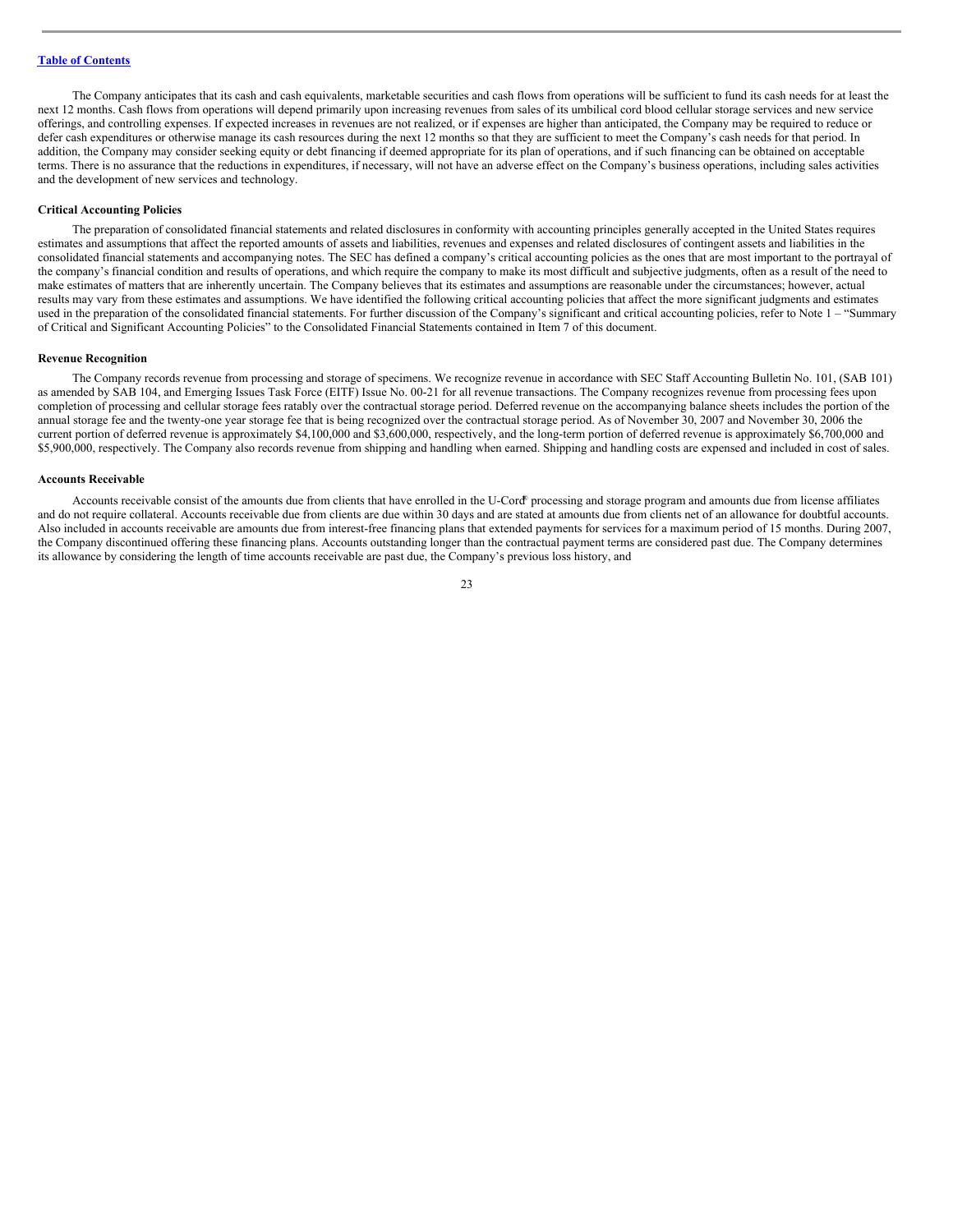the customer's current ability to pay its obligations. The Company writes-off accounts receivable when they become uncollectible, and payments subsequently received on such receivables are credited to the allowance for doubtful accounts.

#### **Income Taxes**

Under the asset and liability method of SFAS No. 109 "Accounting for Income Taxes", deferred tax assets and liabilities are recognized for the estimated future tax consequences attributable to differences between financial statement carrying amounts of existing assets and liabilities and their respective tax bases. Deferred tax assets and liabilities are measured using enacted tax rates expected to be recovered or settled. A valuation allowance covering the deferred tax assets of the Company as of November 30, 2007 and November 30, 2006, has been provided as the Company does not believe it is "more likely than not" that the future income tax benefits will be realized. The Company did not record an income tax benefit during the fiscal year ended November 30, 2007, as the benefit was offset by an increase in the valuation allowance.

In June 2006, the FASB issued Interpretation No. 48, Accounting for Uncertainty in Income Taxes, an interpretation of FAS109, Accounting for Income Taxes(FIN 48), to create a single model to address accounting for uncertainty in tax positions. FIN 48 clarifies the accounting for income taxes, by prescribing the minimum recognition threshold a tax position is required to meet before being recognized in the financial statements. FIN 48 also provides guidance on derecognition, measurement, classification, interest and penalties, accounting in interim periods, disclosure and transition. FIN 48 is effective for fiscal years beginning after December 15, 2006. The Company adopted FIN 48 as of December 1, 2007, as required. The Company is in the process of completing their initial analysis and does not believe that FIN 48 will have a material impact on the Company's financial position and results of operations**.**

#### **Investment in Saneron**

The Company made a significant investment in an entity that is involved in the area of stem cell research. The Company accounts for this investment under the equity method, and reviews its investment for possible impairment when there are indicators of possible impairment and, if necessary, adjusts the carrying value of such investment. The Company records equity in losses of affiliates until the investment balance is zero and only goodwill is remaining. The investment is reviewed annually to determine if an other than temporary impairment exists. The Company does not believe that an impairment exists as of November 30, 2007 and November 30, 2006.

#### **Revenue Sharing Agreements**

The Company has entered into Revenue Sharing Agreements ("RSAs") with various parties whereby these parties contracted with the Company for a percentage of future storage revenues the Company generated from clients in specific geographical areas. The RSAs have no definitive term or termination provisions. The sharing applies to the storage fees for all specified specimens in the area up to the number covered in the contract. When the number of specimens is filled, any additional specimens stored in that area are not subject to revenue sharing. As there are empty spaces resulting from attrition, the Company agrees to fill them as soon as possible. The parties typically pay the Company a non-refundable up-front fee for the rights to these future payments. The Company recognized these non-refundable fees as a long-term liability. Given the criteria under which these RSAs are established, cash flows related to these contracts can fluctuate from period to period. All payments made to the other parties to the RSAs are recognized as interest expense. At such time as the total payments can be determined, the Company will commence amortizing these liabilities under the effective interest method. The Company does not intend to enter into additional RSAs.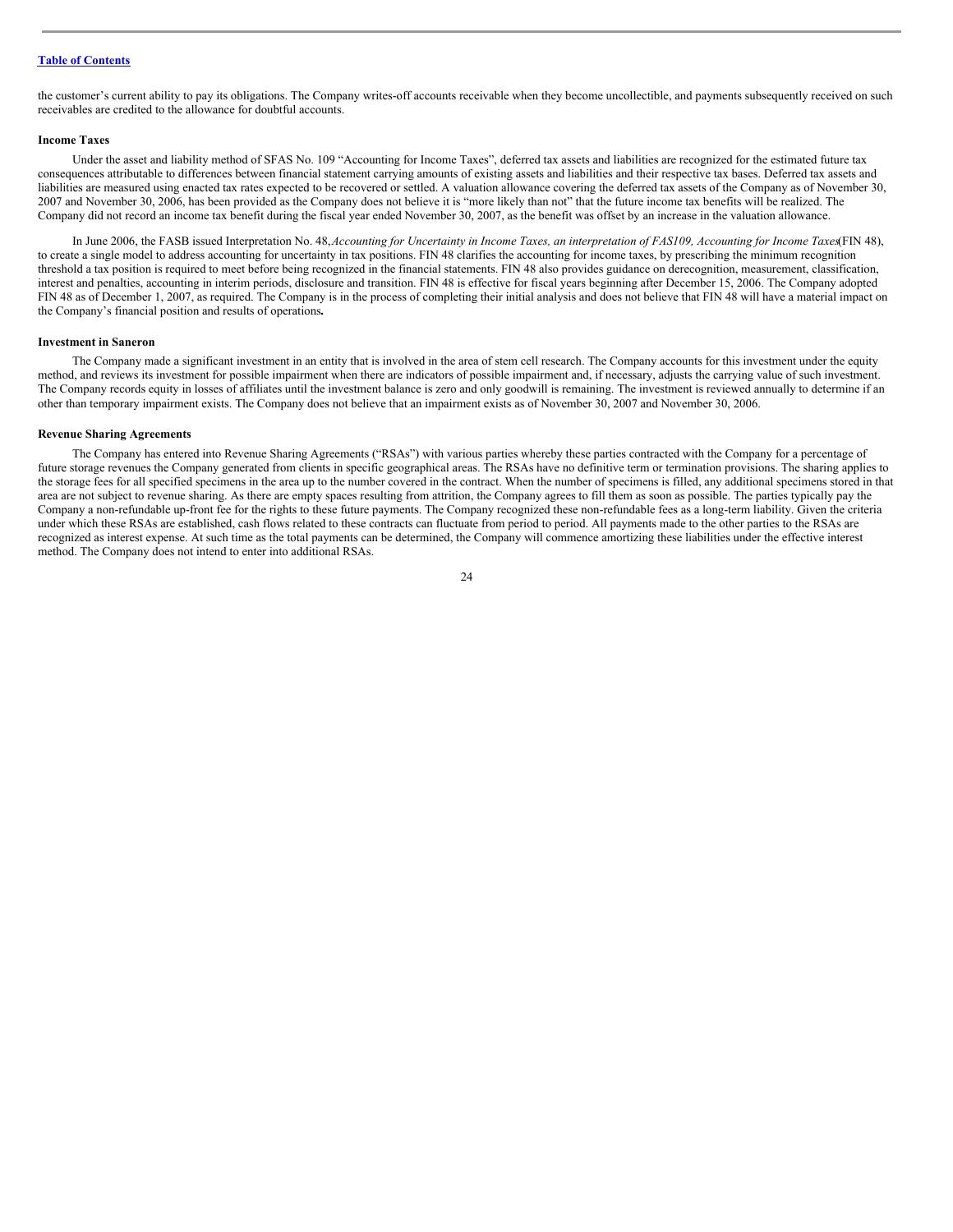#### **License and Royalty Agreements**

The Company has entered into licensing agreements with certain investors in various international markets in an attempt to capitalize on the Company's technology. The investors typically pay a licensing fee to receive Company marketing programs, technology and know-how in a selected area. The investor may be given a right to sell sublicense agreements as well. As part of the accounting for the up-front license revenue, revenue from the up-front license fee is recognized based on such factors as when the payment is due, collectability and when all material services or conditions relating to the sale have been substantially performed based on the terms of the agreement. The Company has two active licensing agreements, one covering Mexico, Central America, and Ecuador, and the other one covering India.

In addition to the license fee, the Company earns royalties on subsequent processing and storage revenues by the investor in the selected area and a fee on any sub-license agreements that are sold by the investor where applicable. The Company also processes and stores specimens sent directly from customers of sub-licensees in Mexico, Central America, and Ecuador. These fees are included in revenue on the consolidated statements of operations and comprehensive loss. As part of the accounting for royalty revenue, the Company uses estimates and judgments in determining the timing and amount of royalty revenue to recognize. The Company periodically, and at least annually, reviews license and royalty receivables for collectability and, if necessary, will record an expense for an allowance for uncollectible accounts.

#### **Marketable Securities and Other Investments**

The Company has certain investments in certificates of deposit, bonds and equity securities, which are categorized as marketable securities and other investments. The Company believes these are conservative investments with a low risk for any loss of principal. The Company regularly assesses its marketable security investments for impairments and adjusts its investment strategy, as it deems appropriate. The Company classifies certain marketable securities and other investments as current in the accompanying consolidated balance sheets based on original maturity dates of less than one year. The cost basis of the other investments has been written down to fair value. The Company recorded an impairment charge of approximately \$147,000 on one of its available for sale securities during the fiscal year ended November 30, 2006 as its decline in fair market value was determined to be other-than-temporary.

#### **Litigation**

The Company is periodically involved in litigation and regulatory proceedings incidental to the conduct of our business and the Company expects that it will be involved in such litigation and regulatory proceedings from time to time. The Company regularly reviews any such litigation and regulatory proceedings for possible adverse outcomes, and provides estimates for the possible liability to the Company from such adverse outcomes, as it considers appropriate.

#### **Product Warranty and Cryo-Cell CaresTM Program**

In December 2005, the Company began providing its customers enrolled under the new pricing structure with a payment warranty under which the Company agrees to pay \$50,000 to its client if the U-Cord® product retrieved is used for a stem cell transplant for the donor or an immediate family member and fails to engraft, subject to various restrictions. Additionally, under the Cryo-Cell Cares<sup>™</sup> program the Company will pay \$10,000 to the client to offset personal expenses if the U-Cord® product is used for bone marrow reconstitution in a myeloblative transplant procedure. The Company has not experienced any claims under the warranty program nor has it incurred costs related to these warranties. The Company does not maintain insurance for this warranty program and therefore maintains reserves to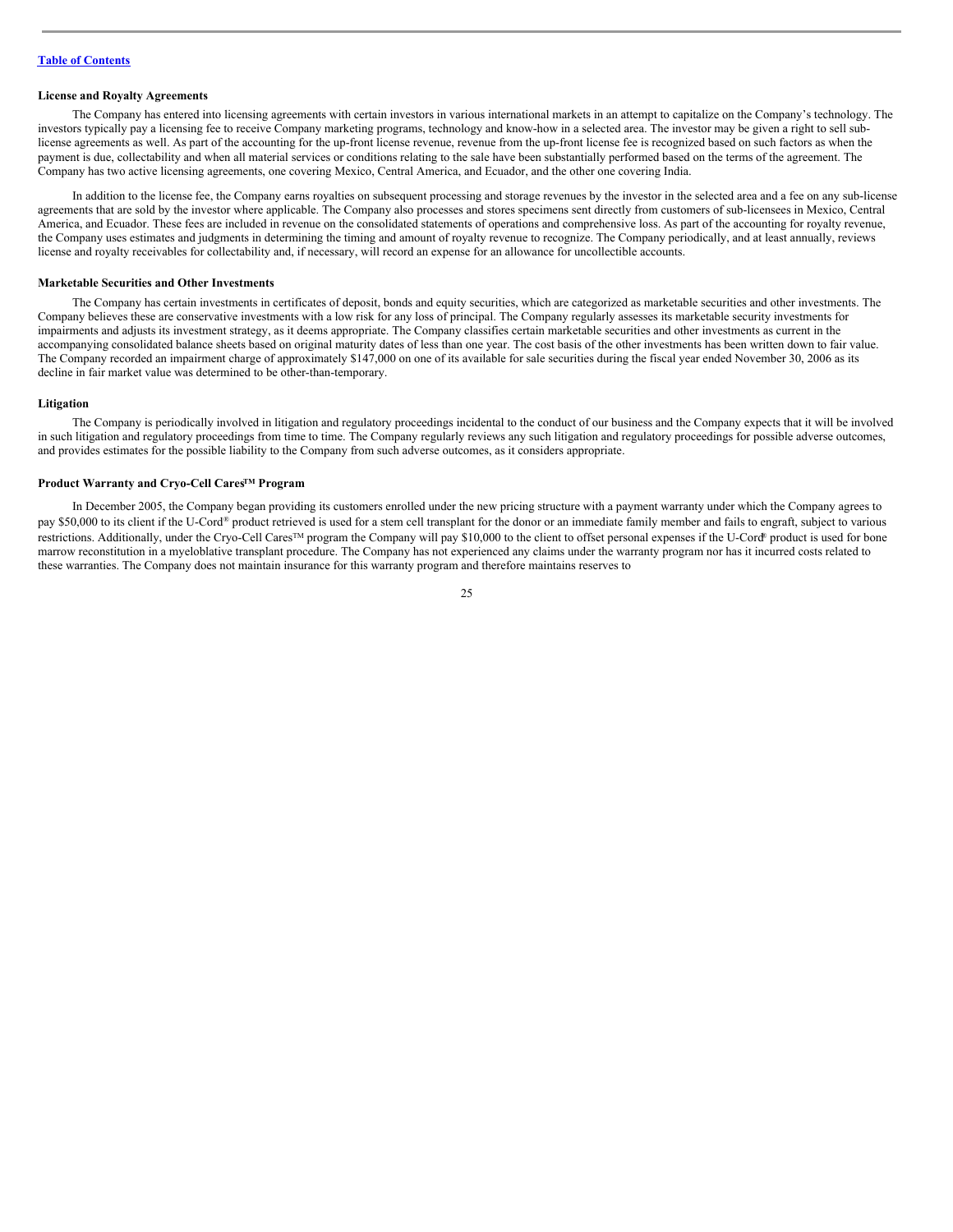cover our estimated potential liabilities. The Company accounts for the warranty as an obligation and recognizes the obligation in accordance with SFAS No. 5, Accounting for Contingencies. The Company's reserve balance is based on the \$50,000 maximum payment and the \$10,000 maximum expense reimbursement multiplied by formulas to determine the projected number of units requiring a payout. The Company determined the estimated expected usage and engraftment failure rates based on an analysis of the historical usage and failure rates and the historical usage and failure rates in other private and public cord blood banks based on published data. The Company's estimates of expected usage and engraftment failure could change as a result of changes in actual usage rates or failure rates and such changes would require an adjustment to the established reserves. The historical usage and failure rates have been very low and a small increase in the number of transplants or engraftment failures could cause a significant increase in the estimated rates used in determining our reserve. In addition, the reserve will increase as additional U-Cord® specimens are stored which are subject to the warranty. As of November 30, 2007 and November 30, 2006 the Company recorded reserves under these programs in the amounts of \$72,633 and \$35,238, respectively, which are included in accrued expenses in the accompanying consolidated balance sheets.

#### **Off-Balance Sheet Arrangements**

The Company has no off-balance sheet arrangements that have or are reasonably likely to have a current or future effect on its financial condition, changes in financial condition, revenues or expenses, results of operations, liquidity, capital expenditures or capital resources that is material to investors.

#### **Forward-Looking Statements**

This Form 10-K, press releases and certain information provided periodically in writing or orally by the Company's officers or its agents may contain statements which constitute "forward-looking statements" within the meaning of Section 27A of the Securities Act of 1933, as amended, and Section 21E of the Securities Exchange Act of 1934, as amended. The terms "Cryo-Cell International, Inc.," "Cryo-Cell" "Company," "we," "our" and "us" refer to Cryo-Cell International, Inc. The words "expect," "believe," "goal," "plan," "intend," "estimate" and similar expressions and variations thereof, if used, are intended to specifically identify forward-looking statements. Those statements appear in a number of places in this Form 10-K and in other places, and include statements regarding the intent, belief or current expectations of the Company, its directors or its officers with respect to, among other things, our future performance and operating results, our future operating plans, our liquidity and capital resources; and our legal proceedings. Investors and prospective investors are cautioned that any such forward-looking statements are not guarantees of future performance and involve risks and uncertainties, and that actual results may differ materially from those projected in the forward-looking statements as a result of various factors. The factors that might cause such differences include, among others, the following:

#### **Risks Related to Our Business**

#### We may be forced to undertake lengthy and costly efforts to build market acceptance of our umbilical cord blood stem cell storage services, the success of which **is critical to our profitability.**

We anticipate that service fees from the processing and storage of umbilical cord blood stem cells will comprise a substantial majority of our revenue in the future and, therefore, our future success depends on the successful and continued market acceptance of this service. Broad use and acceptance of our service requires marketing expenditures and education and awareness of consumers and medical practitioners, and the time and expense required to educate and build awareness of our services and its potential benefits could significantly delay market acceptance and our ultimate profitability. The successful commercialization of our services will also require that we satisfactorily address the needs of obstetricians and family medicine practitioners in order to address potential resistance to recommendations for our services and ultimately reach our potential consumers.

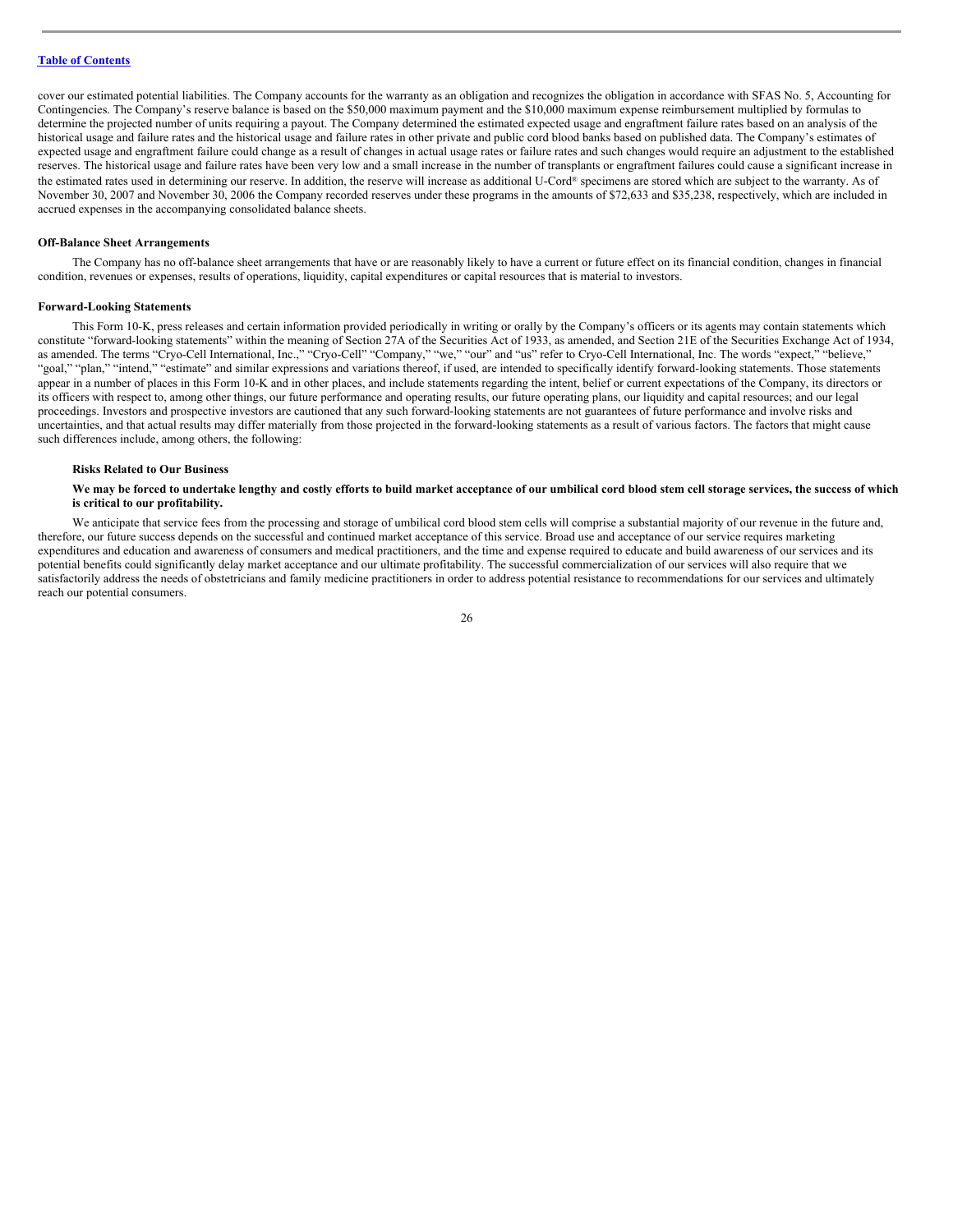#### Market acceptance of our new C'elle service will require publication of scientific studies, consumer awareness, and the development of new therapies from the **C'elle technology, not of which are certain.**

The launch of the C'elle service in November 2007 was a "soft launch", prior to the commencement of full marketing efforts and before the publication of full scientific research; therefore, sales of the C'elle service have only been on a preliminary basis. Market acceptance of this service will depend on several factors, none of which are certain. First, media attention and success with new customers will depend on publication of scientific data that supports the regenerative capabilities of our menstrual stem cells. We are working with respected researchers who are endeavoring to publish data to support these claims; however, there is no assurance that multiple studies will be accepted for publication, that the content of these publications will attract media attention or customer acceptance, and the timing of any publications is not certain. Second, the success of this business will depend upon the effectiveness of our consumer marketing efforts, and the efforts of our sales force to build awareness among medical professionals who would encourage women to purchase these services. Third, the long-term growth of this business will depend on the development and commercialization of effective therapies derived from these stem cells. Such development is subject to many factors, such as development and protection of intellectual property, regulatory approvals and commercialization factors. There is no assurance that such therapies and products can be successfully developed.

#### The successful development of new therapies from the C'elle technology will depend on overcoming a variety of challenges.

The Company is protecting intellectual property relating to various medical therapies and applications relating to its proprietary C'elle menstrual stem cells. Successful development of products and other applications will depend on many factors, such as development and protection of intellectual property, regulatory approvals and commercialization factors. The Company will also be reliant on efforts of joint venture partners, researchers and others for such development. There is no assurance that such therapies and products can be successfully developed.

#### Any new services relating to MPSCs or any other new types of stem cells have not yet been offered commercially, and there is no assurance that the MPSC **services or other stem cell services will be launched or will gain market acceptance.**

We have not yet commercially launched services relating to MPSCs or any other new types of stem cells. Such commercial launches are subject to certain developments, including completion of clinical validation and testing. There can be no assurance that completion of these developments will be successful or that any new services will ever be commercially launched. In addition to the MPSC services, the Company continues to work on other intellectual property, to explore new technologies related to other types of stem cells that could potentially lead to new products or services. However, further development is necessary before we can announce commercialization plans. There can be no assurance that such development will be successful or that such commercial services will ever be launched. Such service offerings will be new and untested, and there is no assurance that, if launched, they would gain market acceptance. Unlike umbilical cord blood stem cells, MSPCs and any other new stem cells that may be offered have not yet been used in human therapies. Market acceptance of such new services will depend upon the willingness of prospective parents to pay for the processing and storage of such cells based upon the possibility that such treatments will be discovered in the future. Further, if there are setbacks in medical and scientific research relating to treatment applications for MPSCs and other new types of cells, this may adversely affect our future sales, if any, of these services.

#### The commercial launch of our fetal placental stem cell storage services has been postponed indefinitely, and there is no assurance that these services will be **launched commercially**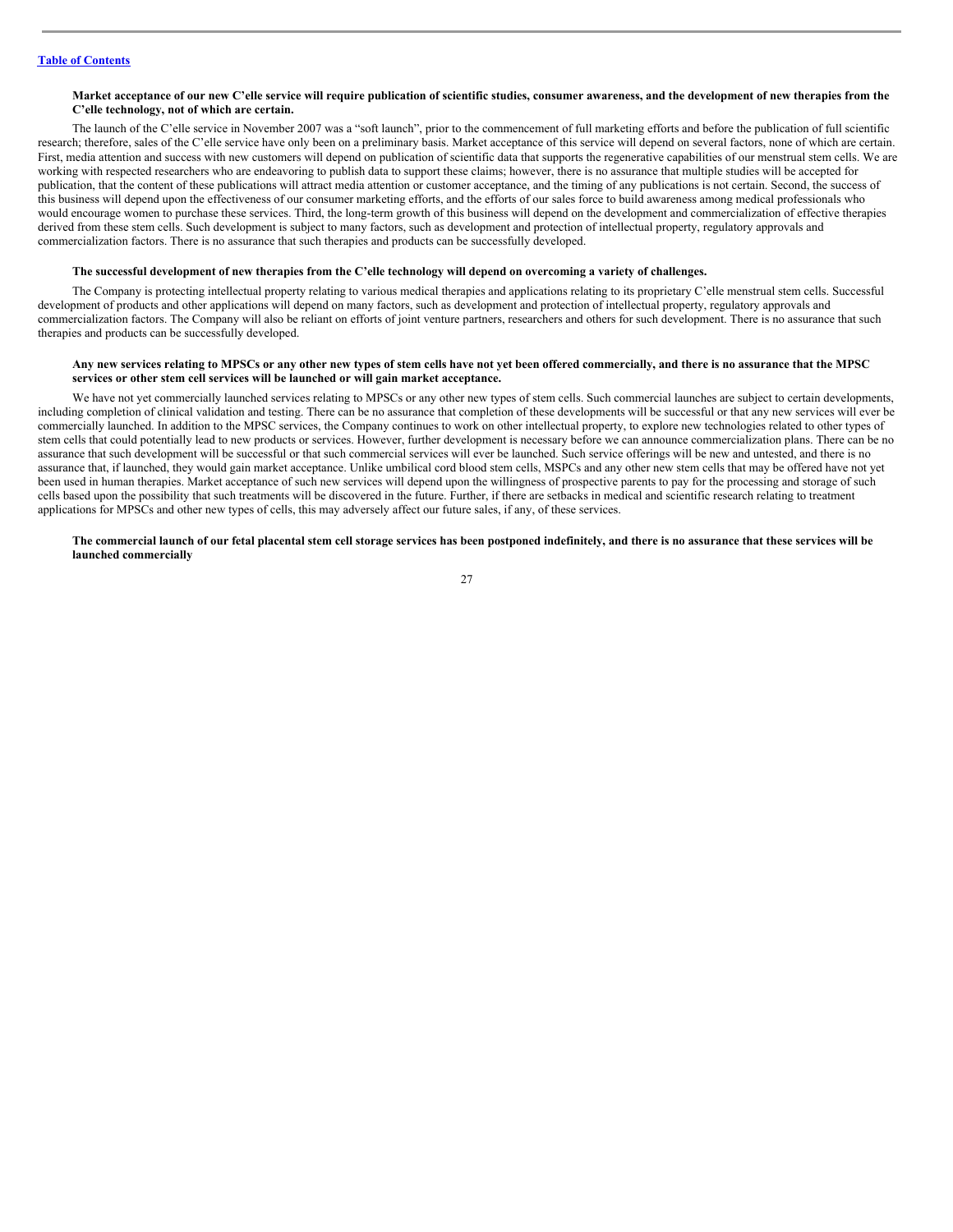In April 2007, we announced that the commercial launch of the fetal placental stem cell service in association with Plureon Corporation would be postponed indefinitely due to technological commercialization considerations. There is no assurance that this service will be launched commercially in the future.

#### We operate in a regulated environment, and our failure to comply with applicable regulations, registrations and approvals could materially and adversely affect **our business.**

Historically, the FDA has not regulated banks that collect and store cord blood for private or family use. Recent changes, however, require establishments engaged in the recovery, processing, storage, labeling, packaging or distribution of any Human Cells, Tissues, and Cellular and Tissue-Based Products (HCT/Ps) or the screening or testing of a cell tissue donor to register with the FDA in January 2004. We voluntarily registered with the FDA in January 2003 and successfully updated that registration, thus meeting the compliance requirement. The FDA proposed rules that will regulate current Good Tissues Practices (cGTP). The final rules became effective during 2005. Future FDA regulations could adversely impact or limit our ability to market or perform our services. Failure to comply with applicable regulatory requirements can result in, among other things, injunctions, operating restrictions, and civil fines and criminal prosecution. Delays or failure to obtain registrations could have a material adverse effect on the marketing and sales of our services and impair our ability to operate profitably in the future.

#### International licenses of our technology and services account for a material portion of our income, and the continued success of our involvement in those **arrangements involves unique risks.**

Our licensing activities in Mexico/Central America and India accounted for \$950,881 and \$926,824 of licensee income for the years ended November 30, 2007 and 2006, respectively. Our international business activities present a number of challenges. Specifically, our growth and future license income and return on investments from these sources will face the following challenges, among others:

- Local laws may not provide the same degree of protection against infringement of our intellectual property rights;
- Local laws and business practices could prevent our business from operating or favor local competitors;
- It may be difficult and time consuming to locate local organizations, with whom to partner, that are capable of undertaking and sustaining operations;
- We may be forced to incur significant expenses related to entering into licensing and investment arrangements in new foreign markets; and
- Because the majority of our international license fees are currently denominated in U.S. dollars, an increase in the value of the U.S. dollar relative to foreign currencies could make our services less competitive in international markets.

If we are unable to meet and overcome these challenges, our international growth may slow, be limited, or be altogether unsuccessful.

Further, the Company recently renegotiated its international license agreements covering these countries, which significantly reduced the ongoing revenues from these countries and provided an overall cap on the revenues. There is no assurance that further renegotiation will not be necessary.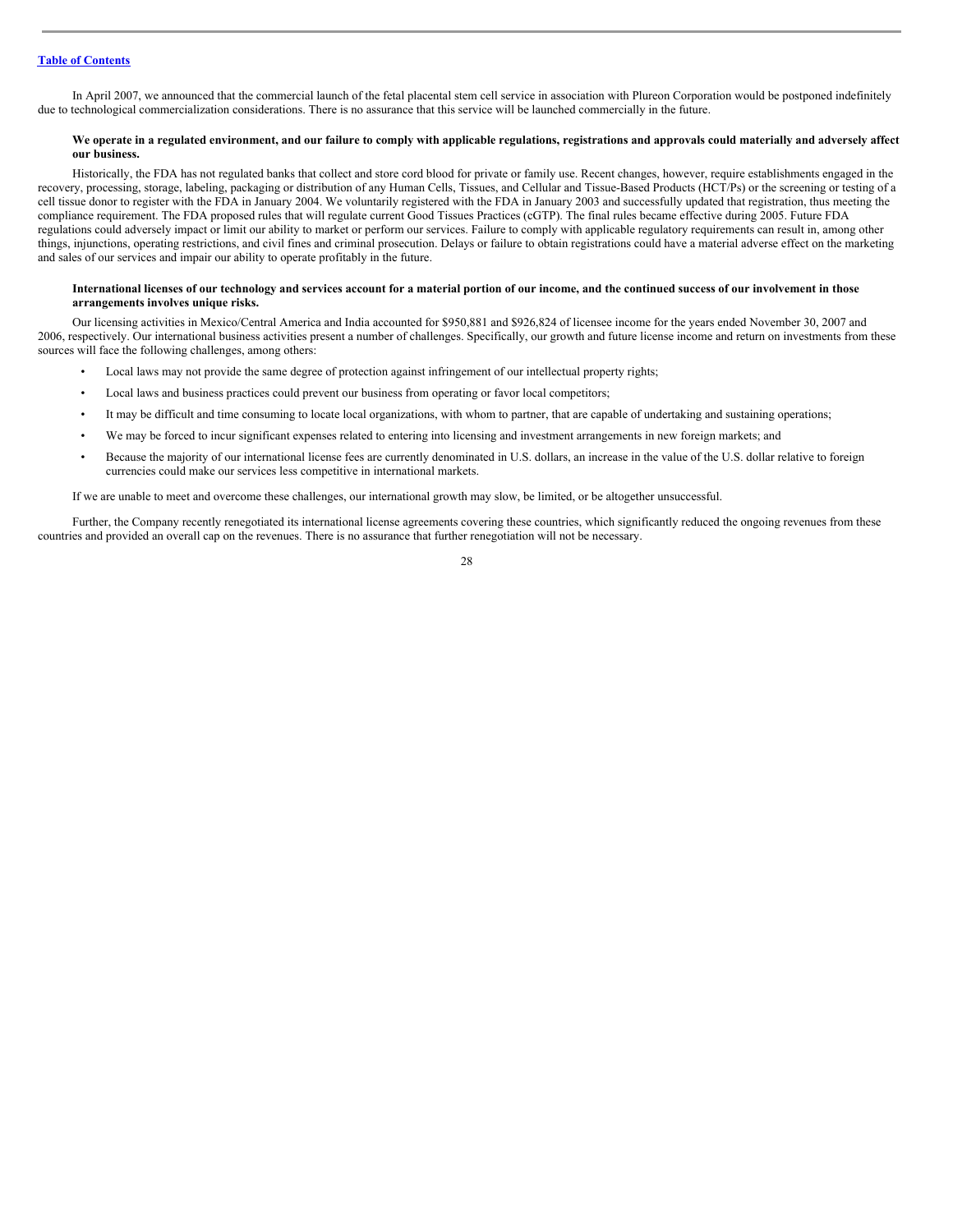#### We may be unable to protect our intellectual property from infringement by third parties, and third parties may claim that we infringe on their intellectual **property, either of which could materially and adversely affect the Company.**

We rely upon patent protection, trade secrets, technical know-how and continuing technological innovation to develop and maintain our competitive position, and we typically require our employees, consultants and advisors to execute confidentiality and assignment of inventions agreements in connection with their employment, consulting or advisory relationships. There can be no assurance, however, that these agreements will not be breached or that we will have adequate remedies for any such breach.

Despite our efforts to protect our intellectual property, third parties may infringe or misappropriate our intellectual property or may develop intellectual property competitive to ours. Our competitors may independently develop similar technology, duplicate our processes, products or services or design around our intellectual property rights. As a result, we may have to litigate to enforce and protect our intellectual property rights to determine their scope, validity or enforceability. Intellectual property litigation is particularly expensive, time-consuming, diverts the attention of management and technical personnel and could result in substantial cost and uncertainty regarding our future viability. The loss of intellectual property protection or the inability to secure or enforce intellectual property protection would limit our ability to produce and/or market our products in the future and would likely have an adverse affect on the revenues generated by the sale or license of such intellectual property. Furthermore, any public announcements related to such litigation or regulatory proceedings could adversely affect the price of our common stock.

We also may be subject to costly litigation in the event our products or technology infringe upon another party's proprietary rights. Third parties may have, or may eventually be issued, patents that would be infringed by our technology. Any of these third parties could make a claim of infringement against us with respect to our technology. We may also be subject to claims by third parties for breach of copyright, trademark or license usage rights. Any such claims and any resulting litigation could subject us to significant liability for damages. An adverse determination in any litigation of this type could require us to design around a third party's patent, license alternative technology from another party or otherwise result in limitations in our ability to use the intellectual property subject to such claims.

#### We are involved in intellectual property litigation, which may hurt our business, may be costly to us and may prevent us from selling or licensing our products **or services.**

On February 22, 2002, the Company was named as a defendant in a complaint filed by Pharmastem Therapeutics, Inc. in the United States District Court of Delaware (Wilmington), Case No. 02-148-GMS, alleging patent infringement of U.S Patents Nos. 5,004,681 ('681 patent) which relates to the collection processing, and storage of stem cells derived from umbilical cord blood and 5,192,553 ('553 patent) which relates to the therapeutic uses of stem cells derived from umbilical cord blood. Pursuant to a jury verdict in 2003, a judgment was entered against the Company in the amount of approximately \$958,000 for estimated damages relating to royalties resulting from revenues generated from specimens processed and stored from April 11, 2000 through August 31, 2003.

In 2004, the court reversed this judgment and issued two favorable rulings in favor of the Company and other defendants. However, PharmaStem has noticed an appeal of the decision to the United States Court of Appeals. Further, there is a separate action against the Company pending in Delaware state courts. The Delaware court has stayed all proceedings pending an outcome in the federal case. If the Court of Appeals and/or the Delaware court issues an adverse ruling, this could have a material adverse effect on the Company.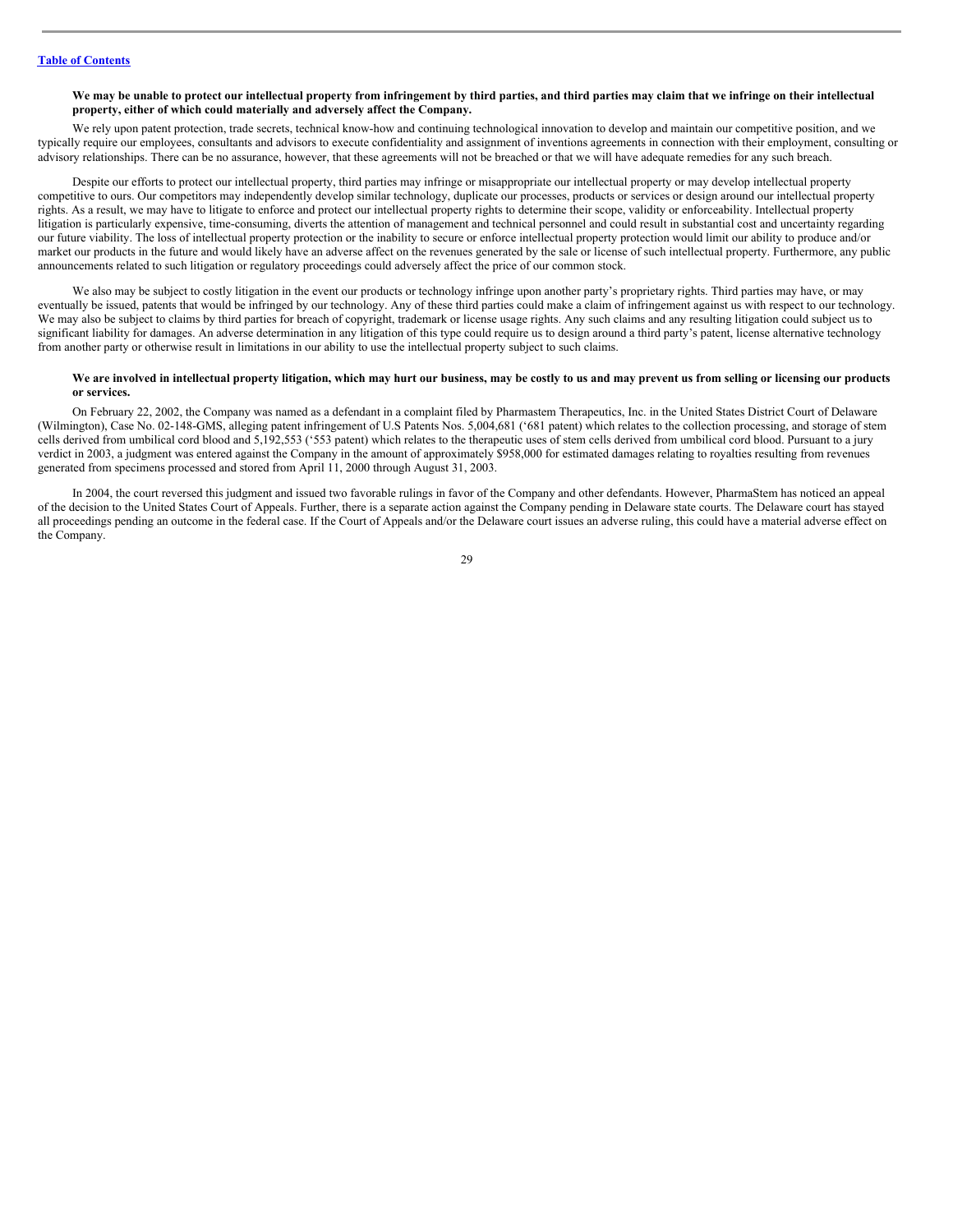#### **The cord blood stem cell preservation market has and continues to become increasingly competitive**.

Cord blood stem cell preservation is becoming an increasingly competitive business. Our business faces competition from other operators of stem cell preservation businesses and providers of stem storage services. Currently, the Company competes against approximately 25 other national private cord blood banks. Some of these companies, such as Cord Blood Registry, Inc. are competitors who as privately owned entities, can leverage considerable resources to market and sell their services. Other competitors such as ViaCord (a division of ViaCell, a wholly-owned subsidiary of PerkinElmer) and LifeBankUSA (a division of Celgene) are affiliates of publicly traded corporations. These competitors may have access to greater financial resources. In addition, established companies with greater access to financial resources may enter our markets and compete with us. Finally, various public cord blood banks are encouraging parents to donate their newborn's cord blood rather than privately banking it.

In the event that we are not able to compete successfully with our current or potential competitors, it may be difficult for us to grow our revenue and maintain our existing business without incurring significant additional expenses to try and refine our technology, services or approach to our business to better compete, and even then there would be no guarantee of success.

#### Because our industry is subject to rapid technological and therapeutic changes, our future success will materially depend on the continued viability of the use of **cord blood stem cells.**

Our success materially depends on the continued viability of cord blood stem cells for developing therapeutic treatments and cures for disease. The broader medical and research environment for such treatments and cures critically affects the utility of stem cells, the services we offer to the public, and our future success. The use of stem cells in the treatment of disease is subject to potentially revolutionary technological, medical and therapeutic changes. Future technological and medical developments could render the use of stem cells and our services and equipment obsolete and unmarketable. As a result, there can be no assurance that our services will provide competitive advantages over other technologies. If technological or medical developments arise that materially alter the commercial viability of our technology or services, we may be forced to incur significant costs in replacing or modifying equipment in which we have already made a substantial investment prior to the end of its anticipated useful life. Alternatively, significant advances may be made in other treatment methods or in disease prevention techniques which could significantly reduce or entirely eliminate the need for the services we provide. The materialization of any of these risks could have a material adverse effect on our business, financial condition and results of operations.

In connection with our offering of the C'elle service and development of new therapies and products using the C'elle menstrual stem cells, there is no assurance that future developments in stem cell technology will not render these services, therapies and products obsolete. Such developments would adversely effect the future revenues we expect to derive from these services, therapies and products.

#### Our information systems are critical to our business, and a failure of those systems could have a materially adverse effect on the Company's business, financial **condition and reputation.**

We depend on our ability to store, retrieve, process, and manage a significant amount of information through our computer systems. Like most computer systems, our systems are subject to the risks of failure, computer viruses, and unauthorized individuals (hackers) obtaining access to and inadvertently or purposefully damaging them. The Company believes the security systems and virus-detection controls we have implemented significantly reduce these risks. If our computer systems nonetheless fail or are compromised, sensitive information regarding our customers may become publicly available. In such an event, we may be exposed to liability from customers, may lose customers and may suffer significant damage to our business reputation. Any of these events could have a materially adverse effect on our business and financial condition.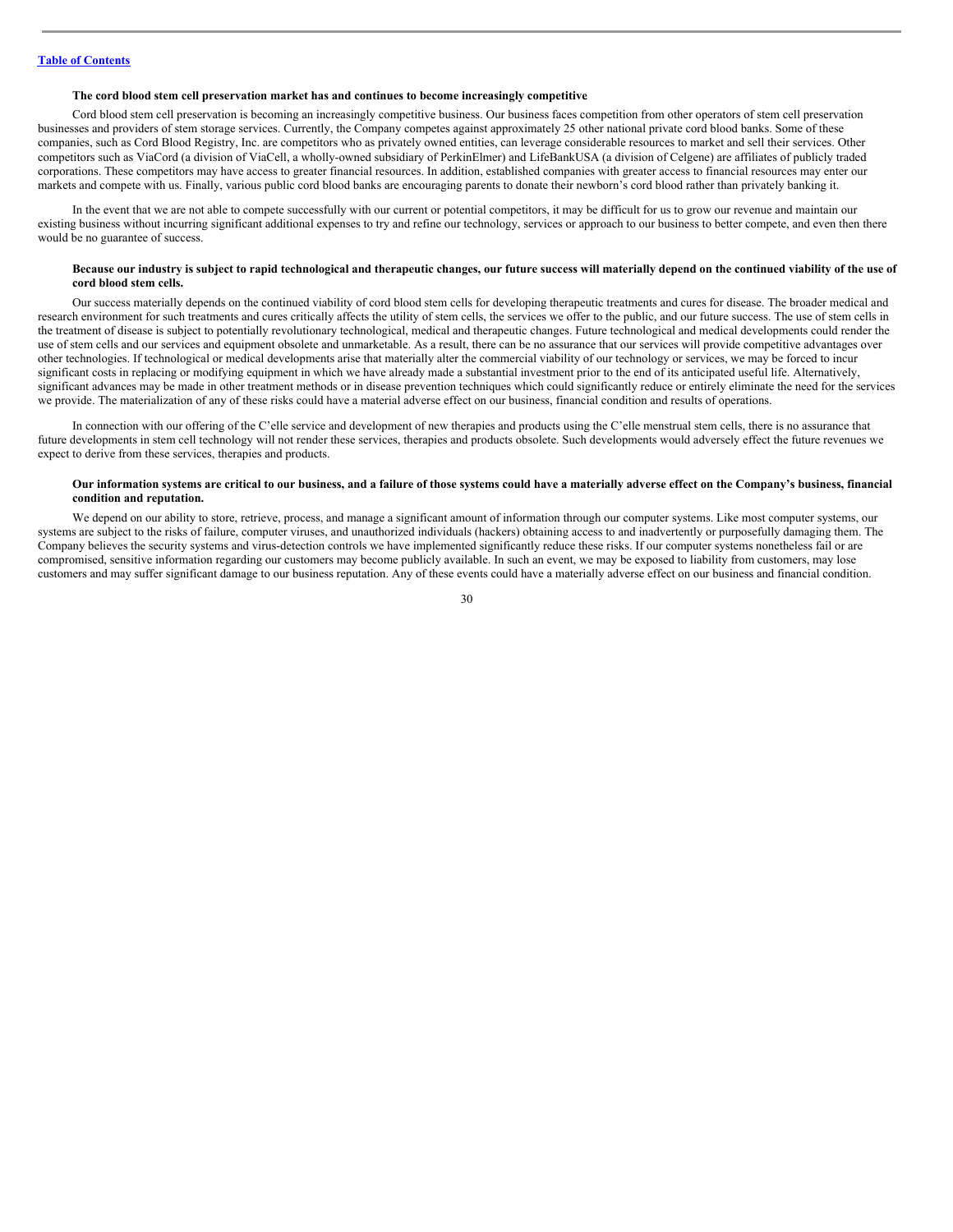#### A failure in the performance of our cryopreservation storage facility or systems could harm our business and reputation.

To the extent our cryopreservation storage service is disrupted, discontinued or the performance is impaired, our business and operations could be adversely affected. We store approximately 95,000 specimens in Oldsmar, Florida and approximately 33,000 split specimens at a secondary storage facility in Sedona, AZ. Any failure, including network, software or hardware or equipment failure, that causes a material interruption or discontinuance in our cryopreservation storage of stem cell specimens could result in stored specimens being damaged and unable to be utilized. Specimen damage, including loss in transit to the Company or loss of bulk shipments to its secondary storage site, could result in litigation against us and reduced future revenue to us, which in turn could be harmful to our reputation. Our insurance may not adequately compensate us for any losses that may occur due to any failures in our system or interruptions in our ability to maintain proper, continued, cryopreservation storage services. Any material disruption in our ability to maintain continued uninterrupted storage systems could have a material adverse effect on our business, operating results and financial condition. Our systems and operations are vulnerable to damage or interruption from fire, flood, equipment failure, break-ins, tornadoes and similar events for which we do not have redundant systems or a formal disaster recovery plan and may not carry sufficient business interruption insurance to compensate us for losses that may occur.

#### We may be required to spend substantial amounts to comply with legislative and regulatory initiatives relating to patient privacy.

Regulations issued under the Health Insurance Portability and Accountability Act of 1996, or HIPAA, contain provisions that require us to adopt business procedures designed to protect the privacy of each of our patients' individual health information. The Department of Health and Human Services recently issued health privacy regulations applicable to most health care organizations, including us, and we may incur material expenses associated with compliance efforts. In addition, compliance may require management to spend substantial time and effort on compliance measures. If we fail to comply with the new regulations, we could suffer civil penalties up to \$100 per violation with a maximum penalty of \$25,000 per each requirement violated per calendar year and criminal penalties with fines up to \$250,000 per violation.

#### **Our failure to comply with laws related to hazardous materials could materially harm us.**

We are subject to state and federal laws regulating the protection of employees who may be exposed to hazardous material and regulating the proper handling and disposal of that material. Although we believe we are in compliance with all such applicable laws, a violation of such laws, or the future enactment of more stringent laws or regulations, could subject us to liability, or require us to incur costs that would have an adverse effect on us.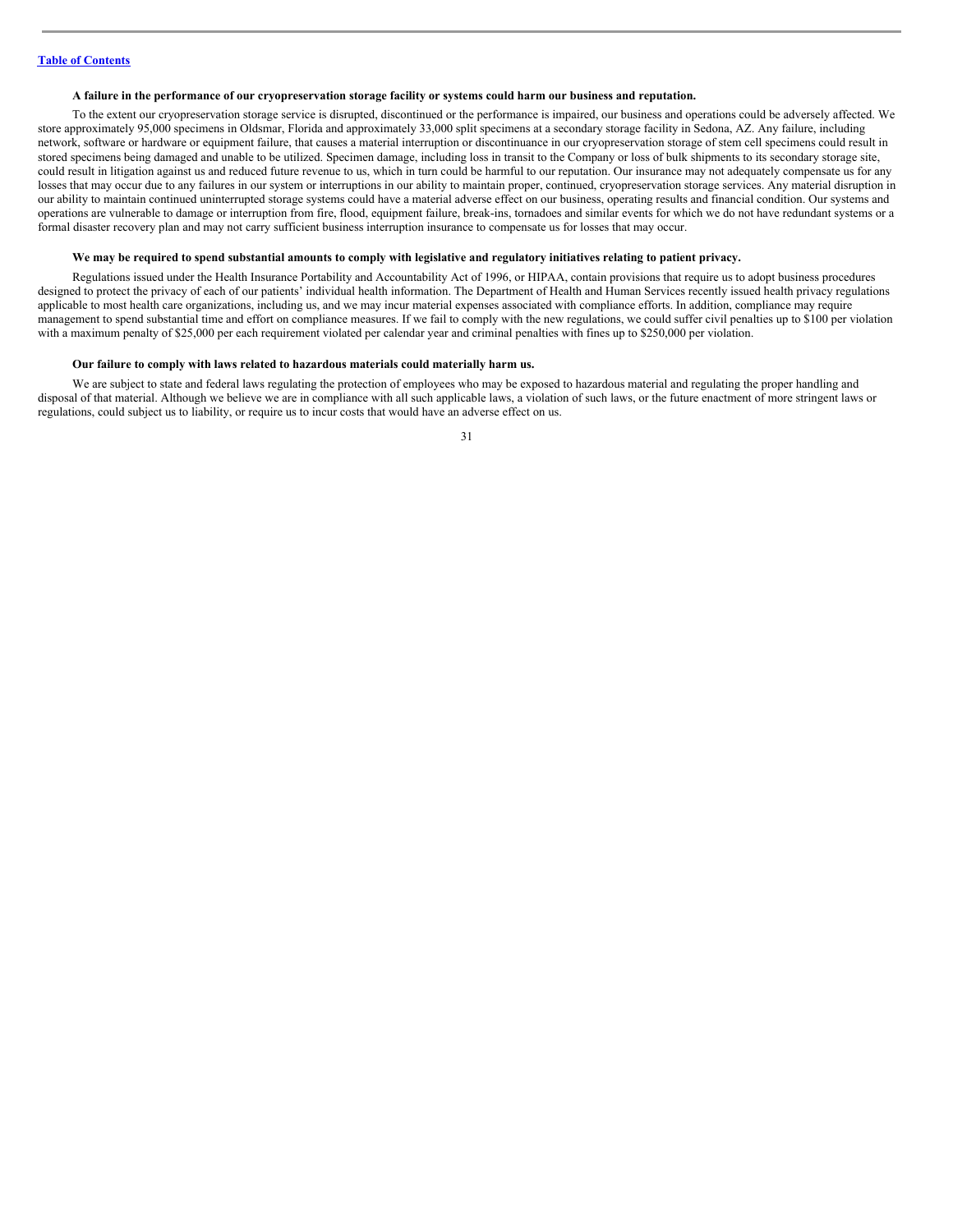#### **Risks Related to Our Common Stock**

#### Our common stock price may be volatile and you may not be able to resell your shares of our common stock at or above the price you paid.

The market price for our common stock is likely to be highly volatile and is likely to experience wide fluctuations in response to factors including the following:

- actual or anticipated variations in our quarterly operating results;
- announcements of technological innovations or new services by us or our competitors;
- changes in financial estimates by securities analysts;
- conditions or trends in the stem cell preservation business;
- changes in the economic performance or market valuations of other stem cell storage companies;
- announcements by us or our competitors of significant acquisitions, strategic partnerships, joint ventures or capital commitments;
- additions or departures of key personnel;
- sales of additional shares of common stock by us;
- adverse results on existing or potential new litigation;
- investor perceptions of us and the stem cell preservation business;
- general economic trends and market conditions;
- adverse announcements by our competitors; and
- adverse publicity.

Broad market and industry factors may adversely affect the market price of our common stock, regardless of our actual operating performance. Over the past two years, the price of our common stock has fluctuated from a high of \$3.85 to a low of \$0.65. To the extent our stock price fluctuates, it could impair our ability to raise capital through the offering of additional equity securities. As a result, holders of our common stock may not be able to resell their stock at or above the price at which they purchase it.

#### Our common stock trades in an illiquid market, which may make it difficult for you to sell your shares at times and prices you believe to be appropriate.

Trading of our common stock is conducted on the OTC Bulletin Board. This has an adverse effect on the liquidity of our common stock, not only in terms of the number of shares that can be bought and sold at a given price, but also through delays in the timing of transactions and reduction in security analysts' and the media's coverage of our Company and its common stock. This may result in lower prices for our common stock than might otherwise be obtained and could also result in a larger spread between the bid and asked prices for our common stock.

#### Our board of directors has the authority to issue preferred stock, which could deter takeover bids even if those bids are in the stockholders' best interests.

We have 500,000 shares of authorized and unissued preferred stock, which could be issued to third parties selected by management or used as the basis for a stockholders' rights plan, which could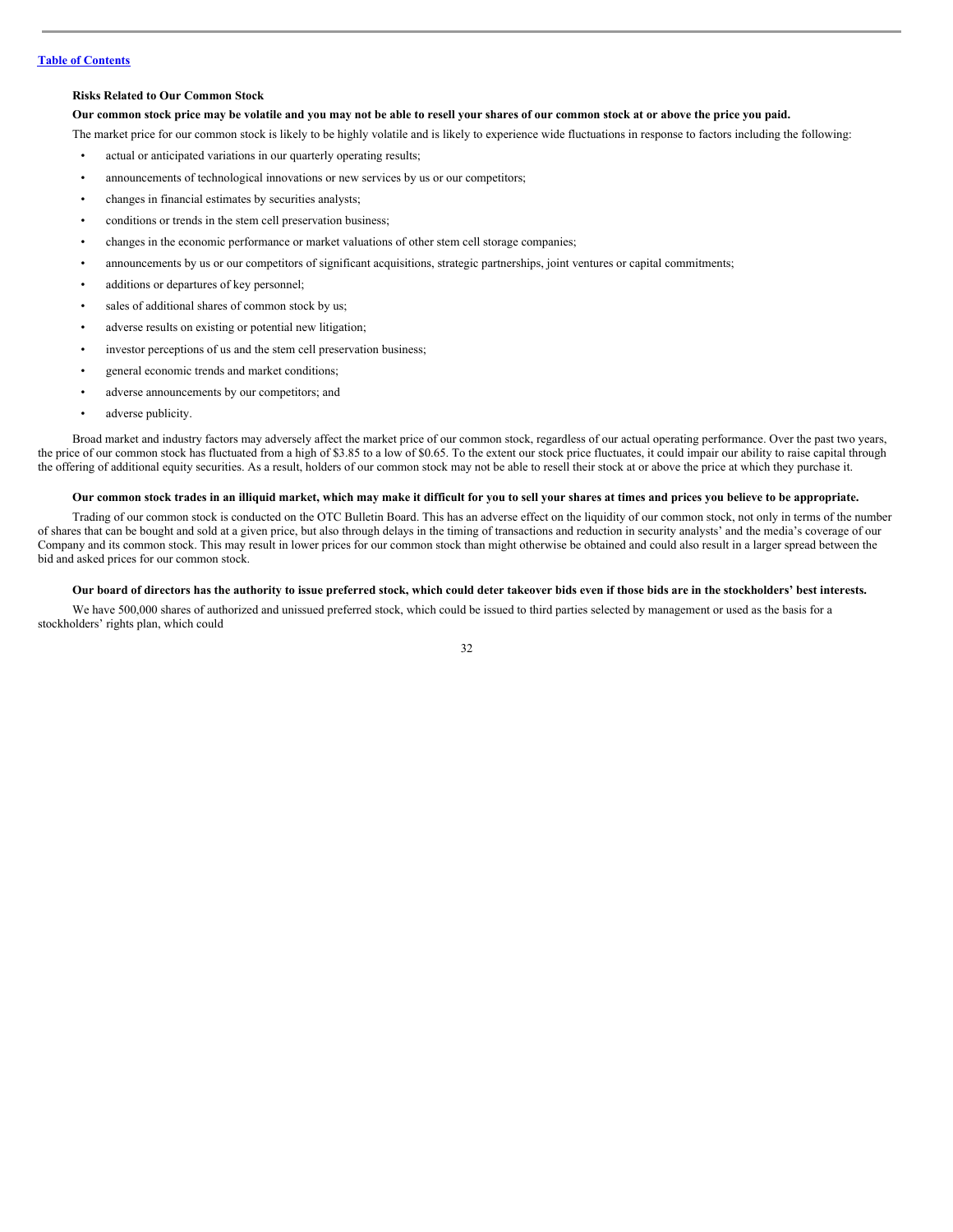have the effect of deterring potential acquirers. The ability of our Board of Directors to establish the terms and provisions of different series of preferred stock could discourage unsolicited takeover bids from third parties even if those bids are in the stockholders' best interests. Further, the issuance of additional shares having preferential rights could adversely affect other rights appurtenant to shares of our common stock.

#### **We have no intention of paying dividends on our common stock.**

To date, we have not paid any cash dividends and do not anticipate the payment of cash dividends in the foreseeable future. Accordingly, the only return on an investment in shares of our common stock, if any, may occur upon a subsequent sale of such shares.

#### <span id="page-32-0"></span>**ITEM 7A. QUANTITATIVE AND QUALITATIVE DISCLOSURES ABOUT MARKET RISK.**

Foreign Exchange Risk

The Company is not exposed to material fluctuations in currency exchange rates because the payments from the Company's international affiliates are received in U.S. dollars.

Interest Rate Risk

The Company invests its cash in a variety of financial instruments, principally securities issued by the U.S government and its agencies, investment grade corporate and money market instruments. These investments are denominated in U.S. dollars. These bonds are subject to interest rate risk, and could decline in value if interest rates fluctuate. Due to the conservative nature of these instruments, the Company does not believe that there is a material exposure to interest rate risk

# <span id="page-32-1"></span>**ITEM 8. FINANCIAL STATEMENTS AND SUPPLEMENTARY DATA.**

The consolidated financial statements and supplementary data listed in the accompanying Index to Consolidated Financial Statements are attached as part of this report.

The following consolidated financial statements of CRYO-CELL International, Inc. are included in Item 8:

Report of Independent Registered Public Accounting Firm

Consolidated Balance Sheets as of November 30, 2007 and 2006

Consolidated Statements of Operations and Comprehensive Loss For the Years Ended November 30, 2007 and 2006

Consolidated Statements of Cash Flows For the Years Ended November 30, 2007 and 2006

Consolidated Statements of Stockholders' Deficit For the Years Ended November 30, 2007 and 2006

Notes to Consolidated Financial Statements

All other schedules for which provision is made in the applicable accounting regulation of the Securities and Exchange Commission are not required under the related instructions or are inapplicable, and therefore have been omitted.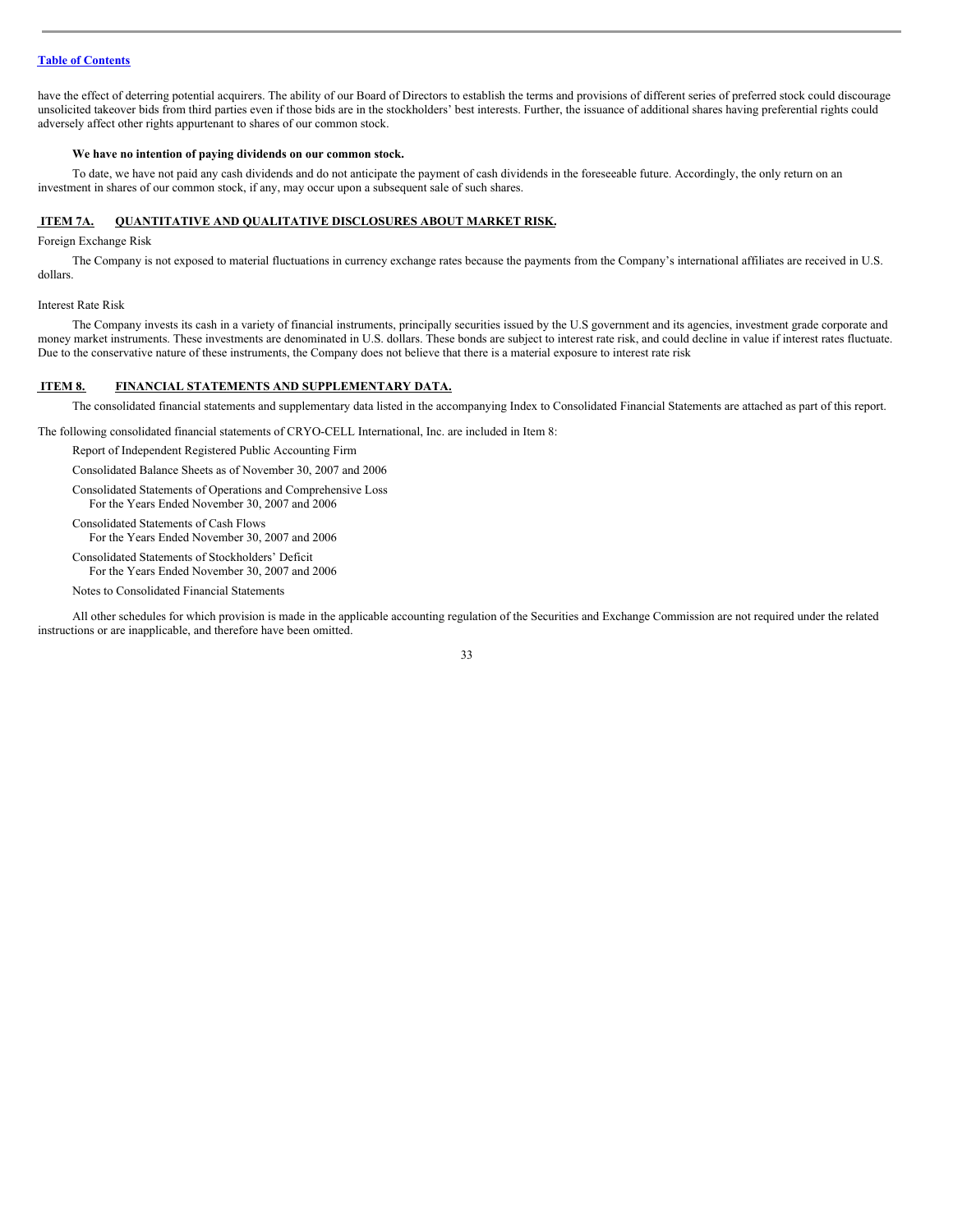# REPORT OF INDEPENDENT REGISTERED PUBLIC ACCOUNTING FIRM

# To the Board of Directors and

Stockholders of Cryo-Cell, International, Inc.:

We have audited the accompanying consolidated balance sheets of Cryo-Cell International, Inc. and subsidiaries (a Delaware corporation) as of November 30, 2007 and 2006, and the related consolidated statements of operations and comprehensive loss, stockholders' deficit, and cash flows for each of the two years in the period ended November 30, 2007. These financial statements are the responsibility of the Company's management. Our responsibility is to express an opinion on these financial statements based on our audits.

We conducted our audits in accordance with the standards of the Public Company Accounting Oversight Board (United States). Those standards require that we plan and perform the audit to obtain reasonable assurance about whether the financial statements are free of material misstatement. The Company is not required to have, nor were we engaged to perform an audit of its internal control over financial reporting. Our audit included consideration of internal control over financial reporting as a basis for designing audit procedures that are appropriate in the circumstances, but not for the purpose of expressing an opinion on the effectiveness of the Company's internal control over financial reporting. Accordingly, we express no such opinion. An audit also includes examining, on a test basis, evidence supporting the amounts and disclosures in the financial statements, assessing the accounting principles used and significant estimates made by management, as well as evaluating the overall financial statement presentation. We believe that our audits provide a reasonable basis for our opinion.

In our opinion, the consolidated financial statements referred to above present fairly, in all material respects, the financial position of Cryo-Cell International, Inc. and subsidiaries as of November 30, 2007 and 2006, and the results of their operations and their cash flows for each of the two years in the period ended November 30, 2007 in conformity with accounting principles generally accepted in the United States of America.

As discussed in Note 1 to the consolidated financial statements, the Company adopted Statement of Financial Accounting Standards No. 123 (revised 2004),*Share-Based Payment* effective December 1, 2006.

/s/ GRANT THORNTON LLP

Tampa, Florida February 8, 2008

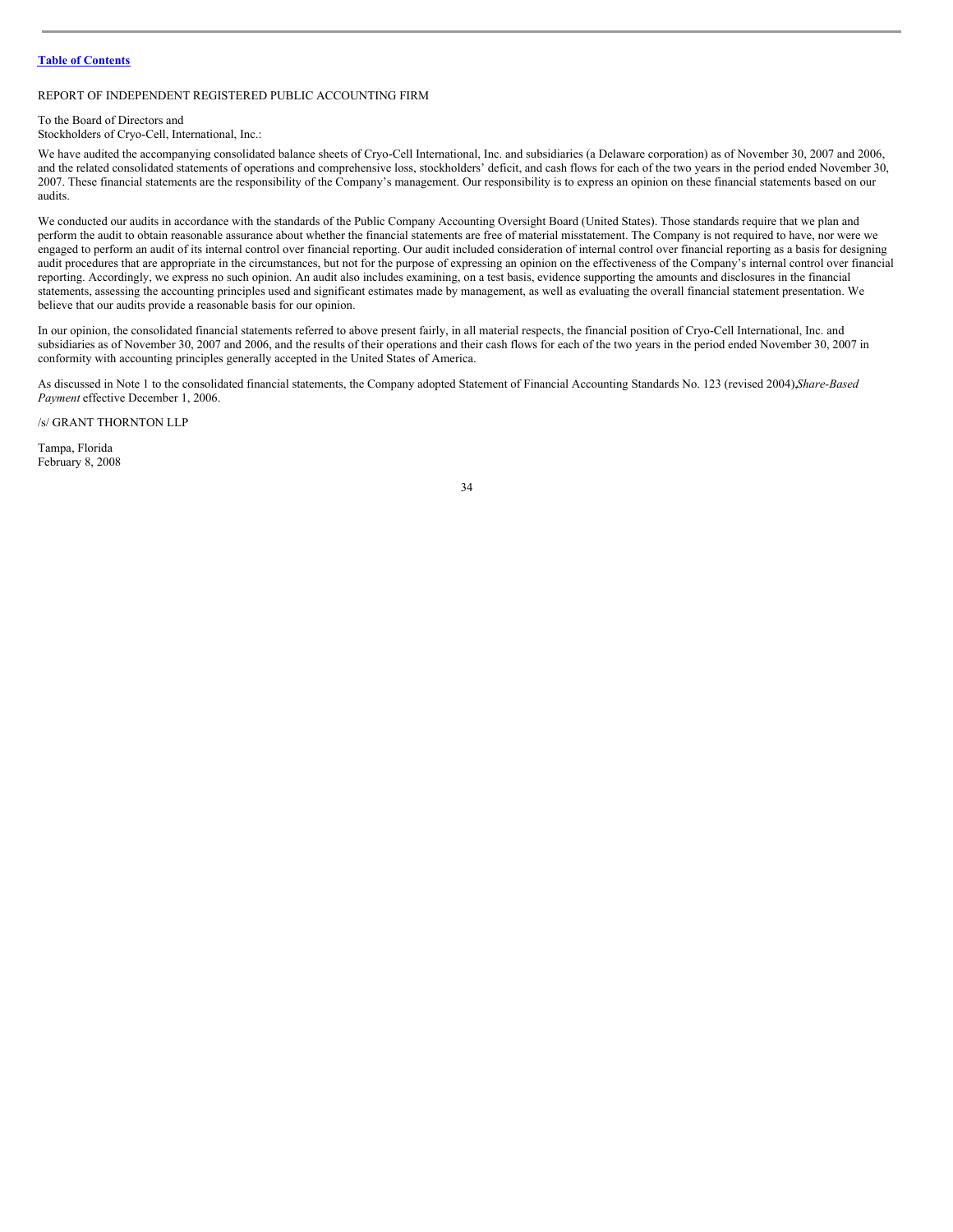# **CRYO-CELL INTERNATIONAL, INC. AND SUBSIDIARIES**

CONSOLIDATED BALANCE SHEETS

|                                                                                                                            | November 30,<br>2007                                                                                                                                                                                                           | November 30.<br>2006 |
|----------------------------------------------------------------------------------------------------------------------------|--------------------------------------------------------------------------------------------------------------------------------------------------------------------------------------------------------------------------------|----------------------|
| <b>ASSETS</b>                                                                                                              |                                                                                                                                                                                                                                |                      |
| <b>Current Assets</b>                                                                                                      |                                                                                                                                                                                                                                |                      |
| Cash and cash equivalents                                                                                                  | \$3,364,711                                                                                                                                                                                                                    | \$7,414,140          |
| Restricted cash                                                                                                            | 200,000                                                                                                                                                                                                                        | 200,000              |
| Marketable securities and other investments                                                                                | 1,002,810                                                                                                                                                                                                                      | 989,581              |
| Accounts receivable and advances (net of allowance for doubtful accounts of \$625,349 and \$905,984, respectively)         | 2,431,554                                                                                                                                                                                                                      | 1,213,569            |
| Deferred tax assets                                                                                                        | 18,000                                                                                                                                                                                                                         | 45,000               |
| Prepaid expenses and other current assets                                                                                  | 570,112                                                                                                                                                                                                                        | 649,971              |
| Total current assets                                                                                                       | 7,587,187                                                                                                                                                                                                                      | 10,512,261           |
| <b>Property and Equipment-net</b>                                                                                          | 3,115,581                                                                                                                                                                                                                      | 3,188,662            |
| <b>Other Assets</b>                                                                                                        |                                                                                                                                                                                                                                |                      |
| Marketable securities and other investments                                                                                | 43,200                                                                                                                                                                                                                         | 50.760               |
| Note receivable                                                                                                            | 80.088                                                                                                                                                                                                                         | 93,238               |
| Investment in Saneron CCEL Therapeutics, Inc.                                                                              | 684,000                                                                                                                                                                                                                        | 684,000              |
| Deposits and other assets                                                                                                  | 123,653                                                                                                                                                                                                                        | 111,462              |
| Total other assets                                                                                                         | 930.941                                                                                                                                                                                                                        | 939,460              |
| <b>Total</b> assets                                                                                                        | \$11,633,709                                                                                                                                                                                                                   | \$14,640,383         |
| <b>LIABILITIES AND STOCKHOLDERS' DEFICIT</b>                                                                               |                                                                                                                                                                                                                                |                      |
| <b>Current Liabilities</b>                                                                                                 |                                                                                                                                                                                                                                |                      |
| Accounts payable                                                                                                           | \$1.891,601                                                                                                                                                                                                                    | \$1,207,167          |
| Accrued expenses                                                                                                           | 1,331,170                                                                                                                                                                                                                      | 1,706,199            |
| Deferred revenue                                                                                                           | 4,064,035                                                                                                                                                                                                                      | 3,592,485            |
| Total current liabilities                                                                                                  | 7.286,806                                                                                                                                                                                                                      | 6,505,851            |
| <b>Other Liabilities</b>                                                                                                   |                                                                                                                                                                                                                                |                      |
| Deferred revenue                                                                                                           | 6,696,841                                                                                                                                                                                                                      | 5,875,107            |
| Deferred tax liabilities                                                                                                   | 18,000                                                                                                                                                                                                                         | 45,000               |
| Long-term liability-revenue sharing agreements                                                                             | 3,750,000                                                                                                                                                                                                                      | 3,750,000            |
| Deferred consulting obligation                                                                                             | 472,744                                                                                                                                                                                                                        | 556,571              |
| Total other liabilities                                                                                                    | 10,937,585                                                                                                                                                                                                                     | 10,226,678           |
| Commitments and Contingencies (Note 8)                                                                                     |                                                                                                                                                                                                                                |                      |
| <b>Stockholders' Deficit</b>                                                                                               |                                                                                                                                                                                                                                |                      |
| Preferred stock (\$.01 par value, 500,000 authorized and none issued)                                                      | and the contract of the contract of the contract of the contract of the contract of the contract of the contract of the contract of the contract of the contract of the contract of the contract of the contract of the contra |                      |
| Common stock (\$.01 par value, 20,000,000 authorized; 11,672,129 as of November 30, 2007 and 11,624,629 as of November 30, |                                                                                                                                                                                                                                |                      |
| 2006 issued and outstanding)                                                                                               | 116,721                                                                                                                                                                                                                        | 116,247              |
| Additional paid-in capital                                                                                                 | 24,410,628                                                                                                                                                                                                                     | 23,929,761           |
| Treasury stock, at cost                                                                                                    | (807,020)                                                                                                                                                                                                                      | (839, 301)           |
| Accumulated other comprehensive loss                                                                                       | (118, 619)                                                                                                                                                                                                                     | (111, 876)           |
| Accumulated deficit                                                                                                        | (30, 192, 392)                                                                                                                                                                                                                 | (25, 186, 977)       |
| Total stockholders' deficit                                                                                                | (6,590,682)                                                                                                                                                                                                                    | (2,092,146)          |
| Total liabilities and stockholders' deficit                                                                                | \$11,633,709                                                                                                                                                                                                                   | \$14,640,383         |

The accompanying notes are an integral part of these consolidated financial statements.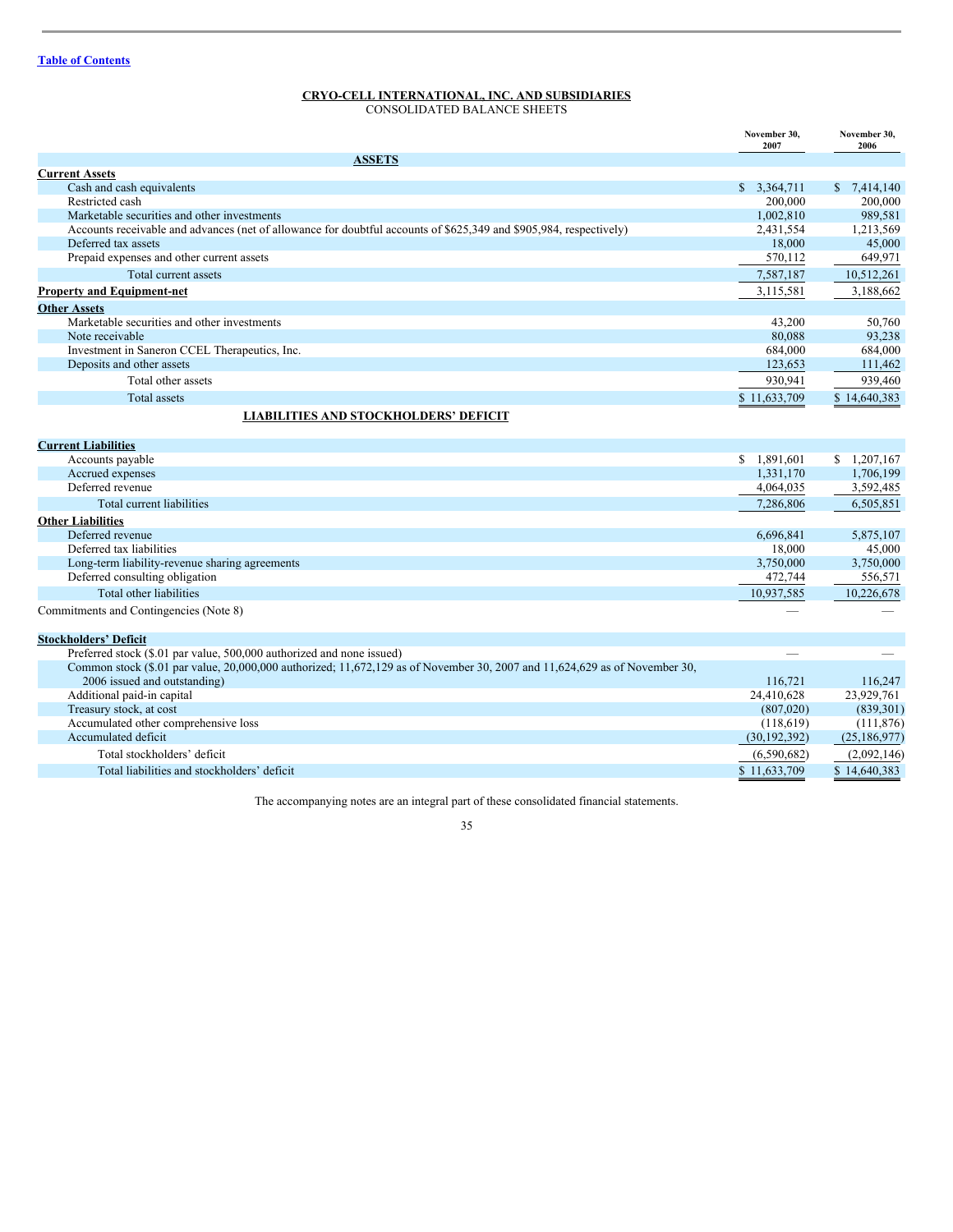# **CRYO-CELL INTERNATIONAL, INC. AND SUBSIDIARIES**

CONSOLIDATED STATEMENTS OF OPERATIONS AND COMPREHENSIVE LOSS

|                                                                  | For the Years Ended  |                      |
|------------------------------------------------------------------|----------------------|----------------------|
|                                                                  | November 30.<br>2007 | November 30,<br>2006 |
| <b>Revenue</b>                                                   | \$17,460,196         | \$17,180,383         |
| <b>Costs and Expenses:</b>                                       |                      |                      |
| Cost of sales                                                    | 6,592,145            | 6,067,671            |
| Marketing, general & administrative expenses                     | 14,462,914           | 12,957,465           |
| Research, development and related engineering                    | 545,489              | 486,164              |
| Impairment of marketable securities                              |                      | 147,420              |
| Depreciation and amortization                                    | 532,311              | 481,727              |
| Total costs and expenses                                         | 22,132,859           | 20,140,447           |
| <b>Operating Loss</b>                                            | (4,672,663)          | (2,960,064)          |
| Other Income (Expense):                                          |                      |                      |
| Interest income                                                  | 318,009              | 322,369              |
| Interest expense                                                 | (1,390,264)          | (1,015,389)          |
| Other income (expense)                                           | 10,419               | (821)                |
| Licensee income                                                  | 950,881              | 926,824              |
| Total other (expense) income                                     | (110, 955)           | 232,983              |
| Loss before equity in losses of affiliate and income tax expense | (4,783,618)          | (2,727,081)          |
| Equity in losses of affiliate                                    | (221,797)            | (84, 287)            |
| Loss before income tax expense                                   | (5,005,415)          | (2,811,368)          |
| Income tax expense                                               |                      |                      |
| <b>Net Loss</b>                                                  | (5,005,415)<br>S.    | \$(2,811,368)        |
| Net loss per common share – basic                                | (0.43)               | (0.24)               |
| Weighted average common shares outstanding – basic               | 11,657,547           | 11,624,629           |
| Net loss per common share – diluted                              | (0.43)               | (0.24)               |
| Weighted average common shares outstanding – diluted             | 11,657,547           | 11,624,629           |
| Comprehensive loss:                                              |                      |                      |
| Net loss:                                                        | \$(5,005,415)        | (2,811,368)          |
| Unrealized (loss) gain on marketable securities                  | (6,743)              | 15,538               |
| Recognition of unrealized gain (loss) on marketable securities   | 10,419               | (147, 420)           |
| Comprehensive loss                                               | \$(5,001,739)        | (2,648,410)          |

The accompanying notes are an integral part of these consolidated financial statements.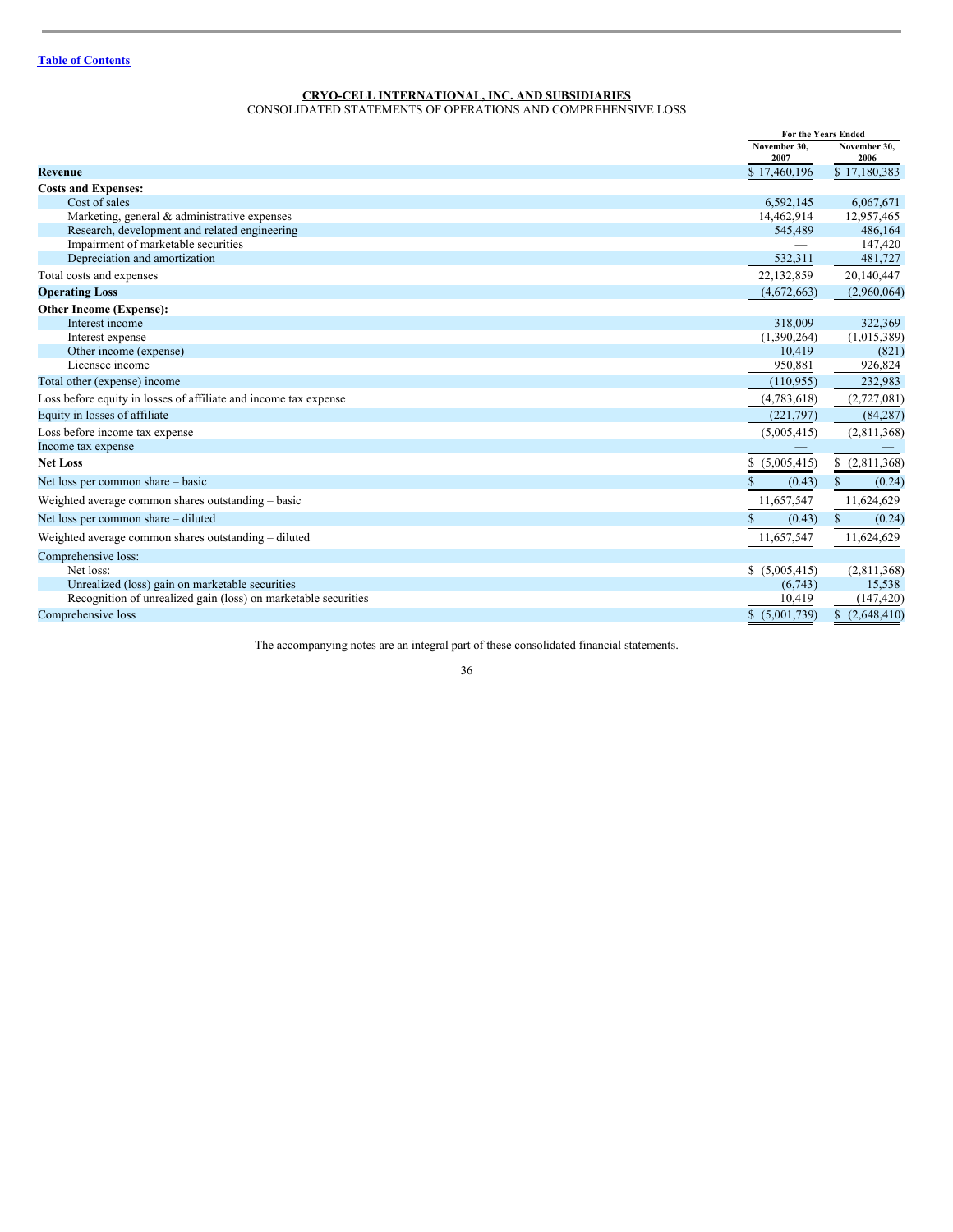# **CRYO-CELL INTERNATIONAL, INC. AND SUBSIDIARIES**

CONSOLIDATED STATEMENTS OF CASH FLOWS

|                                                                                          | <b>Years Ended</b>     |                          |
|------------------------------------------------------------------------------------------|------------------------|--------------------------|
|                                                                                          | November 30.<br>2007   | November 30.<br>2006     |
| <b>Cash Flows from Operating Activities:</b>                                             |                        |                          |
| Net Loss                                                                                 | \$(5,005,415)          | \$(2,811,368)            |
| Adjustments to reconcile net loss to cash (used in) provided by operating activities:    |                        |                          |
| Depreciation and amortization expense                                                    | 741,770                | 724,524                  |
| Gain on sale of marketable securities                                                    | (10, 419)              | (5,510)                  |
| Loss on sale of property and equipment                                                   |                        | 6,331                    |
| Compensatory element of stock options                                                    | 266,176                | 78,359                   |
| Provision for doubtful accounts                                                          | 307,430                | 336,246                  |
| Impairment of marketable securities                                                      |                        | 147,420                  |
| Equity in losses of affiliate                                                            | 221,796                | 84,287                   |
| Changes in assets and liabilities:                                                       |                        |                          |
| Accounts receivable and advances                                                         | (1,525,414)            | (511,067)                |
| Note receivable                                                                          | 13,150                 | 6,762                    |
| Prepaid expenses and other current assets                                                | 79,859                 | 43,881                   |
| Deposits and other assets                                                                | (12, 191)              | (68, 540)                |
| Accounts payable                                                                         | 684,434                | 728,592                  |
| Accrued expenses                                                                         | (375, 029)             | 534,354                  |
| Deferred consulting obligation                                                           | (83, 827)              | (102,095)                |
| Deferred revenue                                                                         | 1,293,284              | 1,732,725                |
| Net cash (used in) provided by operating activities                                      | (3,404,396)            | 924,901                  |
| Cash flows from investing activities:                                                    |                        |                          |
| Purchases of property and equipment                                                      | (668, 690)             | (995, 557)               |
| Sale of property and equipment                                                           |                        | 5,000                    |
| Purchase of marketable securities                                                        | (1,001,993)            | (989, 581)               |
| Proceeds from sale of marketable securities                                              | 1,000,000              | 490,000                  |
| Net cash used in investing activities                                                    | (670, 683)             | (1,490,138)              |
| Cash flows from financing activities:                                                    |                        |                          |
| Proceeds from exercise of stock options                                                  | 25,650                 |                          |
| Net cash provided by financing activities                                                | 25,650                 |                          |
| Decrease in cash and cash equivalents                                                    | (4,049,430)            | (565, 237)               |
| Cash and cash equivalents – beginning of year                                            | 7,414,140              | 7,979,377                |
| Cash and cash equivalents – end of year                                                  | \$<br>3,364,711        | $\mathbf S$<br>7,414,140 |
| Supplemental disclosure of cash flow information:                                        |                        |                          |
| Interest                                                                                 | 1,105,812<br>\$        | 983,411                  |
| Income taxes                                                                             | \$                     | \$                       |
| Supplemental schedules of non-cash investing and financing activities:                   |                        |                          |
| Unrealized (loss) gain as a component of marketable securities and stockholders' deficit | (6,743)<br>\$          | 15,538<br>\$             |
| Sale of Cryo-Cell common stock held by Saneron; reduction of treasury stock              | $\mathbb{S}$<br>32,281 | \$                       |

The accompanying notes are an integral part of these consolidated financial statements.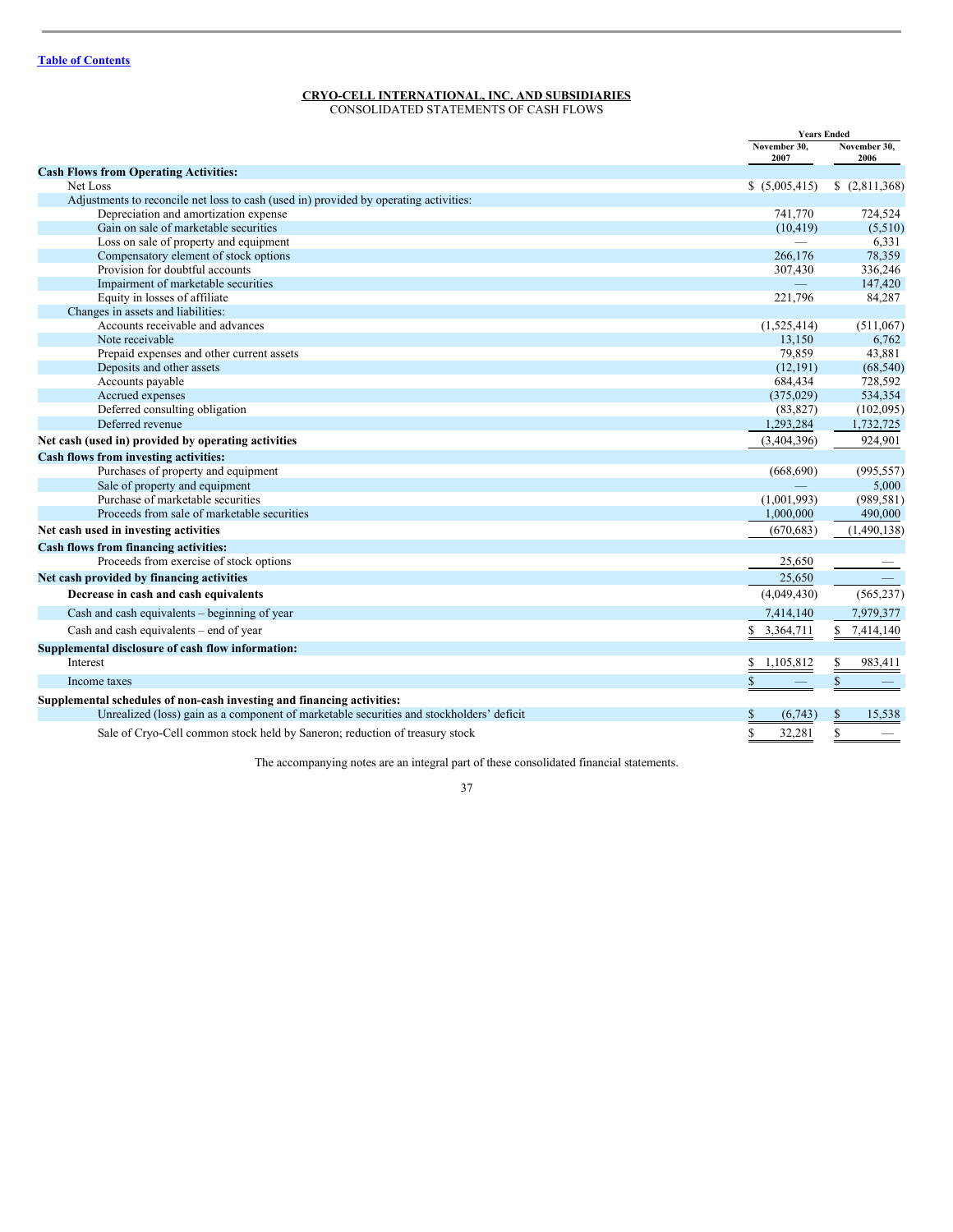#### **CRYO-CELL INTERNATIONAL, INC. AND SUBSIDIARIES** CONSOLIDATED STATEMENTS OF STOCKHOLDERS' DEFICIT

|                                                | <b>Common Stock</b> |           | Accumulated                      |                   |    |                                |  |                        |     |                                   |
|------------------------------------------------|---------------------|-----------|----------------------------------|-------------------|----|--------------------------------|--|------------------------|-----|-----------------------------------|
|                                                | <b>Shares</b>       | Amount    | Additional<br>Paid-In<br>Capital | Treasury<br>Stock |    | Other<br>Comprehensive<br>Loss |  | Accumulated<br>Deficit |     | Total<br>Stockholders'<br>Deficit |
| Balance at November 30, 2005                   | 11,624,629          | \$116,247 | 23,768,054                       | (839,301)         |    | (274, 834)                     |  | (22, 375, 609)         | S   | 394,557                           |
| Impairment of marketable securities            |                     |           |                                  |                   |    | 147.420                        |  |                        |     | 147,420                           |
| Net increase in value of marketable securities |                     |           |                                  |                   |    | 15,538                         |  |                        |     | 15,538                            |
| Compensatory element of stock options          |                     |           | 161,707                          |                   |    |                                |  |                        |     | 161,707                           |
| Net loss                                       |                     |           |                                  |                   |    |                                |  | (2,811,368)            |     | (2,811,368)                       |
| Balance at November 30, 2006                   | 1,624,629           | \$116,247 | 23,929,761                       | \$ (839,301)      | ה. | (111, 876)                     |  | (25, 186, 977)         | Эħ. | (2,092,146)                       |
| Shares issued upon exercise of stock options   | 47,500              | 474       | 25,176                           |                   |    |                                |  |                        |     | 25,650                            |
| Net decrease in value of marketable securities |                     |           |                                  |                   |    | (6,743)                        |  |                        |     | (6,743)                           |
| Compensatory element of stock options          |                     |           | 487,972                          |                   |    |                                |  |                        |     | 487,972                           |
| Sale of Cryo-Cell common stock held by Saneron |                     |           | (32, 281)                        | 32,281            |    |                                |  |                        |     |                                   |
| Net loss                                       |                     |           |                                  |                   |    |                                |  | (5,005,415)            |     | (5,005,415)                       |
| Balance at November 30, 2007                   | 11.672.129          | 116,721   | 24.410.628                       | (807,020)         |    | (118,619)                      |  | (30, 192, 392)         |     | (6,590,682)                       |

The accompanying notes are an integral part of these consolidated financial statements.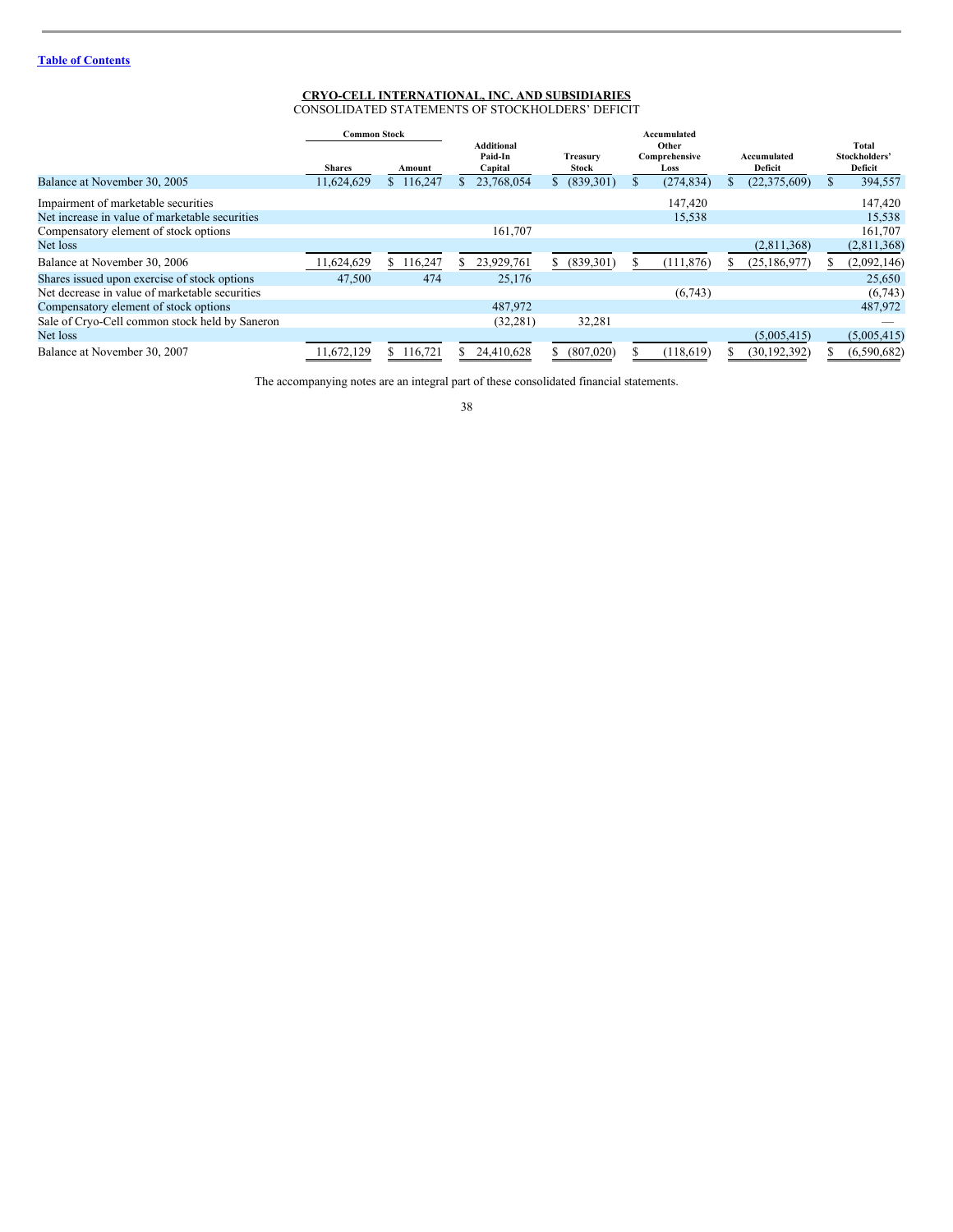#### **CRYO-CELL INTERNATIONAL, INC. AND SUBSIDIARIES NOTES TO CONSOLIDATED FINANCIAL STATEMENTS NOVEMBER 30, 2007 and 2006**

# **NOTE 1—SUMMARY OF CRITICAL AND SIGNIFICANT ACCOUNTING POLICIES**

#### **Description of Business.**

Cryo-Cell International, Inc. ("the Company" or "Cryo-Cell") was incorporated in Delaware on September 11, 1989 and is located in Oldsmar, Florida. The Company is engaged in cellular processing and cryogenic cellular storage, with a current focus on the collection and preservation of umbilical cord (U-Cord®) blood stem cells for family use. Revenues recognized represent sales of the U-Cord® program to customers. The Company's headquarters facility in Oldsmar, Florida handles all aspects of its U.S.-based business operations including the processing and storage of specimens. The specimens are stored in commercially available cryogenic storage equipment. The Company has not had a third party conduct a physical inventory count of all specimens stored; however, the Company periodically performs a physical inventory count of specimens stored to ensure that all records are accurate.

The Company formed its then wholly owned Delaware subsidiaries, Safti-Cell, Inc., CCEL Immune System Technologies, Inc., Stem Cell Preservation Technologies, Inc. (formerly CCEL Expansion Technologies, Inc.), CCEL Bio-Therapies, Inc. and Multi-Monitoring Systems, Inc., in 1993. In 1998, the Company formed Info-Medical Technologies, Inc. In 2000 the Company formed Tumor Tissue Technology, Inc. and Stem Cell Preservation, Inc. CCEL Immune Technologies, Inc., Tumor Tissues Technology, Inc., Stem Cell Preservation, Inc., Stem Cell Preservation Technologies, Inc., Multi-Monitoring Systems, Inc. and Info-Medical Technologies, Inc. did not have operations during fiscal years ended November 30, 2007 and 2006. As of November 30, 2007, no shares had been issued for any of these subsidiaries except for Stem Cell Preservation Technologies, Inc.

On October 10, 2001, Saneron Therapeutics, Inc. merged into one of the Company's wholly owned subsidiaries, CCEL Bio-Therapies, Inc. ('CCBT'), which then changed its name to Saneron CCEL Therapeutics, Inc. ('SCTI' or 'Saneron"). As part of the merger, the Company contributed 260,000 shares of its common stock, whose fair value was \$1,924,000 and 195,000 common shares of another of its subsidiaries, Stem Cell Preservation Technologies, Inc., whose fair value was \$3,900. At the conclusion of the merger, the Company retained a 43.42% minority interest in SCTI. As of November 30, 2007 and 2006, the Company has an interest of 35.89% and 37.68% in SCTI, respectively. The Company's ownership in SCTI has decreased due to SCTI issuing shares of SCTI common stock to other entities and individuals. The accompanying consolidated financial statements as of November 30, 2007 and 2006 reflect the investment in SCTI under the equity method of accounting.

#### **Basis of Presentation**

The accompanying consolidated financial statements have been prepared in accordance with accounting principles generally accepted in the United States of America.

The accompanying consolidated financial statements as of November 30, 2007 and 2006 and for the years then ended includes the accounts of the Company and all of its subsidiaries. All intercompany balances have been eliminated upon consolidation.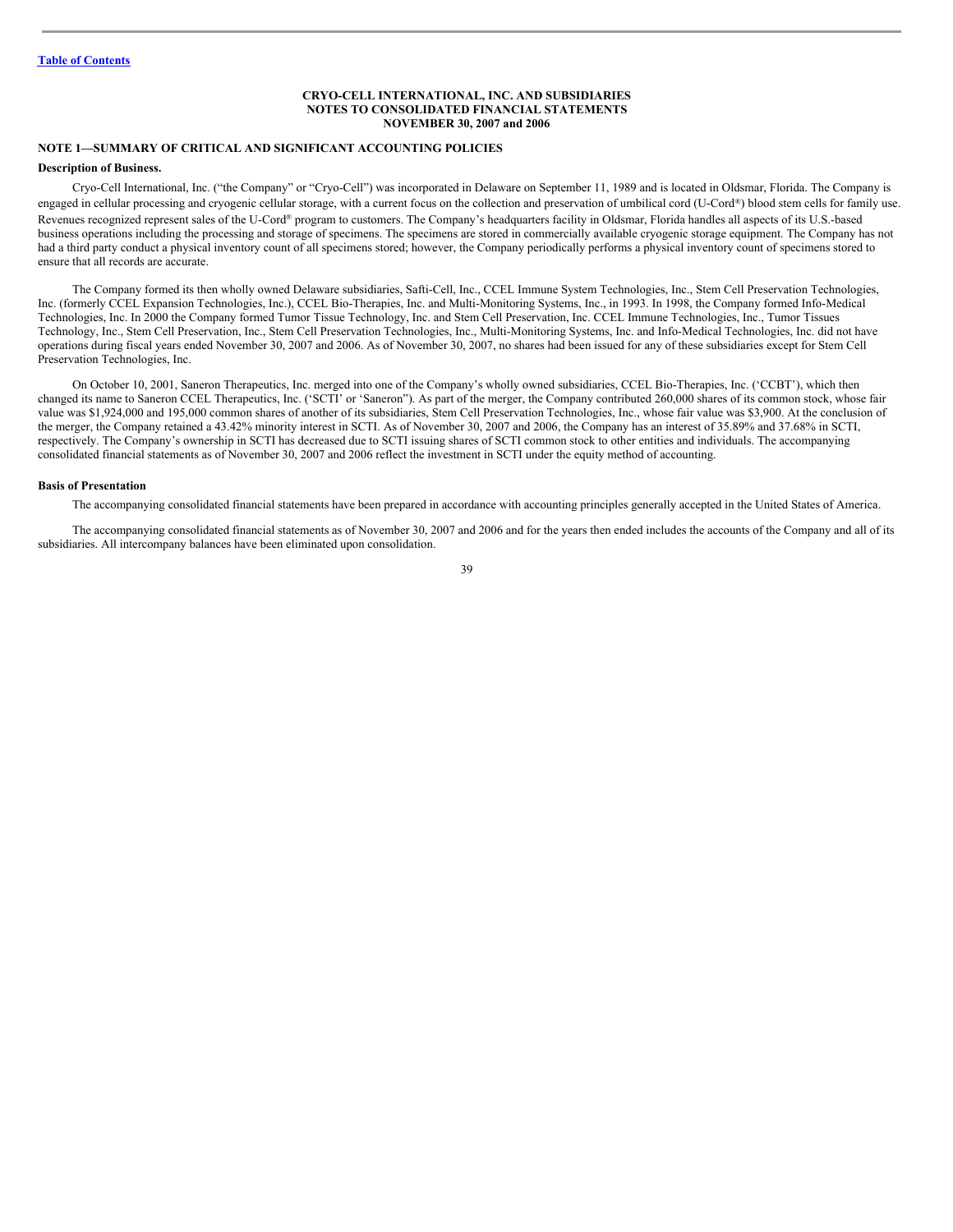#### **Concentration of Risks**

Financial instruments that potentially subject the Company to concentrations of credit risk are principally cash and cash equivalent accounts in financial institutions, which often exceed the Federal Depository Insurance limit. The Company places its cash with high quality financial institutions and believes it is not exposed to any significant credit risk. The Company may from time to time invest some of its cash funds in certificates of deposit and bond investments maintained by brokers who are insured under Securities Investor Protection Corporation, (SIPC). The Company believes these are conservative investments with a low risk for any loss of principal. The Company regularly assesses its marketable security investments for impairment and adjusts its investment strategy as it deems appropriate.

The Company depends on one company for the source of its collection kits. However, the Company believes that alternative manufacturing sources are available.

#### **Use of Estimates**

The preparation of consolidated financial statements in conformity with accounting principles generally accepted in the United States of America requires management to make estimates and assumptions that affect the reported amounts of assets and liabilities and disclosure of contingent assets and liabilities at the date of the financial statements and the reported amounts of revenue and expenses during the reporting period. Actual results could differ from those estimates.

#### **Revenue Recognition**

The Company records revenue from processing and storage of specimens. The Company recognizes revenue from processing fees upon completion of processing and cellular storage fees ratably over the contractual storage period. Deferred revenue on the accompanying balance sheets includes the portion of the annual storage fee and the twenty-one year storage fee that is being recognized over the contractual storage period. As of November 30, 2007 and November 30, 2006 the current portion of deferred revenue is approximately \$4,100,000 and \$3,600,000, respectively, and the long-term portion of deferred revenue is approximately \$6,700,000 and \$5,900,000, respectively. The Company also records revenue from shipping and handling when earned. Shipping and handling costs are expensed and included in cost of sales.

# **Revenue Sharing Agreements**

The Company maintains Revenue Sharing Agreements ("RSAs") entered into with various parties prior to 2002, whereby these parties contracted with the Company for a percentage of future storage revenues the Company generates from clients in specific geographical areas. The parties typically paid the Company a non-refundable up-front fee for the rights to these future payments. The Company recorded this up-front fee as a long-term liability. Given the criteria under which these RSAs were established, cash payments from these contracts can fluctuate from period to period. All payments made to the other parties to the RSAs are recognized as interest expense. At such time as the total payments can be determined, the Company will commence amortizing these liabilities under the effective interest method.

#### **License and Royalty Agreements**

The Company enters into licensing agreements with certain investors in various international markets in an attempt to capitalize on the Company's technology. The investors typically pay an up-front licensing fee to receive Company marketing programs, technology and know-how in a selected area. The investor may be given a right to sell sub-license agreements as well. As part of the accounting for the up-front license revenue, revenue from the up-front license fee is recognized and based on such factors as when the payment is received, collectability and when all material services or conditions relating to the sale have been substantially performed based on the terms of the agreement.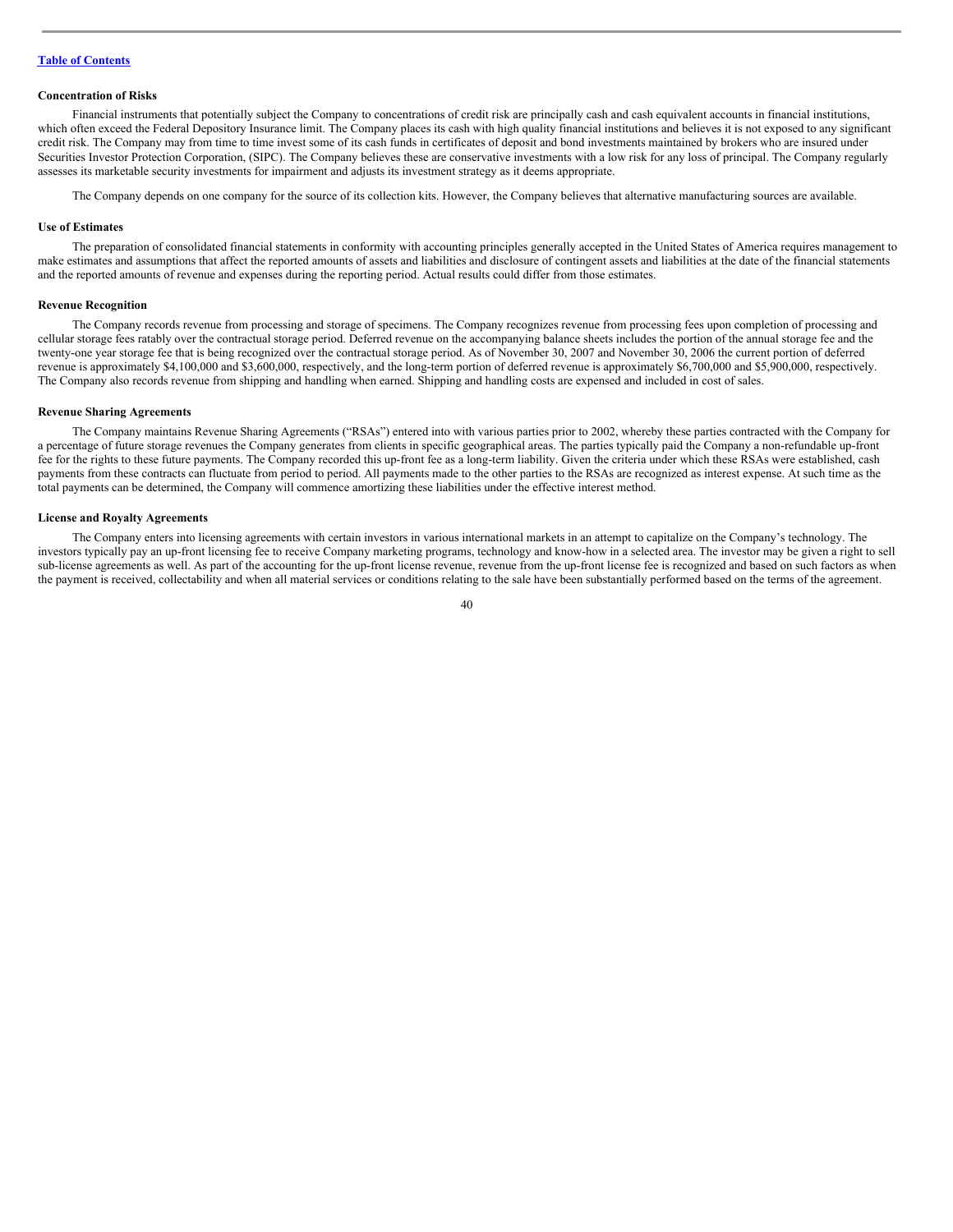In addition to the license fee, the Company earns royalties on subsequent processing and storage revenues by the investor in the selected area and a fee on any sub-license agreements that are sold by the investor where applicable. The Company also processes and stores specimens sent directly from customers of sub-licensees in Mexico, Central America, and Ecuador. These fees are included in revenue on the consolidated statements of operations and comprehensive loss. As part of the accounting for royalty revenue, the Company uses estimates and judgments in determining the timing and amount of royalty revenue to recognize. The Company periodically, and at least annually, reviews royalty receivables for collectability and, if necessary, will record an expense for an allowance for an uncollectible account.

#### **Cash and Cash Equivalents**

Cash and cash equivalents consist of highly liquid investments with an original maturity date at acquisition of three months or less.

#### **Marketable Securities and Other Investments**

The Company has certain investments in certificates of deposit and securities, which are categorized as marketable securities and other investments. The Company believes these are conservative investments with a low risk for any loss of principal. The Company regularly assesses its marketable security investments for impairment and adjusts its investment strategy, as it deems appropriate. The Company classifies marketable securities and other investments as current or long-term in the accompanying consolidated balance sheets based on original maturity dates of less than one year. The cost basis of the other investments of approximately \$147,000 was written down to fair value and charged to impairment during fiscal 2006 as it was determined that the decline in fair market value was other-than-temporary.

#### **Accounts Receivable**

Accounts receivable consist of the amounts due from clients that have enrolled in the U-Cord® processing and storage program and amounts due from license affiliates none of which require collateral. Accounts receivable due from clients are due within 30 days and are stated at amounts due from clients net of an allowance for doubtful accounts. Also included in accounts receivable are amounts due from interest-free financing plans that extended payments for services for a maximum period of 15 months. During 2007, the Company discontinued offering these financing plans. Accounts outstanding longer than the contractual payment terms are considered past due. The Company determines its allowance by considering the length of time accounts receivable are past due, the Company's previous loss history, and the customer's current ability to pay its obligations. The Company writes-off accounts receivable when they become uncollectible, and payments subsequently received on such receivables are credited to the allowance for doubtful accounts. The activity in the allowance for doubtful accounts is as follows:

| December 1, 2005        | \$633,557       |
|-------------------------|-----------------|
| <b>Bad Debt Expense</b> | 336,246         |
| Write-offs              | (64,709)        |
| Recoveries              | $\frac{890}{2}$ |
| November 30, 2006       | \$905,984       |
|                         |                 |
| <b>Bad Debt Expense</b> | 307,430         |
| Write-offs              | (589, 332)      |
| Recoveries              | 1,267           |
| November 30, 2007       | \$625,349       |
|                         |                 |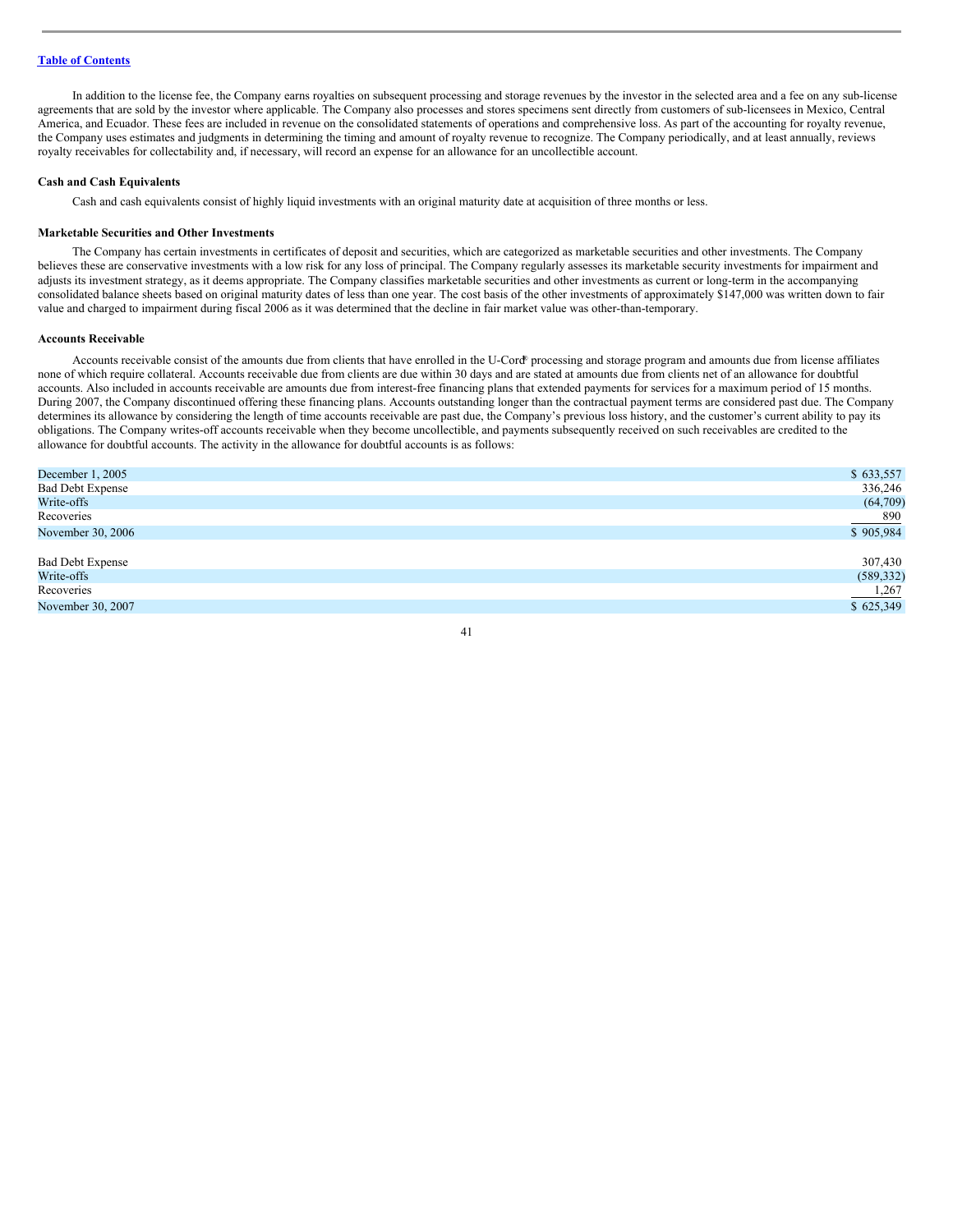#### **Property and Equipment**

Property and equipment are stated at cost. Depreciation is provided primarily by the straight-line method over the estimated useful lives of the related assets. Leasehold improvements are amortized over the shorter of the respective life of the lease or the estimated useful lives of the improvements. Upon the sale or retirement of depreciable assets, the cost and related accumulated depreciation is removed from the accounts and the resulting profit or loss is reflected in income. Expenditures for maintenance, repairs and minor betterments are expensed as incurred. Estimated useful lives of property and equipment are as follows:

| Furniture and equipment | $3-10$ years |
|-------------------------|--------------|
| Leasehold improvements  | 8-10 years   |
| Software                | $1-5$ years  |

#### **Long-Lived Assets**

The Company evaluates the realizability of its long-lived assets in accordance with Statement of Financial Accounting Standards ("SFAS") No. 144,*Accounting for the Impairment or Disposal of Long-Lived Assets* ("SFAS 144"). SFAS 144 requires that one accounting impairment model be used for long-lived assets held and used and to be disposed of by sale, whether previously held and used or newly acquired, and broadens the presentation of discontinued operations to include more disposal transactions. An impairment loss is measured as the amount by which the carrying value of the long-lived assets exceeds its fair value. The Company believes no impairment of long-lived assets exists as of November 30, 2007 and 2006.

#### **Investment in Saneron**

The Company made a significant investment in Saneron, which is involved in the area of stem cell research. The Company accounts for this investment under the equity method and reviews its investment for possible impairment when there are indicators of potential impairment and, if necessary, adjusts the carrying value of such investment. The Company records equity in losses of affiliates until the investment balance is zero and only goodwill is remaining. The investment is reviewed periodically to determine if an other-than-temporary impairment exists. The Company believes no impairment of its investment in Saneron exists as of November 30, 2007 and 2006.

#### **Income Taxes**

Under the asset and liability method of SFAS No. 109*Accounting for Income Taxes ("SFAS 109")*", deferred tax assets and liabilities are recognized for the estimated future tax consequences attributable to differences between financial statement carrying amounts of existing assets and liabilities and their respective tax bases. Deferred tax assets and liabilities are measured using enacted tax rates expected to be recovered or settled. A valuation allowance covering the deferred tax assets of the Company as of November 30, 2007 and 2006, has been provided as the Company does not believe it is "more likely than not" that the future income tax benefits will be realized.

# **Research, Development and Related Engineering Costs**

Research, development and related engineering costs are expensed as incurred.

#### **Cost of Sales**

Cost of sales represents the associated expenses resulting from the processing, testing and storage of the U-Cord® specimens.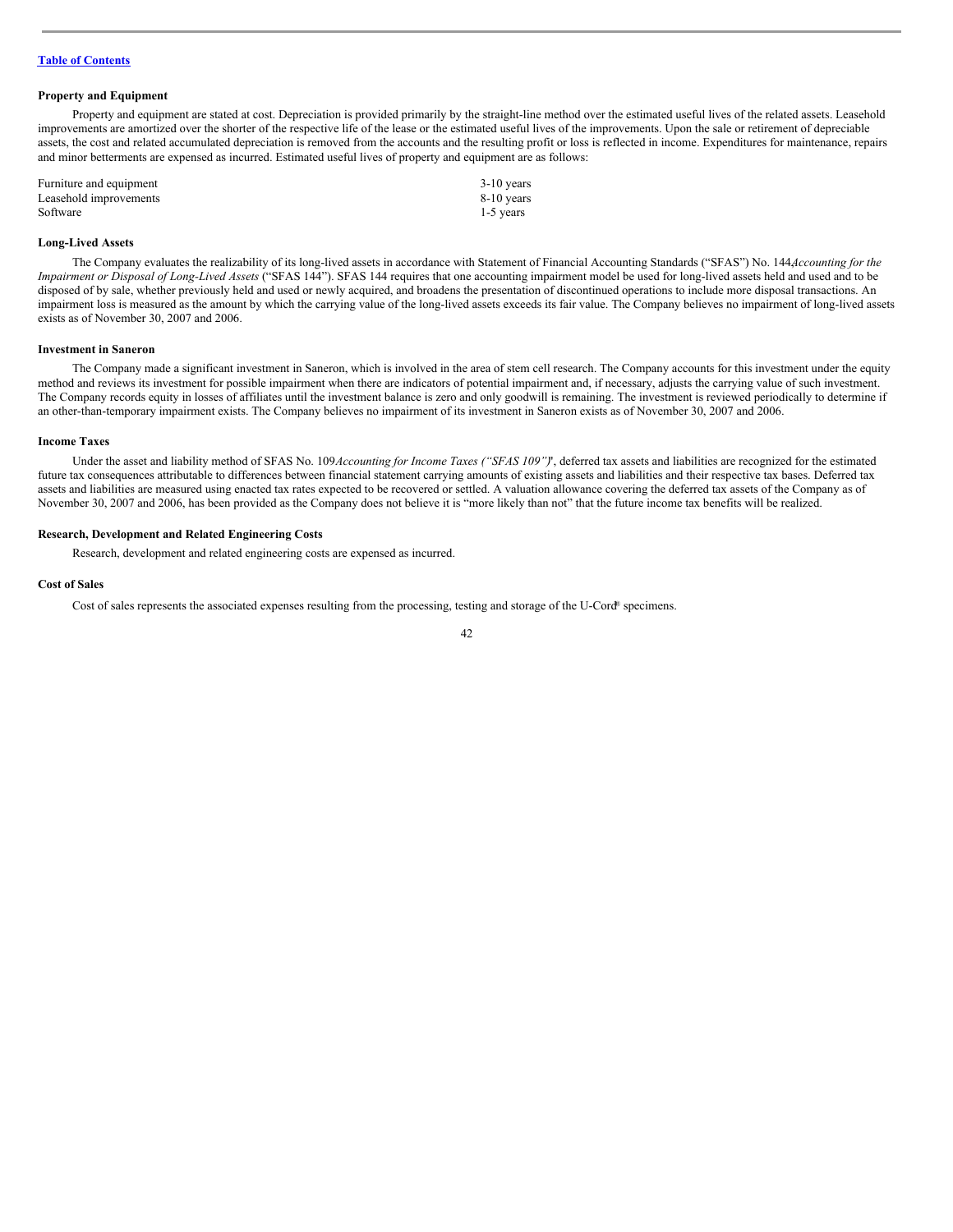#### **Advertising**

Advertising costs are expensed as incurred and are included in marketing, general and administrative expenses in the consolidated statements of operations and comprehensive loss. The total amount included in marketing, general and administrative expenses for 2007 and 2006 was \$4.3 million and \$4.6 million, respectively.

#### **Rent Expense**

Rent costs are expensed based on a straight-line basis over the term of the lease and are included in cost of sales and marketing, general and administrative expenses in the consolidated statements of operations and comprehensive loss. All leases include provisions for escalations and related costs.

#### **Fair Value of Financial Instruments**

The carrying amount of cash and cash equivalents approximates fair value due to the short-term maturity of the instruments. The carrying value of marketable securities and other investments approximates fair value. The carrying amount of notes receivable represents fair value as the interest rate on the notes receivable approximates current interest rates to be received on similar current notes receivable.

Management believes that the carrying amount of the long-term liability relating to the RSAs represents fair value. The fair values of all other financial instruments are estimated by management to approximate carrying amounts.

#### **Product Warranty and Cryo-Cell CaresTM Program**

In December 2005, the Company began providing its customers enrolled under the new pricing structure with a payment warranty under which the Company agrees to pay \$50,000 to its client if the U-Cord® product retrieved is used for a stem cell transplant for the donor or an immediate family member and fails to engraft, subject to various restrictions. Additionally, under the Cryo-Cell Cares<sup>™</sup> program the Company will pay \$10,000 to the client to offset personal expenses if the U-Cord® product is used for bone marrow reconstitution in a myeloblative transplant procedure. The Company has not experienced any claims under the warranty program nor has it incurred costs related to these warranties. The Company does not maintain insurance for this warranty program and therefore maintains reserves to cover our estimated potential liabilities. The Company accounts for the warranty as an obligation and recognizes the obligation in accordance with SFAS No. 5, Accounting for Contingencies. The Company's reserve balance is based on the \$50,000 maximum payment and the \$10,000 maximum expense reimbursement multiplied by formulas to determine the projected number of units requiring a payout. The Company determined the estimated expected usage and engraftment failure rates based on an analysis of the Company's historical usage and failure rates and the historical usage and failure rates in other private and public cord blood banks based on published data. The Company's estimates of expected usage and engraftment failure could change as a result of changes in actual usage rates or failure rates and such changes would require an adjustment to the established reserves. The historical usage and failure rates have been very low and a small increase in the number of transplants or engraftment failures could cause a significant increase in the estimated rates used in determining our reserve. In addition, the reserve will increase as additional U-Cord® specimens are stored which are subject to the warranty. As of November 30, 2007 and 2006 the Company recorded reserves under these programs in the amounts of \$72,633 and \$35,238, respectively, which are included in accrued expenses in the accompanying consolidated balance sheets.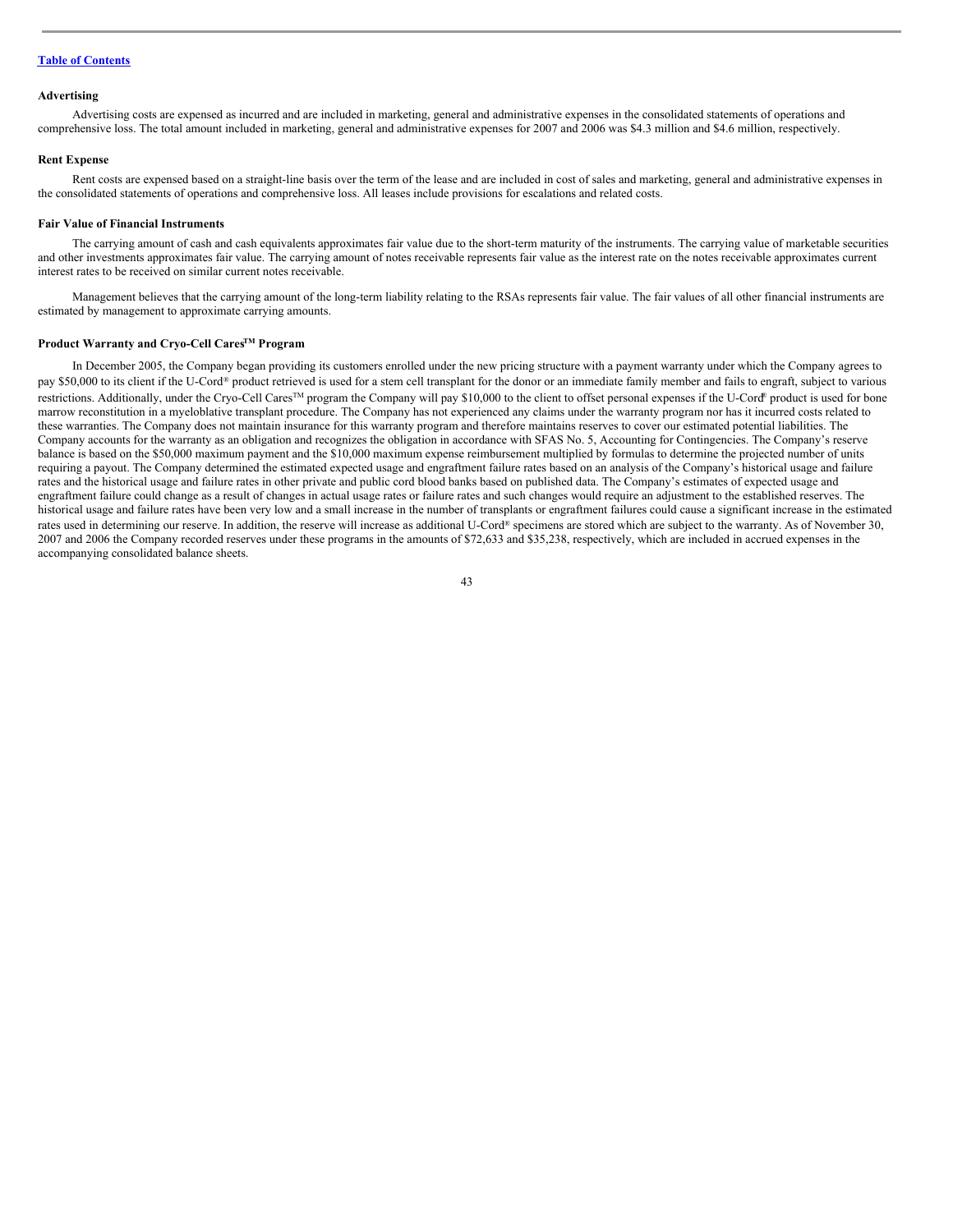#### **Loss per Common Share**

The Company follows the provisions of SFAS No. 128,*Earnings Per Share* ("SFAS 128") which requires the disclosure of basic and diluted earnings per common share for all periods presented. Basic loss per share was computed by dividing net loss by the weighted average number of common shares outstanding. Diluted loss per common share includes the effect of all dilutive stock options. The composition of basic and diluted net loss per share is as follows:

|                                                                |   | November 30, 2007 | <b>November 30, 2006</b> |
|----------------------------------------------------------------|---|-------------------|--------------------------|
| Numerator:                                                     |   |                   |                          |
| Net Loss                                                       | D | (5,005,415)       | (2,811,368)              |
| Denominator:                                                   |   |                   |                          |
| Weighted-average shares outstanding-basic                      |   | 11,657,547        | 11,624,629               |
| Dilutive common shares issuable upon exercise of stock options |   | _                 |                          |
| Weighted-average shares-diluted                                |   | 11,657,547        | 11,624,629               |
| Loss per share:                                                |   |                   |                          |
| Basic                                                          |   | (.43)             | (.24)                    |
| Diluted                                                        |   | (.43)             | (.24)                    |

For the years ended November 30, 2007 and 2006, the Company excluded the effect of all outstanding options from the computation of earnings per share, as the effect of potentially dilutive shares from the outstanding stock options would be antidilutive.

#### **Employee Stock Plans**

As of November 30, 2007, the Company has two stock-based employee compensation plans, which are described in Note 7. Prior to December 1, 2006, the Company accounted for those plans under the recognition and measurement provisions of Accounting Principles Board (APB) Opinion No. 25, *Accounting for Stock Issued to Employees*, and related Interpretations, as permitted by SFAS No. 123, *Accounting for Stock-Based Compensation*. No stock-based employee compensation cost was recognized in the Consolidated Statement of Operations and Comprehensive Loss for the year ended November 30, 2006 as all options granted had an exercise price equal to the market value of the underlying common stock on the date of grant. Effective December 1, 2006, the Company adopted the fair value recognition provisions of SFAS 123R, *Share-Based Payment* (SFAS 123R), using the modified prospective transition method. Under that transition method, compensation costs for the portion of awards for which the requisite service had not yet been rendered, and that were outstanding as of the adoption date, will be recognized as the service is rendered based on the grant date fair value of those awards calculated under SFAS 123R. The adoption of SFAS 123R resulted in the Company recognizing approximately \$266,000 of compensation expense in 2007. Prior period results are not restated.

Had SFAS 123 been implemented, the Corporation's net loss per share would have been adjusted to the amounts indicated below for the year ended November 30, 2006:

|                                                                                                                 | <b>Year Ended</b><br><b>November 30, 2006</b> |
|-----------------------------------------------------------------------------------------------------------------|-----------------------------------------------|
|                                                                                                                 |                                               |
| Net loss, as reported                                                                                           | (2,811,368)                                   |
| Deduct: Total stock-based employee compensation expense determined under fair value based method for all awards | (410, 337)                                    |
| Pro forma net loss                                                                                              | (3,221,705)                                   |
| Loss per share:                                                                                                 |                                               |
| Basic – as reported                                                                                             | (.24)                                         |
| $Diluted - as reported$                                                                                         | (.24)                                         |
| Basic – pro forma                                                                                               | (.28)                                         |
| $Diluted - pro forma$                                                                                           | (.28)                                         |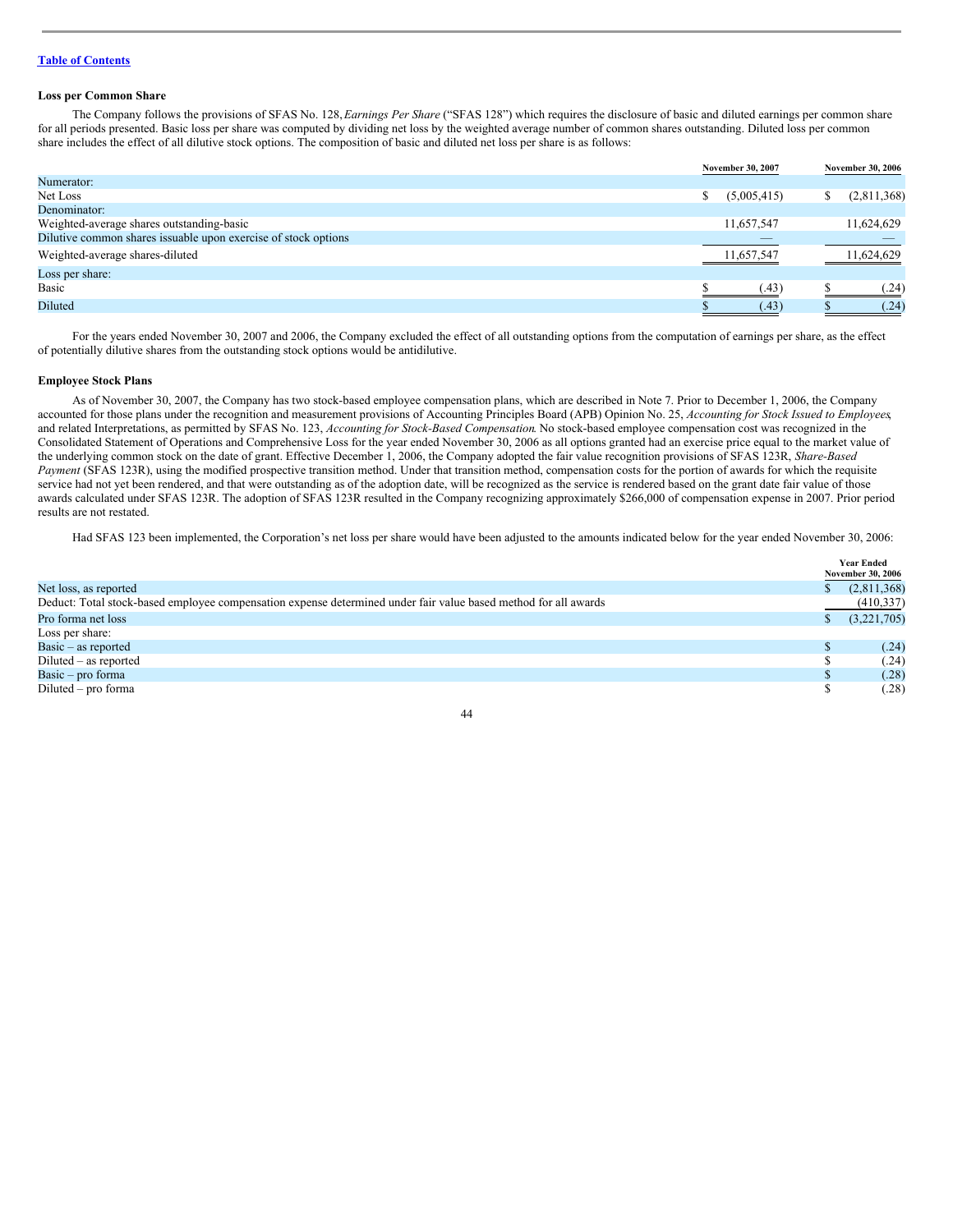#### **Recently Issued Accounting Pronouncements**

In February 2007, the Financial Accounting Standards Board ("FASB") issued SFAS 159,*The Fair Value Option for Financial Assets and Liabilities*(SFAS 159). SFAS 159 permits companies to make an election to carry certain eligible financial assets and liabilities at fair value, even if fair value measurement has not historically been required for such assets and liabilities under U.S. GAAP. The provisions of SFAS 59 are effective for the Company's fiscal year beginning December 1, 2007. The Company is currently assessing the impact SFAS 159 may have on its consolidated financial statements

The FASB has issued SFAS 157 ("SFAS 157"),*Fair Value Measurements*, to eliminate the diversity in practice that exists due to the different definitions of fair value and the limited guidance for applying those definitions in GAAP that are dispersed among the many accounting pronouncements that require fair value measurements. SFAS 157 retains the exchange price notion in earlier definitions of fair value, but clarifies that the exchange price is the price in an orderly transaction between market participants to sell an asset or liability in the principal or most advantageous market for the asset or liability. Also, SFAS 157 expands disclosures about the use of fair value to measure assets and liabilities in interim and annual periods subsequent to initial recognition. Entities are encouraged to combine the fair value information disclosed under SFAS 157 with the fair value information disclosed under other accounting pronouncements, including SFAS 107, *Disclosures about Fair Value of Financial Instruments*, where practicable.

SFAS 157 is effective for financial statements issued for fiscal years beginning after November 15, 2007, and interim periods within those fiscal years, although early adoption is encouraged. Additionally, prospective application of the provisions of SFAS 157 is required as of the beginning of the fiscal year in which it is initially applied, except when certain circumstances require retrospective application. The Company anticipates adopting the provisions of SFAS 157 on December 1, 2007 and is currently assessing the impact on its consolidated financial statements.

In June 2006, the FASB issued Interpretation No. 48, Accounting for Uncertainty in Income Taxes, an interpretation of FAS109, Accounting for Income Taxes "FIN 48"), to create a single model to address accounting for uncertainty in tax positions. FIN 48 clarifies the accounting for income taxes, by prescribing the minimum recognition threshold a tax position is required to meet before being recognized in the financial statements. FIN 48 also provides guidance on derecognition, measurement, classification, interest and penalties, accounting in interim periods, disclosure and transition. FIN 48 is effective for fiscal years beginning after December 15, 2006. The Company will adopt FIN 48 on December 1, 2007, as required**.** The Company is in the process of completing their initial analysis and does not believe that FIN 48 will have a material impact on the Company's financial position and results of operations**.**

#### **Reclassifications**

During 2007, the Company reclassified the 2006 deferred tax liability related to stock compensation of approximately \$370,000 to the valuation allowance.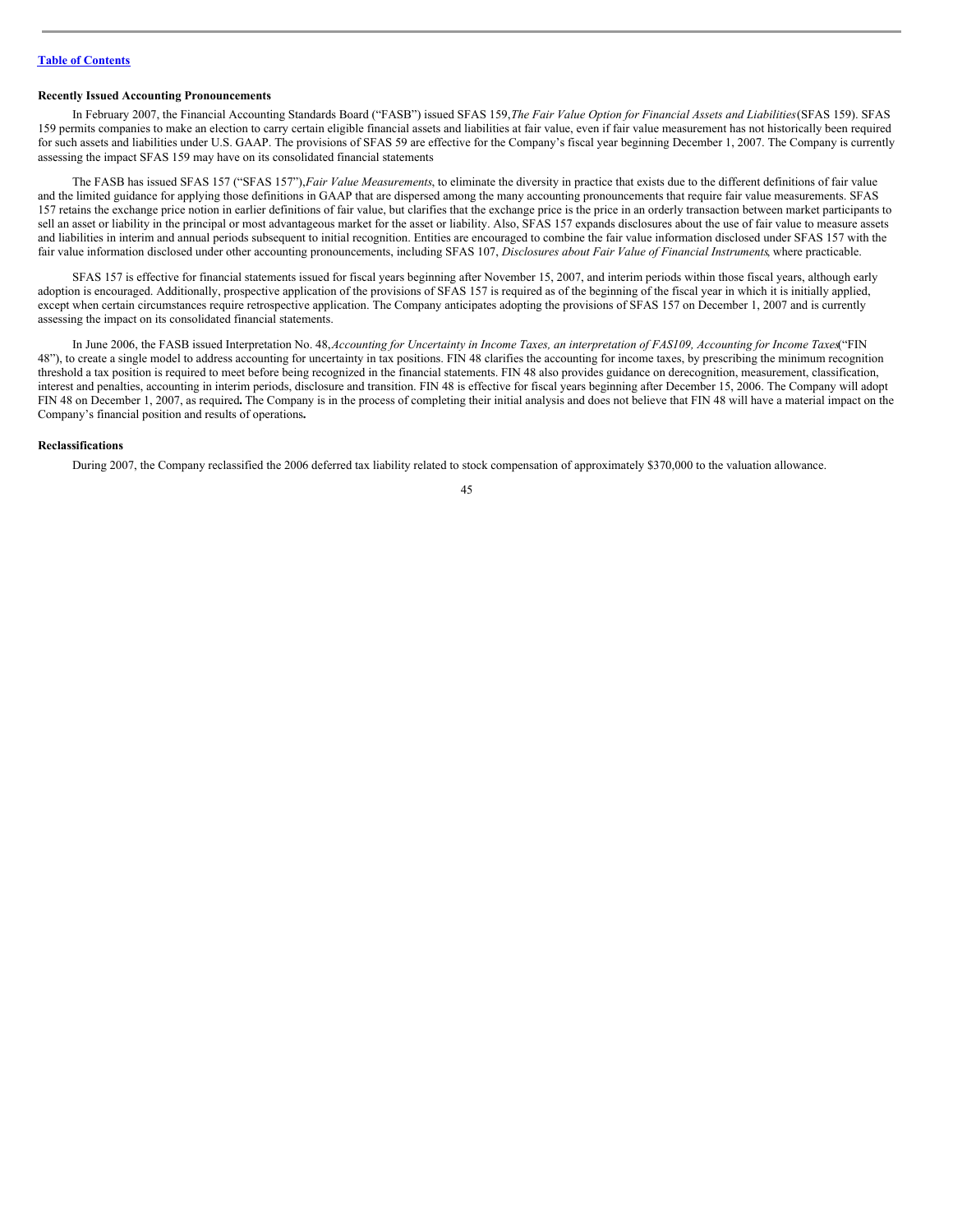# **NOTE 2—MARKETABLE SECURITIES AND OTHER INVESTMENTS.**

#### **Marketable Securities**

The Company has certain investments in marketable securities which are categorized as marketable securities and other investments on the accompanying consolidated balance sheets that are accounted for under SFAS No. 115, "Accounting for Certain Debt and Equity Instruments" ('SFAS 115"). Marketable securities and other investments were \$1,046,010 and \$1,040,341 at November 30, 2007 and 2006, respectively. In accordance with SFAS 115, the Company recorded a realized gain of \$10,419 and \$5,510 for the twelve months ended November 30, 2007 and 2006, respectively, in conjunction with certain marketable securities. Included within marketable securities on the accompanying consolidated balance sheet as of November 30, 2007 and 2006 is a bond investment of approximately \$1,003,000 and \$990,000 which is being held to maturity. The estimated fair market value of this bond was \$1,002,810 and \$989,581 as of November 30, 2007 and 2006.

#### **Other Investments**

The Company uses the guidance in SFAS No. 115 as described above, to account for the other investments. The fair value of other investments as of November 30, 2007 and 2006 was approximately \$43,000 and \$51,000, respectively, and the unrealized holding loss recorded as a component of stockholders equity on other investments was approximately \$25,000 and \$18,000 as of November 30, 2007 and 2006, respectively as the other investments are available for sale. The cost basis of the other investments of approximately \$147,000 was written down to fair value and charged to impairment, with the corresponding offset to accumulated comprehensive income, during fiscal 2006 as it was determined that the decline in fair market value was other-than-temporary.

# **NOTE 3—INVESTMENTS IN AFFILIATES.**

#### **Saneron CCEL Therapeutics, Inc.**

For the year ended November 30, 2007 and 2006, the Company had an ownership interest of approximately 36% and 38%, respectively, in Saneron, which is accounted for under the equity method of accounting. The Company's ownership percentage in SCTI has decreased due to SCTI issuing common shares to entities and individuals. The Company evaluated the investment for impairment during 2007 and believes no impairment of the investment exists. During 2006, the Company had an independent valuation performed on the Company's interest in Saneron. Management believes that this valuation accurately reflects the fair value of the Company's interest in Saneron as of November 30, 2006. During 2006, the Company ceased recording equity in losses once the investment balance was written down to the total amount of goodwill, as goodwill should not be amortized. As of November 30, 2007 and 2006, the net Saneron investment, which includes goodwill, is reflected on the consolidated balance sheets at approximately \$684,000.

For the fiscal year ended November 30, 2007 and 2006, the Company recorded equity in losses of Saneron operations of approximately \$222,000 and \$84,000, respectively. During fiscal 2007 and 2006, the Company identified certain stock and warrant awards that were granted by Saneron at below fair market value to certain employees, consultants and members of Saneron management who represent owners of Saneron and serve on the board of directors. As a result, included in equity in losses of affiliates is approximately \$222,000 related to compensation expense that resulted from the stock awards in 2007 and approximately \$83,000 in 2006. The Company will continue to record equity in losses of affiliates related to stock compensation expense as this offsets additional paid-in capital and not the investment balance.

As of November 30, 2007 and 2006, the Company has classified the Company's portion of the initial value of Company stock held by Saneron of approximately \$807,000 within stockholders' equity as treasury stock. During 2007, Saneron sold 10,000 shares of the Company's stock which resulted in a reclassification from treasury stock to additional paid in capital of approximately \$32,000.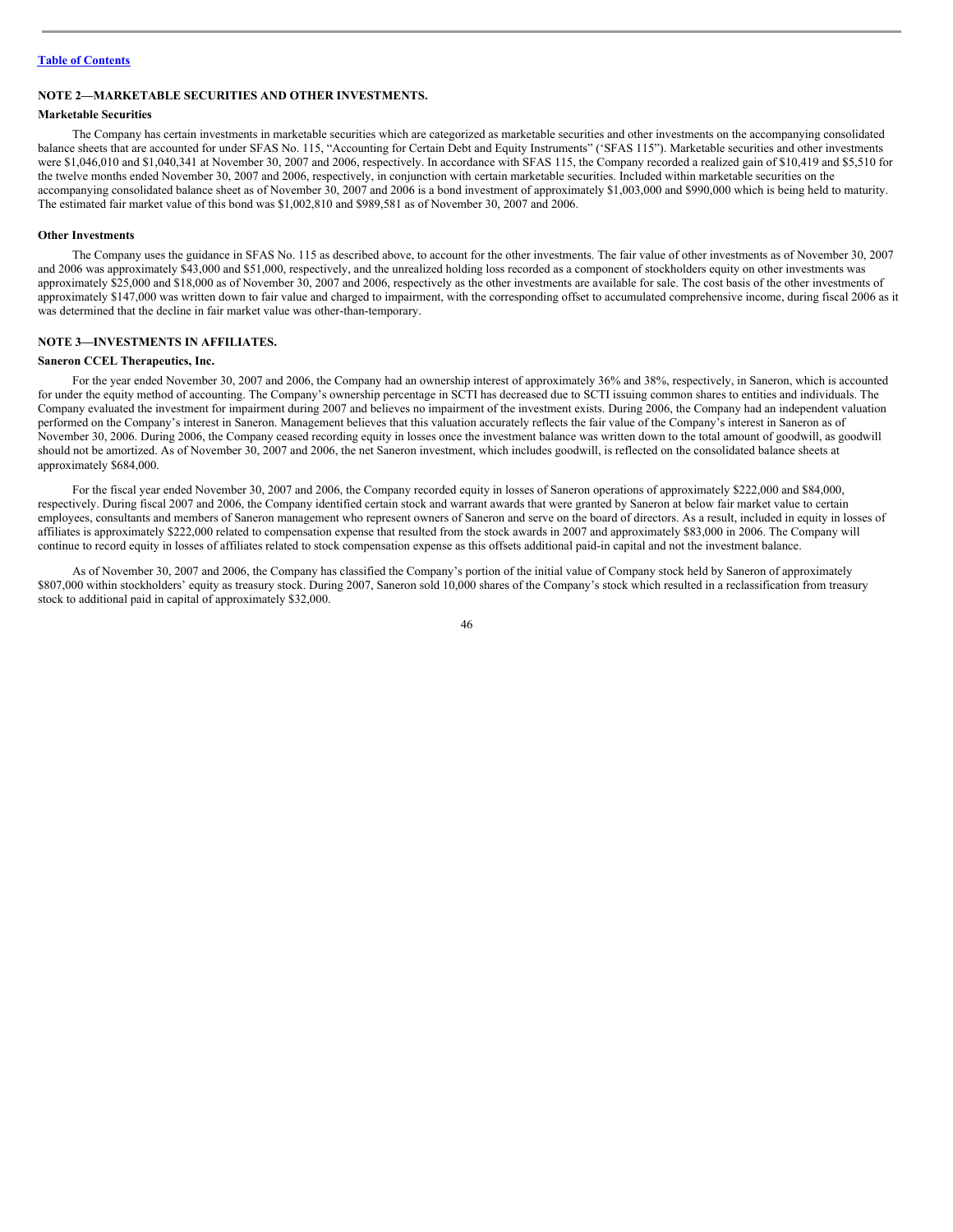# **NOTE 4—PROPERTY AND EQUIPMENT.**

The major classes of property and equipment are as follows:

|                                     | 2007                     | 2006         |
|-------------------------------------|--------------------------|--------------|
| Software                            | \$928,289                | 621,043<br>S |
| Furniture and equipment             | 3,744,596                | 3,370,089    |
| Construction in progress            | $\overline{\phantom{a}}$ | 129.198      |
| Assets held for future use          |                          | 92,050       |
| Leasehold improvements              | 1,057,604                | 848,747      |
|                                     | 5,730,489                | 5,061,127    |
| Less: Accumulated Depreciation      | (2,614,908)              | (1,872,465)  |
| <b>Total Property and Equipment</b> | \$3,115,581              | \$3,188,662  |

Depreciation expense was \$741,770 in 2007 and \$724,524 in 2006 of which \$209,459 and \$242,797 is included in cost of sales, respectively, in the accompanying consolidated statement of operations and comprehensive loss.

# **NOTE 5—ACCRUED EXPENSES.**

Accrued expenses are as follows:

|                           | November 30. |  |             |  |
|---------------------------|--------------|--|-------------|--|
|                           | 2007         |  | 2006        |  |
| Legal and accounting      | 39,702       |  | 46,762      |  |
| <b>Bonuses</b>            | 42.149       |  | 122,234     |  |
| Payroll and payroll taxes | 131,821      |  | 241,840     |  |
| Interest expense          | 535,416      |  | 250,964     |  |
| General expenses          | 582,082      |  | 1,044,399   |  |
|                           | \$1,331,170  |  | \$1,706,199 |  |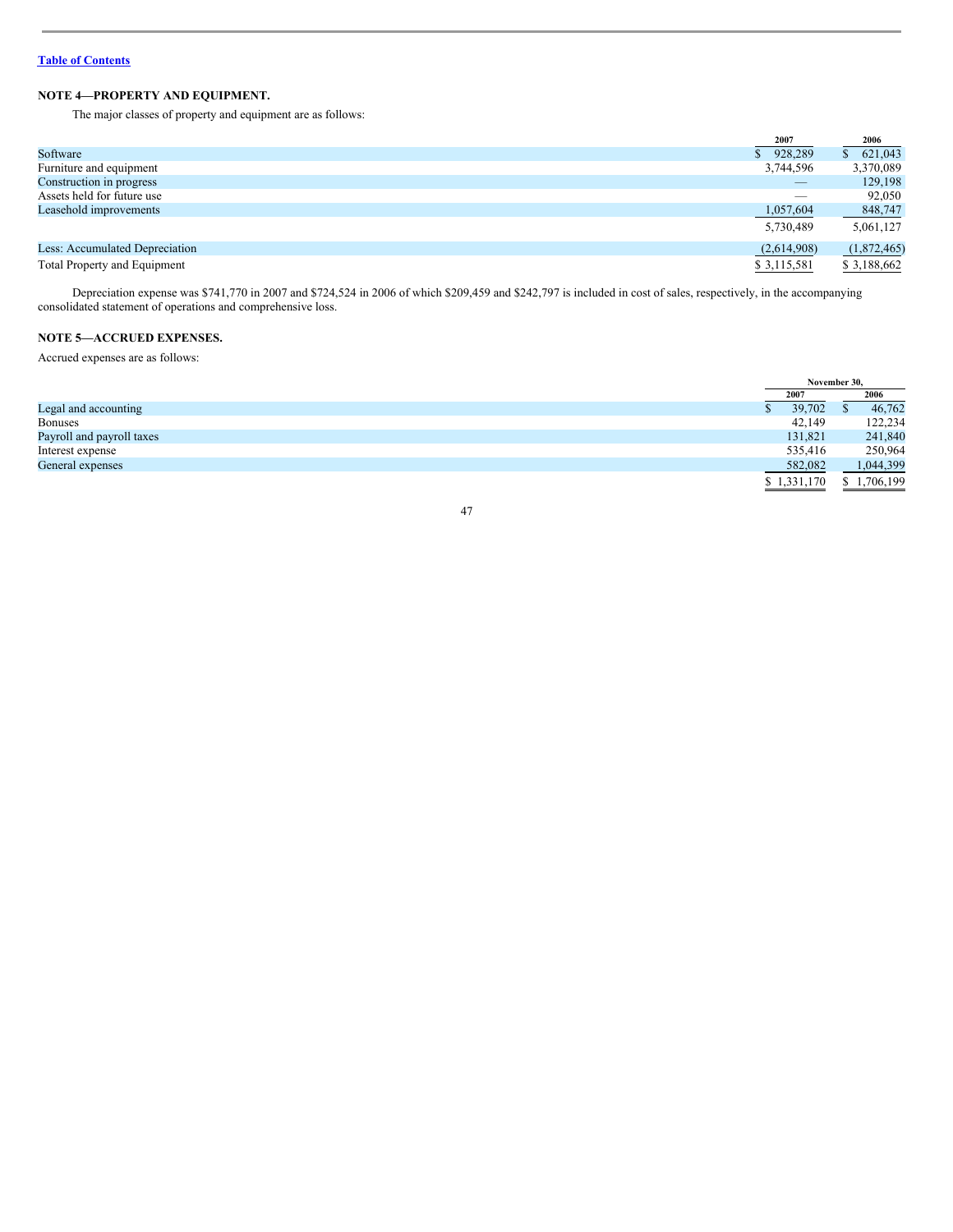# **NOTE 6—INCOME TAXES.**

The Company did not record an income tax provision or benefit for the years ended November 30, 2007 and 2006.

As of November 2007 and 2006 the tax effects of temporary differences that give rise to the deferred tax assets are as follows:

|                                                 |           | 2007            |                  |
|-------------------------------------------------|-----------|-----------------|------------------|
|                                                 | Current   | Non-current     | Total            |
| Tax Assets:                                     |           |                 |                  |
| Deferred income                                 | \$225,000 | \$3,169,000     | 3,394,000<br>S.  |
| NOL's, credits, and other carryforward items    | $-\,$     | 6.167.000       | 6,167,000        |
| Tax over book basis in unconsolidated affiliate |           | 959,000         | 959,000          |
| Accrued payroll                                 | 28,000    | $-$             | 28,000           |
| Reserves and other accruals                     | 430,000   | _               | 430,000          |
| Deferred compensation                           | _         | 178,000         | 178,000          |
| Stock compensation                              |           | 77,000          | 77,000           |
| <b>Total Assets:</b>                            | 683,000   | 10,550,000      | 11,233,000       |
| Tax Liabilities:                                |           |                 |                  |
| Depreciation and amortization                   |           | (299,000)<br>S. | (299,000)<br>\$. |
| Less: Valuation Allowance                       | (665,000) | (10,269,000)    | (10,934,000)     |
| Net Deferred Tax Asset (Liability)              | 18,000    | (18,000)        |                  |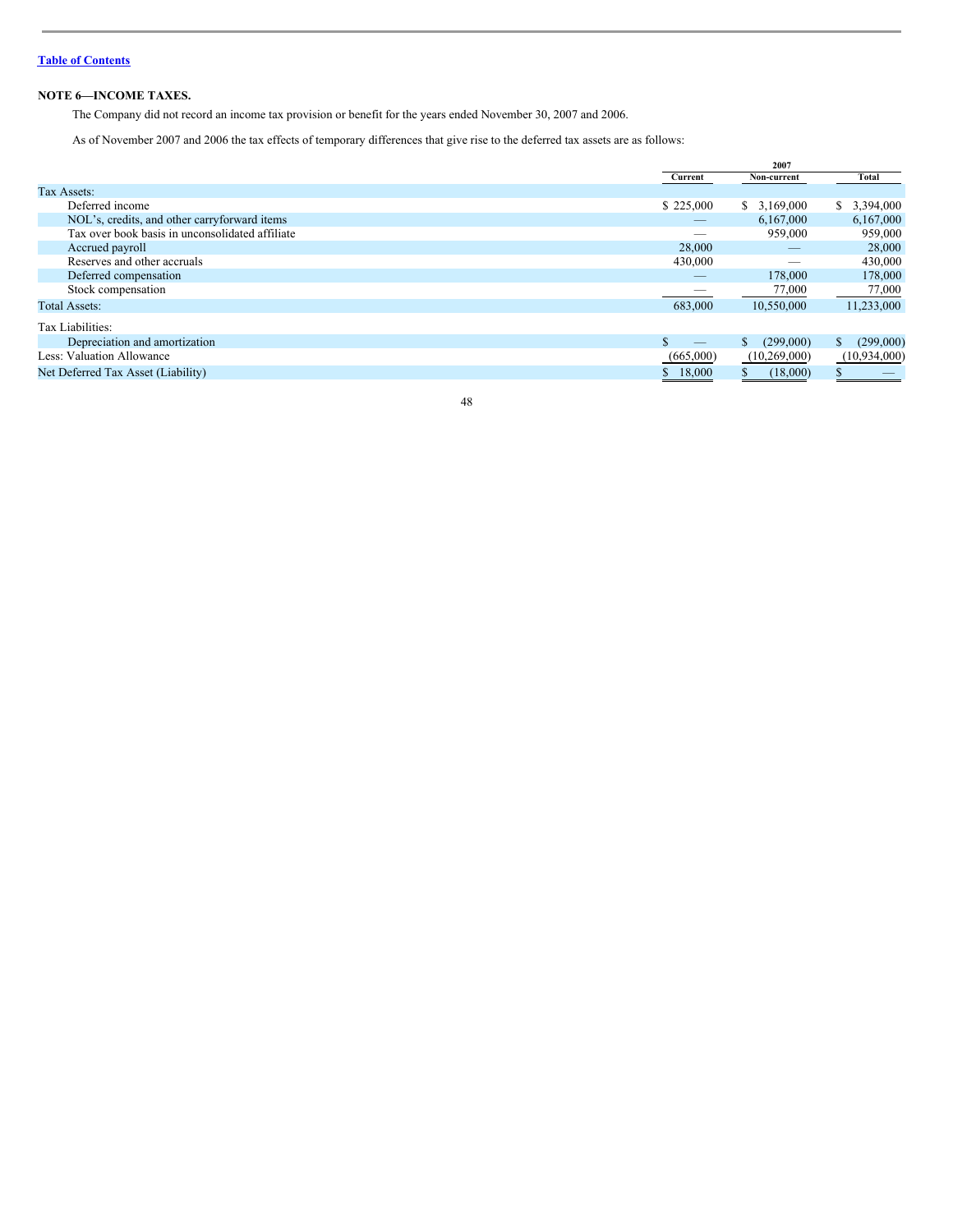|                                                 |           | 2006           |              |  |
|-------------------------------------------------|-----------|----------------|--------------|--|
|                                                 | Current   | Non-current    | Total        |  |
| Tax Assets:                                     |           |                |              |  |
| Deferred income                                 | \$225,000 | \$2,818,000    | \$3,043,000  |  |
| NOL's, credits, and other carryforward items    |           | 4,662,000      | 4,662,000    |  |
| Tax over book basis in unconsolidated affiliate | _         | 1,027,000      | 1,027,000    |  |
| Accrued payroll                                 | 26,000    |                | 26,000       |  |
| Reserves and other accruals                     | 386,000   |                | 386,000      |  |
| Deferred compensation                           |           | 209,000        | 209,000      |  |
| Stock compensation                              |           | 31,000         | 31,000       |  |
| Property asset impairment                       |           | 362,000        | 362,000      |  |
| <b>Total Assets:</b>                            | 637,000   | 9,109,000      | 9,746,000    |  |
| Tax Liabilities:                                |           |                |              |  |
| Depreciation and amortization                   |           | \$ (341,000)   | \$ (341,000) |  |
| <b>Less: Valuation Allowance</b>                | (592,000) | (8,813,000)    | (9,405,000)  |  |
| Net Deferred Tax Asset (Liability)              | 45,000    | (45,000)<br>\$ |              |  |

A valuation allowance covering the deferred tax assets of the Company for November 30, 2007 and 2006, has been provided as the Company does not believe it is more likely than not that the future income tax benefits will be realized. The valuation allowance increased by approximately \$1,529,000 and \$1,033,000 in 2007 and 2006, respectively, predominantly as a result of the net operating loss incurred in each fiscal year.

The Company has unused net operating losses available for carryforward as of November 30, 2007 of approximately \$13,212,000 to offset future federal taxable income. The net operating loss carryfowards expire during 2018 through 2027. The Tax Reform Act of 1986 contains provisions that limit the utilization of net operating losses if there has been an "ownership change". Such an "ownership change" as described in Section 382 of the Internal Revenue code may limit the Company's utilization of its net operating loss carryforwards. The Company also has unused capital losses available as of November 30, 2007 for carryforward of approximately \$2,280,000 to offset future capital gains. The capital loss carryforwards expire during 2008 through 2010.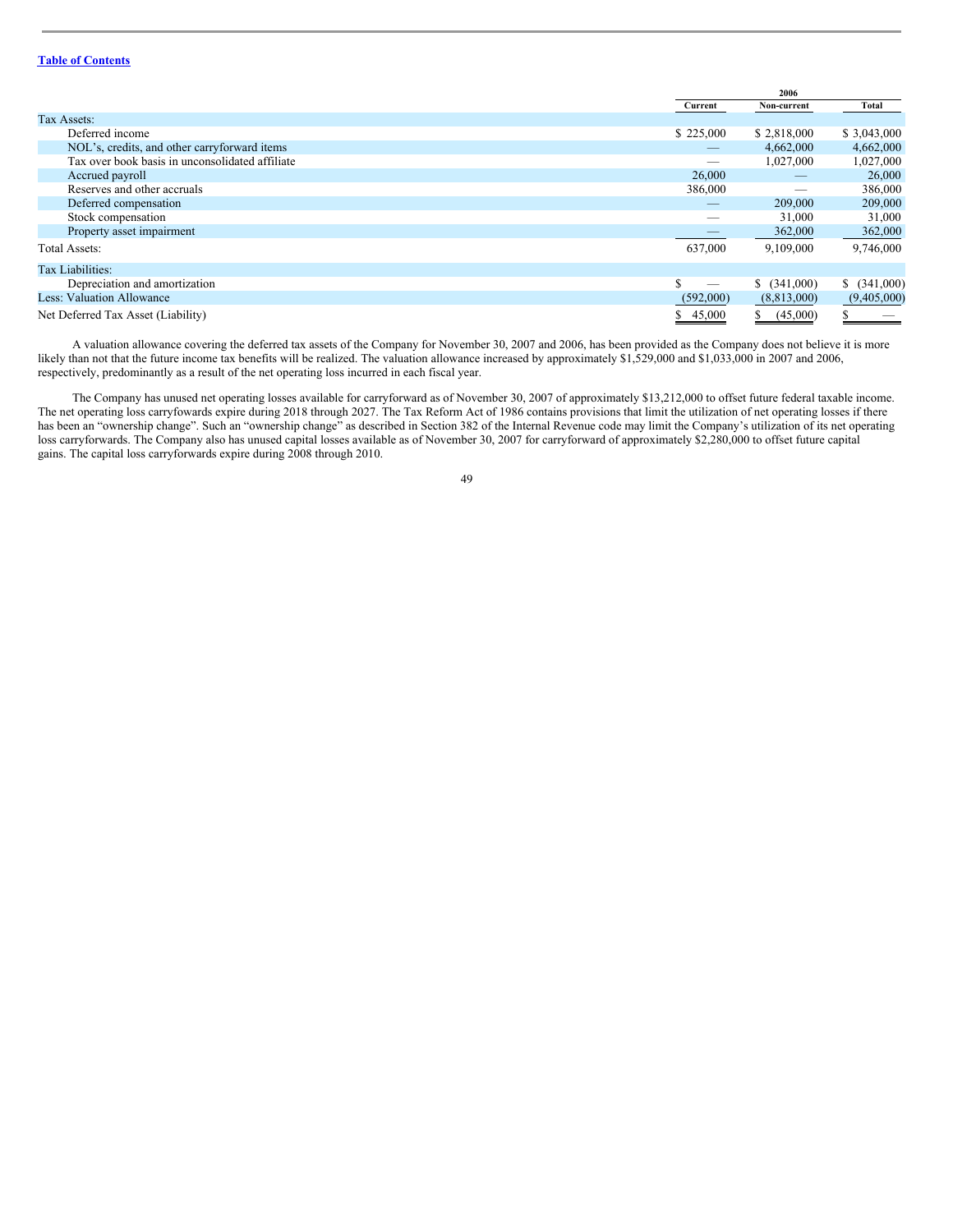A reconciliation of the income tax provision with the amount of tax computed by applying the federal statutory rate to pretax income follows:

|                                 |             | For the Years Ended November 30. |           |               |  |
|---------------------------------|-------------|----------------------------------|-----------|---------------|--|
|                                 | 2007        | $\%$                             | 2006      | $\frac{6}{6}$ |  |
| Tax at Federal Statutory Rate   | (1,702,000) | 34.0                             | (960,000) | 34.0          |  |
| State Income Tax Effect         | (182,000)   | 3.6                              | (102,000) | 3.6           |  |
| Increase in valuation allowance | 1,529,000   | (30.5)                           | 1,033,000 | (36.6)        |  |
| <b>Permanent Disallowances</b>  | 122,000     | (2.4)                            | 81,000    | (2.8)         |  |
| Capital loss expirations        | 148,000     | (3.0)                            |           |               |  |
| Other                           | 85,000      | (1.7)                            | (52.000   | 1.8           |  |
| Total income taxes              |             |                                  |           |               |  |
|                                 |             |                                  |           |               |  |

# **NOTE 7— STOCKHOLDERS' EQUITY.**

# **Common Stock Issuances**

During the year ended November 30, 2007, the Company issued 47,500 common shares to option holders who exercised options for \$25,650. There were no common stock issuances during the year ended November 30, 2006.

#### **Employee Stock Incentive Plan**

In 2000 the Company adopted a Stock Incentive Plan ("the Plan"). The Plan has reserved 2,250,000 shares of the Company's common stock for issuance pursuant to stock options or restricted stock. During 2004, the Plan was amended to allow issuance of options to certain consultants of the Company. Options issued under the Plan have a term ranging from five to seven years from the date of grant and have a vesting period ranging from immediately upon issuance to three years from the date of grant. The options are exercisable for a period of 90 days after termination.

In June 2006 the Company adopted the 2006 Stock Incentive Plan (the "2006 Plan"). The 2006 Plan has reserved 1,000,000 shares of the Company's common stock for issuance pursuant to stock options, restricted stock, stock-appreciation rights, stock awards, or performance awards (i.e. performance shares and performance units). No options have been issued from the 2006 Plan to date.

The fair value of each option award is estimated on the date of the grant using the Black-Scholes valuation model that uses the assumptions noted in the following table. Expected volatility is based on the historical volatility of the Company's stock. The Company uses historical data to estimate option exercise and employee termination within the valuation model. The risk-free rate for periods within the contractual life of the option is based on the U.S. Treasury yield curve in effect at the time of grant. The expected term of options granted is derived from the output of the option valuation model and represents the period of time that options granted are expected to be outstanding.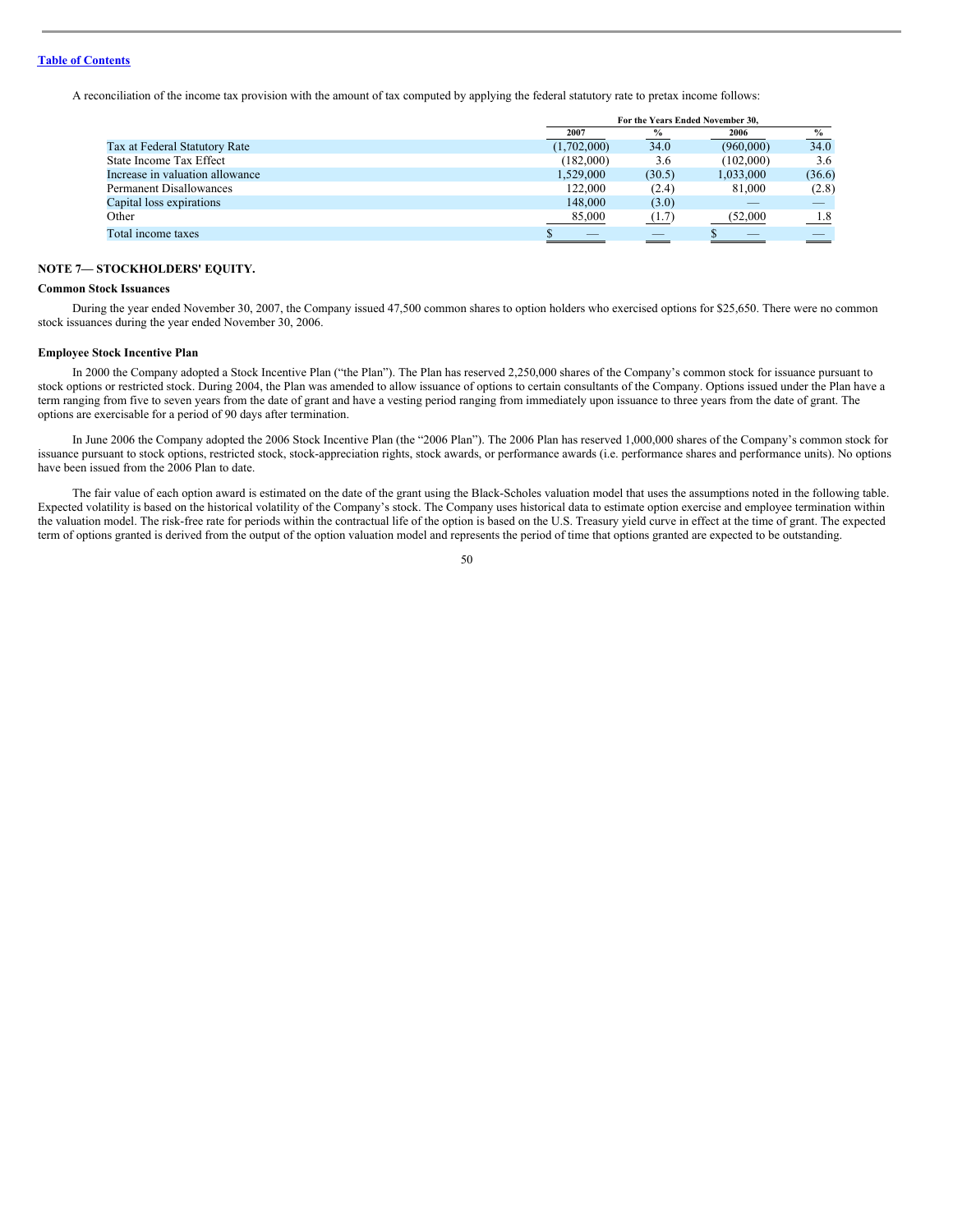Variables used to determine the fair value of the options granted for the years ended November 30, 2007 and 2006 are as follows:

|                          | $-2007$ | $-2006$   |
|--------------------------|---------|-----------|
| Weighted average values: |         |           |
| Expected dividends       | 0%      | $0\%$     |
| Expected volatility      | 205%    | 253%      |
| Risk free interest rate  | 4.54%   | 4.70%     |
| Expected life            | 5 years | $7$ years |
|                          |         |           |

# **Stock Options**

Stock option activity for the year ended November 30, 2007 was as follows:

|                                  | <b>Shares</b> | Weighted<br>Average<br><b>Exercise</b><br>Price | Weighted<br>Average<br>Remaining<br>Contractual<br>Term | Aggregate<br>Intrinsic<br>Value |
|----------------------------------|---------------|-------------------------------------------------|---------------------------------------------------------|---------------------------------|
| Outstanding at November 30, 2006 | 1,919,893     | \$2.32                                          |                                                         |                                 |
| Exercisable at November 30, 2006 | 1,584,677     | \$2.14                                          |                                                         |                                 |
| Granted                          | 197.500       | 1.88                                            |                                                         |                                 |
| Exercised                        | (47,500)      | 0.54                                            |                                                         |                                 |
| Terminated                       | (458, 464)    | 3.01                                            |                                                         |                                 |
| Outstanding at November 30, 2007 | 1,611,429     | \$2.12                                          | 2.7                                                     | \$430,825                       |
| Exercisable at November 30, 2007 | 1,327,113     | 2.03<br>D                                       | 2.0                                                     | \$430,825                       |

The weighted average grant date fair value of options granted during the years ended November 30, 2007 and 2006 was \$1.84 and \$3.10, respectively. The total intrinsic value of options exercised during the years ended November 30, 2007 and 2006 was \$74,825 and \$0, respectively.

Significant option groups outstanding and exercisable at November 30, 2007 and related price and contractual life information are as follows:

|                                 |             | Outstanding |  |                       | Exercisable |  |                       |
|---------------------------------|-------------|-------------|--|-----------------------|-------------|--|-----------------------|
|                                 |             | Weighted    |  |                       |             |  |                       |
|                                 |             | Average     |  |                       |             |  |                       |
|                                 |             | Remaining   |  | Weighted              |             |  | Weighted              |
|                                 |             | Contractual |  | Average               |             |  | Average               |
| <b>Range of Exercise Prices</b> | Outstanding | Life        |  | <b>Exercise Price</b> | Outstanding |  | <b>Exercise Price</b> |
| \$0.54 to \$0.99                | 597,500     | 0.7         |  | 0.55                  | 597,500     |  | 0.55                  |
| \$1.00 to \$2.00                | 83,500      | 6.7         |  | 1.45                  | 10.996      |  | 1.51                  |
| \$2.01 to \$3.00                | 188,834     | 5.2         |  | 2.31                  | 109,670     |  | 2.36                  |
| \$3.01 to \$4.00                | 545,628     | 3.6         |  | 3.20                  | 412,980     |  | 3.16                  |
| \$4.01 to \$5.00                | 195,967     | 2.1         |  | 4.02                  | 195,967     |  | 4.02                  |
|                                 | 1,611,429   | 2.7         |  | 2.12                  | 1,327,113   |  | 2.03                  |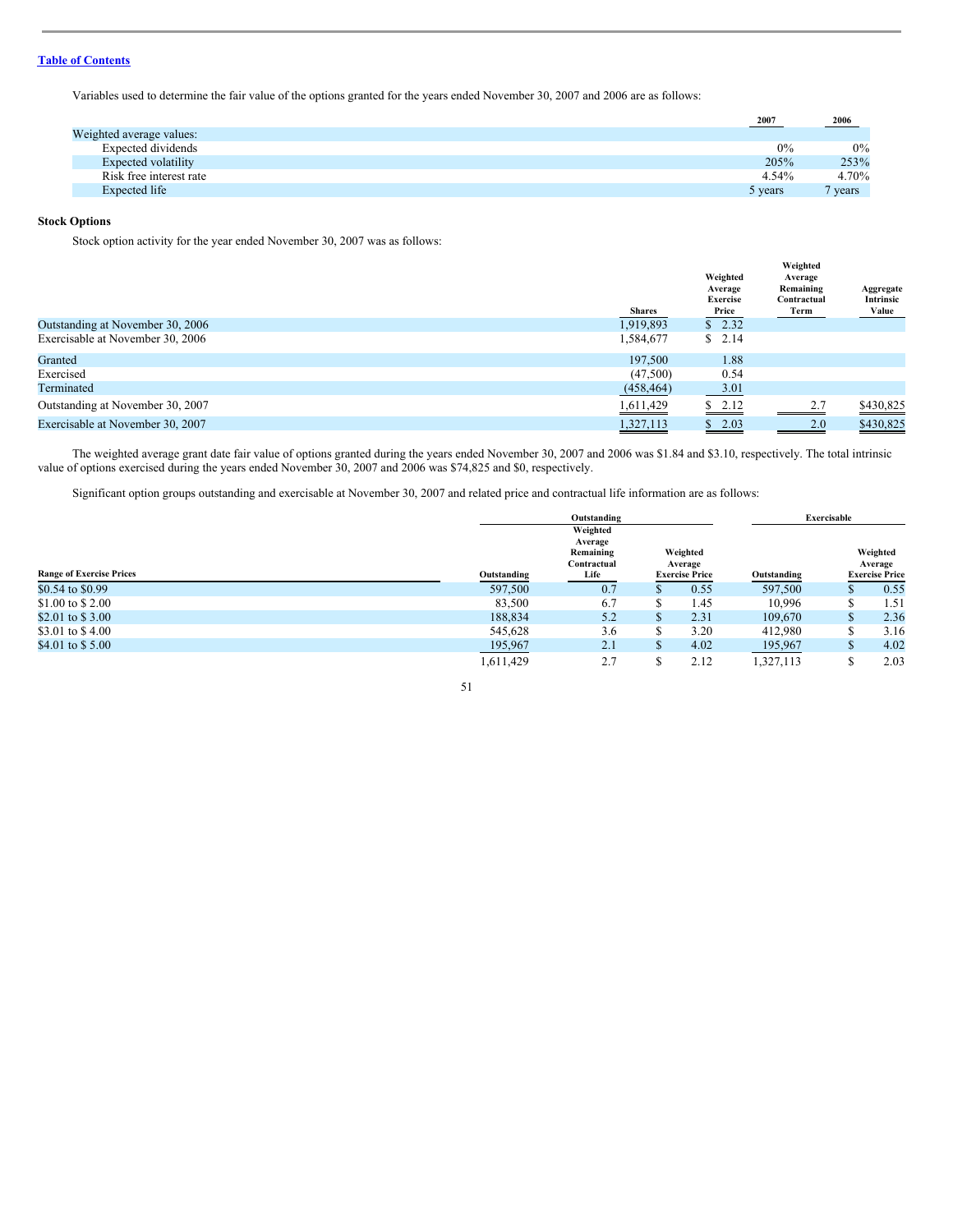A summary of the status of the Company's non-vested shares as of November 30, 2007, and changes during the year ended November 30, 2007, is presented below.

|                                 | <b>Shares</b> | <b>Weighted Average</b><br><b>Grant-Date</b><br><b>Fair Value</b> |
|---------------------------------|---------------|-------------------------------------------------------------------|
| Non-vested at November 30, 2006 | 335,216       | 3.18                                                              |
| Granted                         | 197.500       | 1.84                                                              |
| Vested                          | (140, 050)    | 2.77                                                              |
| Forfeited                       | (108, 350)    | 2.96                                                              |
| Non-vested at November 30, 2007 | 284,316       | 2.53                                                              |

As of November 30, 2007, there was approximately \$338,000 of total unrecognized compensation cost related to non-vested share-based compensation arrangements granted under the Plan. The cost is expected to be recognized over a weighted-average period of 1.5 years. The total fair value of shares vested during the year ended November 30, 2007 was approximately \$388,000.

#### **NOTE 8—COMMITMENTS AND CONTINGENCIES.**

#### **Cryo-Cell De Mexico**

On June 13, 2001, the Company entered into an agreement with Cryo-Cell de Mexico, as amended in October 2001, for the exclusive license to market the Company's U-Cord® program. The license allows Cryo-Cell de Mexico to directly market and sub-license the U-Cord® program throughout Mexico, Central America and Ecuador. The Company received an initial up-front license fee payment of \$600,000 and, until the amendment described below effective January 1, 2007, was entitled to receive ongoing royalties of 15% of adjusted cord blood processing fees and 25% of storage revenues generated by Cryo-Cell de Mexico's laboratory operations. The Company recorded royalties and sub-license fees from Cryo-Cell de Mexico in the amount of approximately \$567,000 and \$608,000 for the years ended November 30, 2007 and 2006, respectively, and this is reflected in licensee income in the accompanying consolidated statements of operations and comprehensive loss. In addition, the Company processes and stores specimens sent from sub-licensees in Central America, Ecuador, and to a lesser extent Mexico. Processing revenues from specimens originating in these territories totaled \$511,940 and \$410,785 for the years ended November 30, 2007 and 2006 and is reflected in revenues in the accompany consolidated statements of operations and comprehensive loss.

On February 7, 2007, the Company and Cryo-Cell de Mexico executed an amendment to their definitive License and Royalty Agreement. The amendment changes the royalties payable to the Company for all U-Cord® collection, processing and storage revenues generated effective January 1, 2007. Following the amendment, the Company receives royalty fees ranging from \$35 to \$75 per specimen, depending on the then current pricing structure in effect for U-Cord® collection, processing and testing fees in Mexico. The Company will now receive royalties on storage revenues of 10% compared to 25% prior to the amendment. The total royalty payments per the agreement are now capped at \$1 million annually and \$10 million cumulatively dating back to October 15, 2001. The Company does not anticipate reaching the cumulative milestone for a number of years.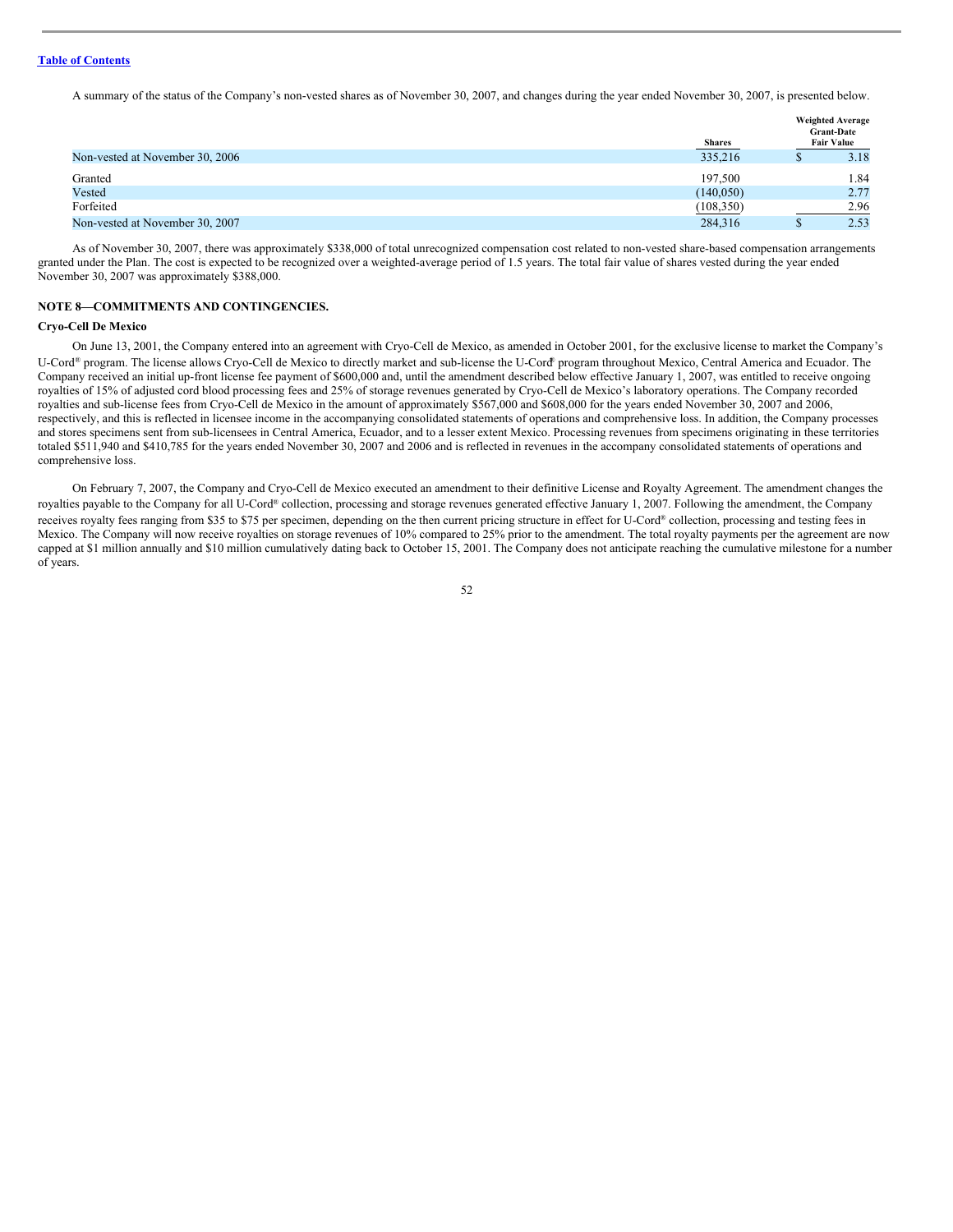#### **Asia Cryo-Cell Private Limited**

On July 14, 2004, the Company entered into a definitive License and Royalty Agreement with Asia Cryo-Cell Private Limited ("ACCPL") to establish and market its U-Cord ® program in India. The up-front license fee of \$750,000 is payable by ACCPL in installments, with \$275,000 paid in 2004, a second payment of \$175,000 paid in 2006, and the final \$300,000 was paid in 2007 as described below. In consideration for the up-front license fee, the Company transferred its technology, know-how and quality systems to ACCPL in 2004. During fiscal 2007, two payments totaling approximately \$255,000 net of tax were received in February and May, respectively, by the Company. This income is included in licensee income in the consolidated statement of operations and comprehensive loss.

On January 22, 2007, the Company and ACCPL executed an amendment to the definitive License and Royalty Agreement. The amendment changes the royalties payable to the Company for all cord blood collection, processing and storage revenues generated after September 1, 2006. Following the amendment, the Company receives royalty fees ranging from \$35 to \$75 per specimen, depending on the then current pricing structure in effect for cord blood collection, processing and testing fees in India rather than the previous royalty rate of 8.5-10%. The Company will now receive royalties on storage revenues of 10%, compared to 10-15%, based on volume, prior to the amendment. All revenues generated prior to the effective date are subject to the original agreement. The total royalty payments per the agreement are now capped at \$1 million annually and \$10 million cumulatively dating back to July 14, 2004. The Company does not anticipate reaching the cumulative milestone for a number of years.

The Company recorded royalties and sub-license fees from ACCPL in the amount of approximately \$129,000 and \$170,000 for the years ended November 30, 2007 and 2006, respectively, and this is reflected in licensee income in the accompanying consolidated statements of operations and comprehensive loss.

#### **Employment Agreements**

The Company has employment agreements in place for certain members of management. These employment agreements are for periods ranging from one to three years and contain certain provisions for severance payments in the event of termination or change of control.

#### **NOTE 9—LEASES.**

During April 2004, the Company entered into a ten-year lease for its new corporate headquarters in Oldsmar, Florida. On June 7, 2006, the Company entered into a lease amendment, which amends the Company's lease for its principal offices in Oldsmar, Florida. The original lease covered approximately 17,600 square feet of space. Under the amendment, the Company leased an additional 9,600 square feet of space at same location. All leases include provisions for escalations and related costs. The Company records rental expense based on a straight-line basis over the term of the lease. Rent charged to operations was \$286,393 and \$270,403 in 2007 and 2006, respectively and is included in cost of sales and marketing, general and administrative expenses in the consolidated statements of operations and comprehensive loss.

The future minimum rental payments under these operating leases are as follows:

| <b>Fiscal Year</b> |                       |
|--------------------|-----------------------|
| 2008               | $rac{Rent}{$278,881}$ |
| 2009               | \$287,153             |
| 2010               | \$295,715             |
| 2011               | \$304,612             |
| 2012               | \$313,781             |
| Thereafter         | \$684,367             |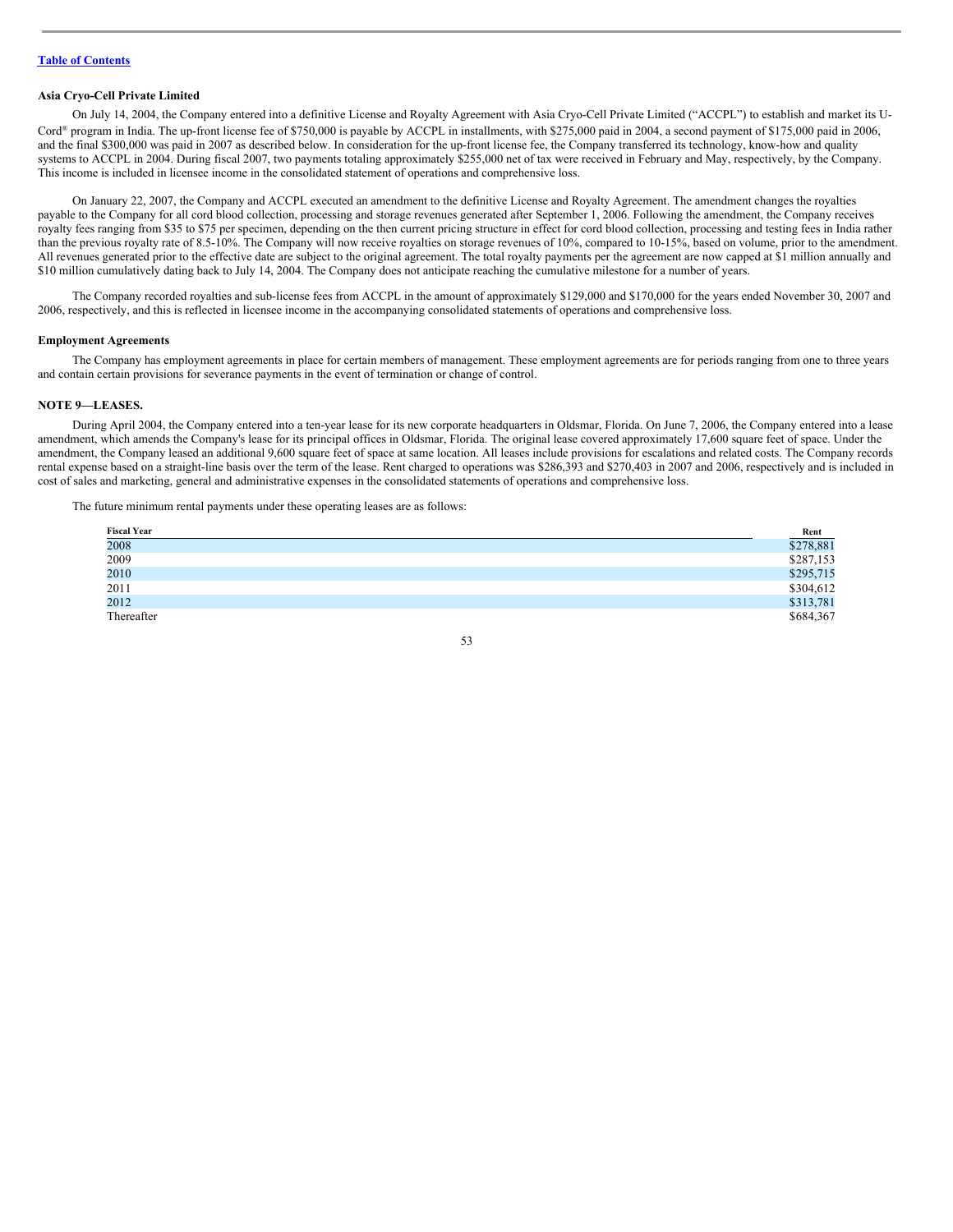#### **NOTE 10—RETIREMENT PLAN.**

In January 1997, the Company adopted a 401(k) retirement plan, which allows eligible employees to allocate up to 15% of their salaries. The Company did not make any matching contributions to this plan for the years ended November 30, 2007 and 2006.

#### **NOTE 11—REVENUE SHARING AGREEMENTS.**

The Company entered into RSAs prior to 2002 with various third and related parties. The Company's RSAs provide that in exchange for a non-refundable up-front payment, the Company would share for the duration of the contract a percentage of its future revenue derived from the annual storage fees charged related to a certain number of specimens that originated from specific geographical areas. The RSAs have no definitive term or termination provisions. The sharing applies to the storage fees for all specified specimens in the area up to the number covered in the contract. When the number of specimens is filled, any additional specimens stored in that area are not subject to revenue sharing. As there are empty spaces resulting from attrition, the Company agrees to fill them as soon as possible. The Company reflects these up-front payments as longterm liabilities on the accompanying consolidated financial statements. The Company does not intend to enter into additional RSAs.

In the future, the Company could reverse the liability relating to the RSAs over an appropriate period of time, based on the Company's expectations of the total amount of payments it expects to pay to the other party under the particular revenue sharing agreement. However, the RSAs do not establish a finite term or time frame over which to estimate the total payments, and the Company had not previously estimated and has concluded that it is not currently practicable to estimate the projected cash flows under the RSAs. At present, the Company intends to defer the reversal of the liability, until such time as these amounts can be determined. During the periods when the Company defers the reversal of the liability, the quarterly payments during these periods will be treated as interest expense, which will be recognized as the payments become due. In future periods, if a portion of the liability can be de-recognized based on the effective interest method, the payments will be allocated between interest and amortization of the liability. As cash is paid out to the other party during any period, the liability would be de-recognized based on the portion of the total anticipated payouts made during the period, using the effective interest method. That is, a portion of the payment would be recorded as interest expense, and the remainder would be treated as repayment of principal, which would reduce the liability.

*Florida*. On February 9, 1999, the previous agreements with the Company's Arizona Revenue Sharing investors were modified and replaced by a revenue sharing agreement for the state of Florida for a price of \$1,000,000. The revenue sharing agreement applies to net storage revenues originating from specimens from within the state of Florida. The revenue sharing agreement entitles the investors to revenues from a maximum of 33,000 storage spaces. A former member of the Board of Directors of the Company, is a 50% owner of this revenue sharing agreement. The revenue sharing agreement was entered into prior to the time he became a member of the Board from which he resigned during December 2004.

*Illinois*. In 1996, the Company signed agreements with a group of investors entitling them to an on-going 50% share in the Company's portion of net storage revenues generated by specimens stored in the Illinois Masonic Medical Center for a price of \$1,000,000. The agreements were modified in 1998 to entitle the investors to a 50% share of the Company's portion of net revenues relating to specimens originating in Illinois and its contiguous states and stored in Oldsmar, Florida for a maximum of up to 33,000 storage spaces.

New York. On February 26, 1999, the Company entered into a modified revenue sharing agreement with Bio-Stor International, Inc. ('Bio-Stor') for the state of New York. The Company credited the \$900,000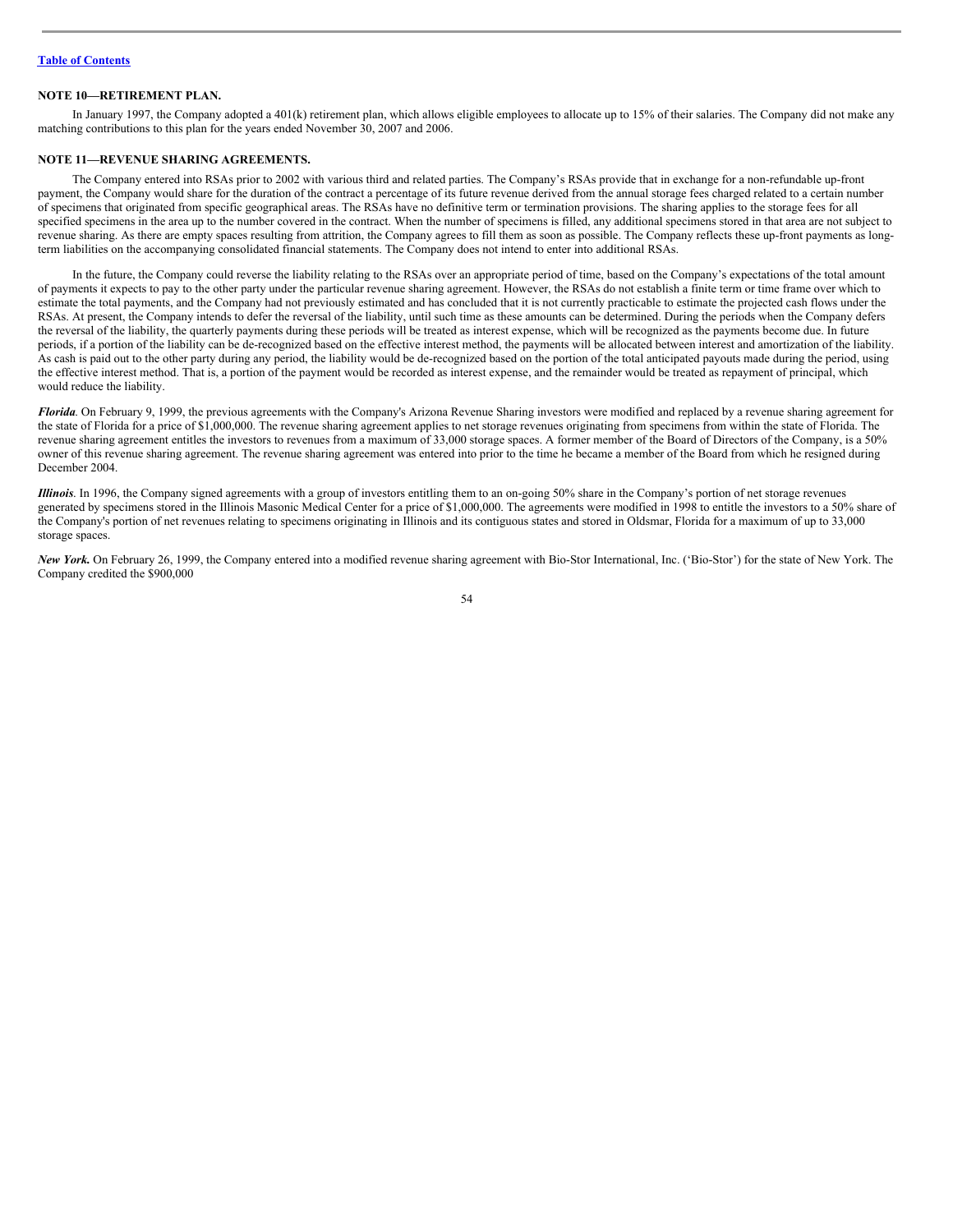Bio-Stor had previously paid toward the purchase of 90% of the Company's 50% portion of net storage revenues generated from the specimens originating from the Company's clients in the state of New York for up to 33,000 shared storage spaces. This agreement supersedes all other agreements between Bio-Stor and the Company.

On November 5, 1998, an agreement previously entered into by the Company with a private investor was revised. Per the terms of the original agreement, the investor had purchased 10% of a revenue sharing agreement in the state of New Jersey. The 1998 agreement transferred the \$100,000 investment such that it now applies to the state of New York. Under the revised agreement the investor will receive 10% of the 50% share in the Company's portion of net storage revenues generated by the specimens originating from the Company's clients in the state of New York for up to 33,000 spaces.

*Texas*. On May 31, 2001, the Company entered into an agreement with Red Rock Partners, an Arizona general partnership ("Red Rock"), entitling them to on-going shares in a portion of the Company's net storage revenue generated by specimens originating from within the State of Texas for a price of \$750,000. The investors are entitled to a 37.5% share of net storage revenues originating in the State of Texas to a maximum of 33,000 storage spaces. The same former member of the Board of Directors is a 50% owner of Red Rock. The revenue sharing agreement was entered into prior to the time he became a member of the Board, from which he resigned during December 2004.

The Company made total payments to all RSA holders of \$1,069,639 and \$901,774 for fiscal years 2007 and 2006, respectively.

#### **NOTE 12: RELATED PARTY TRANSACTIONS.**

In May 2001, Red Rock paid \$200,000 to acquire warrants that expired on May 31, 2006 for 100,000 shares of the Company's common stock at \$6.00 per share. None of these warrants were exercised prior to expiration.

In October 2001, the Company sold 90% of Safti-Cell, Inc. ("Safti-Cell"), a then-inactive subsidiary of the Company, to Red Rock Partners, an Arizona general partnership. The sale took place prior to the time that the Board member became a member of the Company's Board of Directors. Subsequent to the end of fiscal 2004, the former Board member resigned from the Company's Board of Directors. In October 2001, the Company and Safti-Cell entered into a twenty-year storage agreement under which the Company pays an annual fee to Safti-Cell for each specimen stored by Safti-Cell in its Arizona facility for the Company's customers. In October 2002, Safti-Cell brought the facility into service, and the Company began providing dual storage service to its customers. The Company currently stores approximately 33,000 split specimens at the Safti-Cell facility. In May 2005, the Company implemented a new processing methodology in accordance with emerging requirements of the AABB. The new process utilizes closed-system bags rather than vial storage. In view of this transition to a new processing methodology, as well as, the enhanced level of security designed in the Company's new facility, the Company discontinued offering the dual storage service to new customers. The Company's total payments to Safti-Cell for the fiscal years 2007 and 2006 were \$324,250 and \$324,260, respectively.

#### **NOTE 13: LEGAL PROCEEDINGS.**

The Company is involved in the following legal proceedings:

On February 22, 2002, the Company was named as a defendant in a complaint filed by PharmaStem Therapeutics, Inc. in the United States District Court of Delaware (Wilmington), Case No. 02-148-GMS, alleging patent infringement of U.S Patents Nos. 5,004,681 ('681 patent') which relates to the collection, processing, and storage of stem cells derived from umbilical cord blood and 5,192,553 ('553 patent') which relates to the therapeutic use of stem cells derived from umbilical cord blood.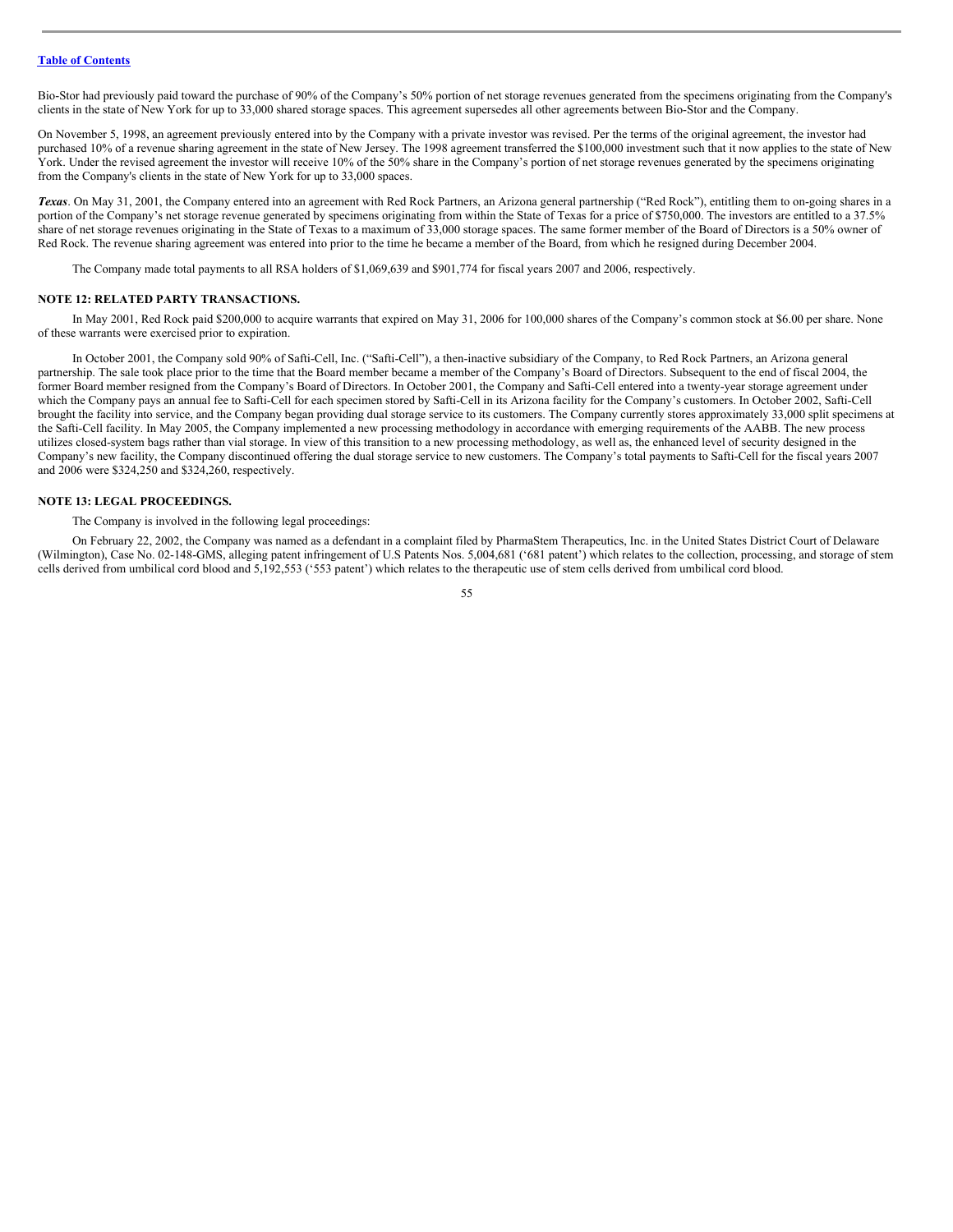PharmaStem, a Delaware corporation, originally named as defendants eight companies (three of which are now out of business) involved in cord blood banking. The suit sought an injunction against the companies, an unspecified amount of damages or royalties, treble damages and attorney's fees. The trial was held in October 2003, and pursuant to a jury verdict entered on October 30, 2003, a judgment was entered against the Company in the amount of \$957,722 for damages relating to royalties resulting from revenues generated from specimens processed and stored from April 11, 2000 through August 31, 2003.

The defendants, including the Company, filed motions for post-trial relief, and execution of the judgment was stayed pending disposition of those motions. In December 2003, the Company transferred \$957,722 into an escrow account to secure the judgment. The plaintiff also filed motions seeking an award of approximately \$2,800,000 for enhanced damages, counsel fees and interest, and a permanent injunction against future infringement.

On September 15, 2004, the court ruled on the post trial motions. The court vacated its judgment, overturning the jury's verdict for patent infringement and damages previously entered against the Company, and denied PharmaStem's request for an injunction and enhanced damages against the defendants. The court entered a new judgment in favor of the Company and the other defendant blood banks with regard to PharmaStem's '553 patent, holding that the cord blood banks are not, and cannot be, liable for contributory infringement of the patent because they do not sell, or offer for sale, umbilical cord blood. Rather, the private blood banks provide a service of processing and preserving of cord blood for families. With regard to PharmaStem's '681 patent, the court granted Cryo-Cell and its co-defendants a new trial on the issues of infringement, finding that the jury's earlier verdict of infringement was "against the great weight of the evidence."

On October 4, 2004, PharmaStem filed (in the Delaware action) a motion for preliminary injunction against the Company (and its co-defendants) regarding the '681 patent. PharmaStem sought an injunction limiting the ability of the Company to refer to the use of umbilical cord blood in the treatment of adults in the marketing of the Company's services, to advise its customers that cord blood stored hereafter is for pediatric use only, and to enjoin the Company from storing cord blood units that have sufficient stem cells to effect the hematopoietic reconstitution of an adult. The Company and other defendants filed a motion asking the court to reconsider the denial of the judgment as a matter of law on the '681 patent. On December 14, 2004, the court ruled in favor of the Company and other defendants. The effect of this order is that final judgment has now been entered in favor of Cryo-Cell and the other defendants on PharmaStem's charges of infringement of both patents that were asserted in that case, marking a final disposition of the case in Cryo-Cell's favor, and denying PharmaStem's motion for preliminary injunction.

On July 28, 2004, the Company was named as a defendant in a complaint filed by PharmaStem Therapeutics, Inc. in the United States District Court for the Middle District of Florida, Tampa Division, Case No. 8:04-cv-1740-T-30TGW alleging infringement of U.S. Patents Nos. 6,461,645 and 6,569,427. These patents are closely related to the '681 and '553 patents that were the subject of PharmaStem's Delaware litigation. PharmaStem also named as a defendant Dr. Bruce Zafran, a member of the Company's scientific and medical advisory board. The suit seeks an injunction, an unspecified amount of damages or royalties, treble damages and attorney's fees. The Company has filed an answer and counterclaims against PharmaStem and its Chief Executive Officer, Nicholas Didier. PharmaStem and Didier have filed motions to dismiss those counterclaims. The Judicial Panel on Multidistrict Litigation transferred this action to the District of Delaware for coordinated pretrial proceedings with other cases brought by PharmaStem alleging infringement of these same two patents by other defendants, In re: PharmaStem Therapeutics, Inc. Patent Litigation, MDL No. 1660. The Delaware court stayed all proceedings in these cases, including discovery, pending the outcome of the Federal Circuit appeal and reexamination proceedings in the U.S. Patent and Trademark Office. During the first half of 2007, the Patent Office issued reexamination certificates confirming the claims of the PharmaStem patents.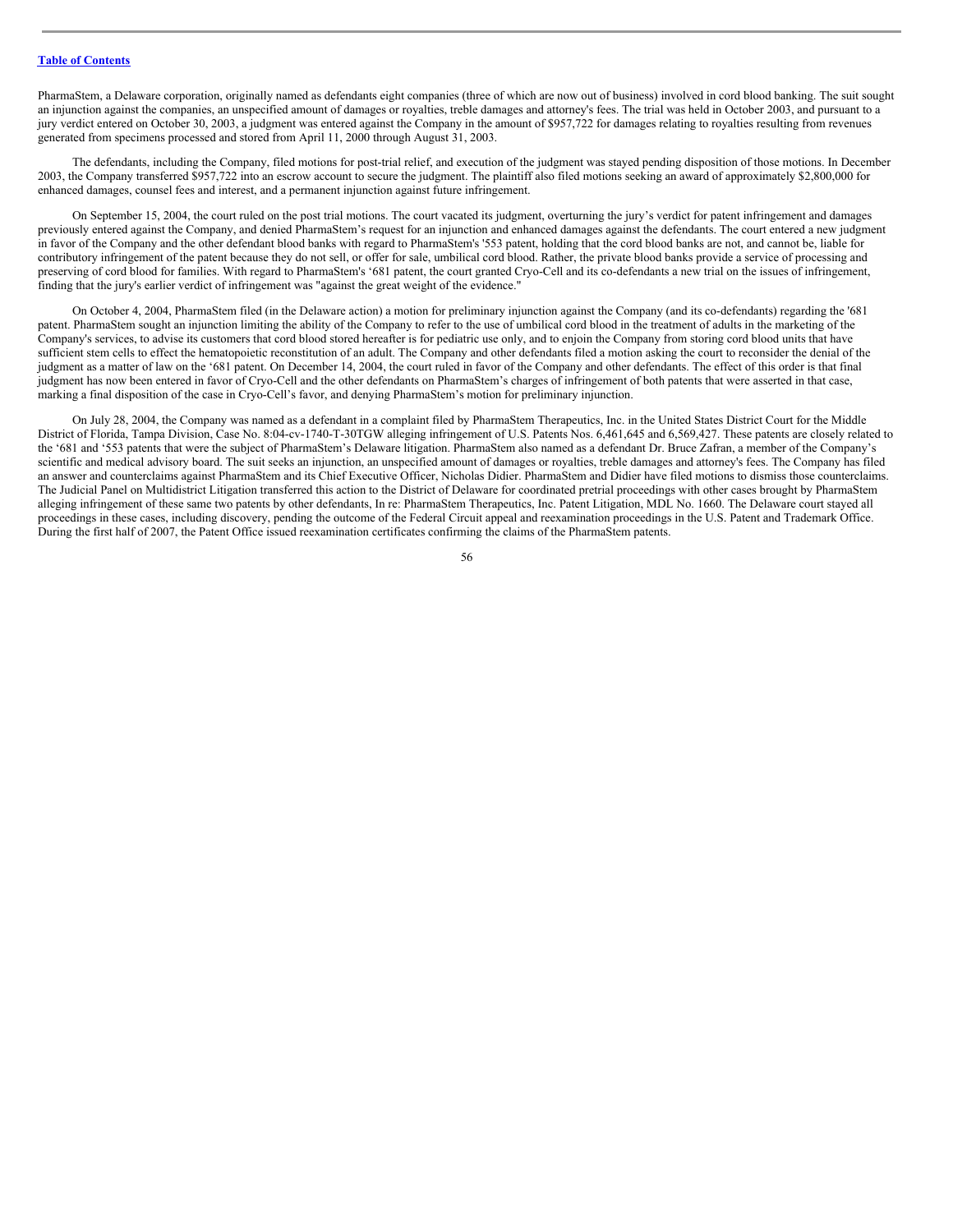PharmaStem filed an appeal to the United States Court of Appeals for the Federal Circuit from the final judgment entered by the District Court in the original litigation, and the defendants, including Cryo-Cell, filed a cross-appeal. On July 9, 2007, the Court entered its decision, upholding the lower court's determination to grant judgment as a matter of law in favor of the defendants, including Cryo-Cell, on the ground that the plaintiff failed to prove infringement of either the '681 or '553 patents, and reversing the lower court's ruling with respect to validity of the patents. The Court of Appeals held both patents invalid on the ground of obviousness. PharmaStem's request for rehearing was denied.

On January 2, 2008, PharmaStem filed a request that the case be heard by the United States Supreme Court, solely on issue of the validity of the patents. Any such review is subject to the discretion of the Supreme Court, which is not required to entertain this appeal.

The decision that PharmaStem failed to prove infringement of its patents in the prior action is now final and unreviewable, and the original damages judgment on the 2003 jury verdict cannot be reinstated.

The decision of the Court of Appeals will likely have a substantial impact on this second round of litigation involving related PharmaStem patents which, as noted above, has been stayed in the District Court for the District of Delaware pending final decision on the appeal.

In August 2007, Mr. David Portnoy brought an action against the Company and its directors in Delaware Chancery Court in New Castle County. The plaintiff alleged breaches of fiduciary duties in connection with the Company's 2007 Annual Meeting and requested declaratory and injunctive relief relating to the election of directors at that meeting. Among the other forms of relief Mr. Portnoy sought a declaration that the dissident slate was entitled to be installed as members of the Company's board of directors. Mr. Portnoy also sought reimbursement by the Company of his costs in connection with the 2007 Annual Meeting. On January 22, 2008, the Court issued an order under which the Company is required to hold a special meeting of shareholders for the election of directors on March 4, 2008; and the directors who sat on the Company's Board of Directors prior to the 2007 Annual Meeting will continue in office until the special meeting. The order provides that the members of the management slate shall pay their own proxy solicitation costs in connection with the special meeting; any costs to the Company of holding the special meeting; and the costs of a special master to preside over the special meeting. The order did not require the Company to reimburse any of Mr. Portnoy's costs in connection with the 2007 meeting.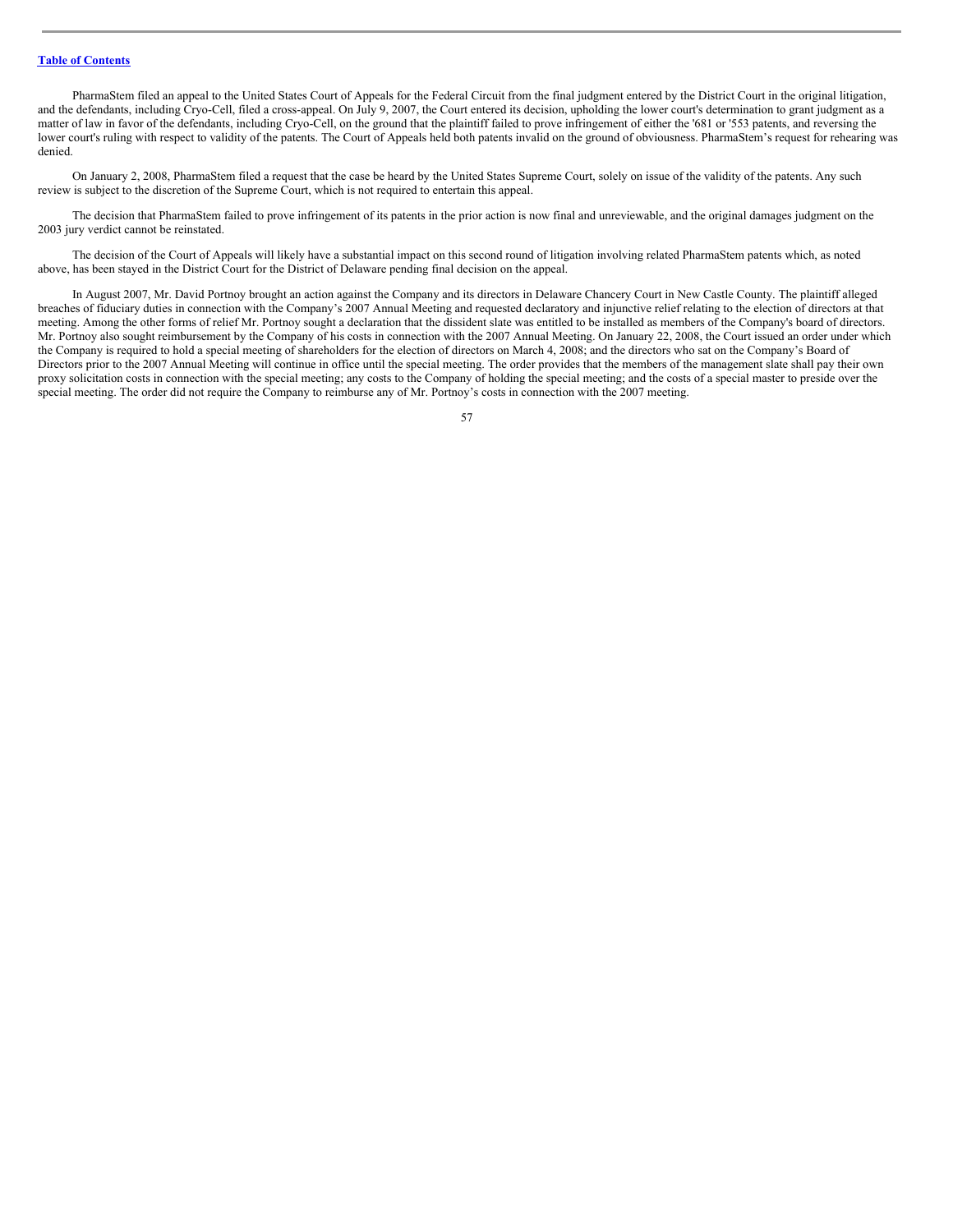# **NOTE 14—QUARTERLY FINANCIAL INFORMATION (UNAUDITED)**

The following are tabular comparisons of the quarterly results of operations.

| 2007                                | <b>1st Quarter</b> | 2nd Quarter     | 3rd Quarter   | 4th Quarter      |
|-------------------------------------|--------------------|-----------------|---------------|------------------|
| Net Loss                            | (786, 662)<br>Ф    | (1,403,493)     | \$(1,147,911) | (1,667,349)      |
| Net Loss per Share-basic            | (.07)              | (.12)<br>S      | (.10)<br>S    | (.14)            |
| Shares used in computation          | 11,624,629         | 11,663,759      | 11,669,629    | 11,671,607       |
| Net Loss per Share-diluted          | (.07)              | (.12)           | (.10)         | (.14)            |
| Shares used in computation          | 11,624,629         | 11,663,759      | 11,669,629    | 11,671,607       |
|                                     |                    |                 |               |                  |
| 2006                                | <b>1st Quarter</b> | 2nd Quarter     | 3rd Quarter   | 4th Quarter      |
| Net Income (Loss)                   | 55,528             | (860, 133)<br>S | \$(1,079,550) | (927, 213)<br>Ъ. |
| Net Income (loss) per Share-basic   | .00                | (.07)           | (.09)         | (.08)            |
| Shares used in computation          | 11,624,629         | 11.624.629      | 11,624,629    | 11,624,629       |
| Net Income (loss) per Share-diluted | .00                | ¢<br>(.07)      | (.09)         | (.08)            |
| Shares used in computation          | 11,624,629         | 11,624,629      | 11,624,629    | 11,624,629       |
|                                     |                    |                 |               |                  |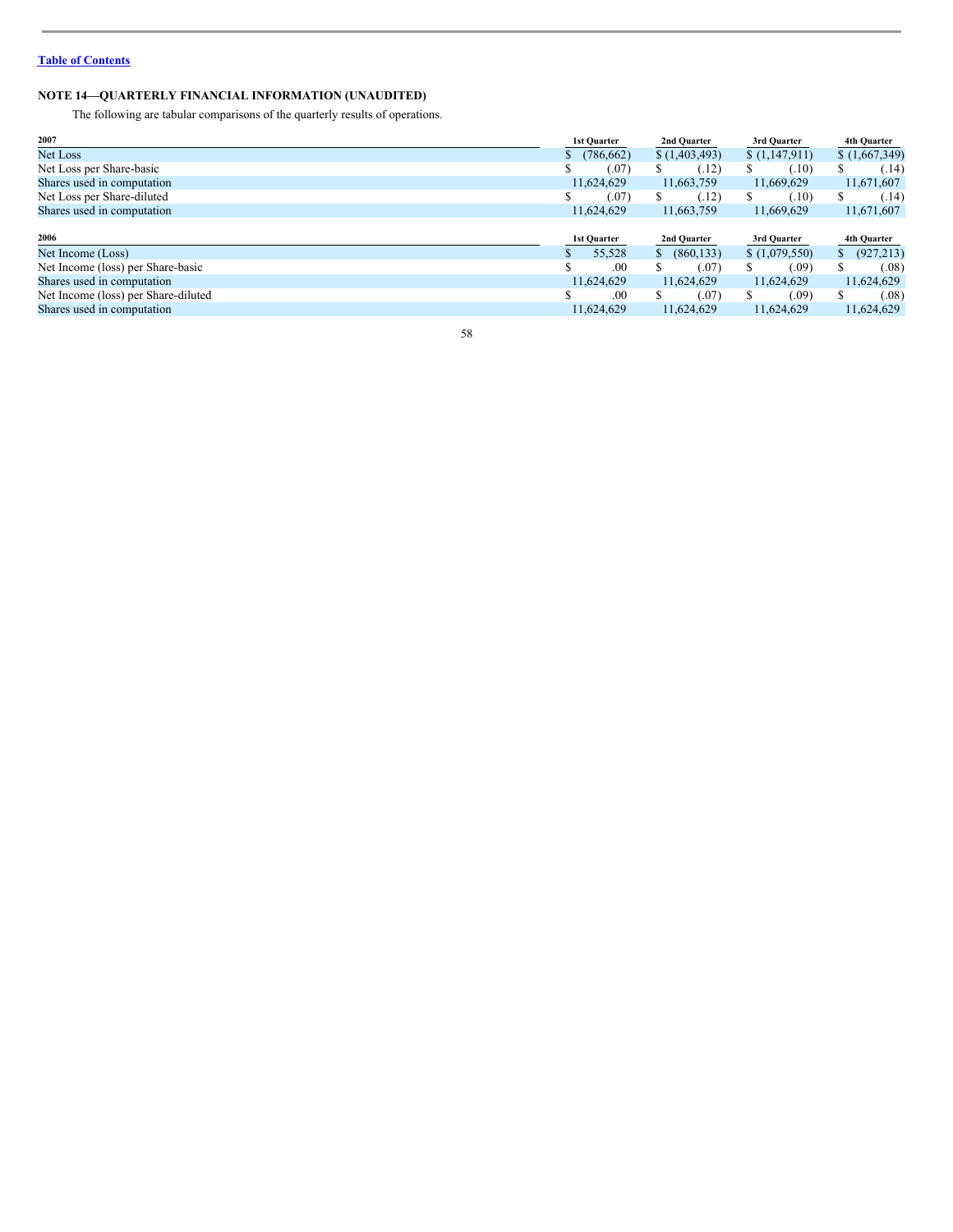# <span id="page-58-0"></span>**ITEM 9. CHANGES IN AND DISAGREEMENTS WITH ACCOUNTANTS ON ACCOUNTING AND FINANCIAL DISCLOSURE.**

None.

### <span id="page-58-1"></span>**ITEM 9A. CONTROLS AND PROCEDURES.**

#### **Evaluation of Disclosure Controls and Procedures**

Based on their most recent review, as of the end of the period covered by this report, the Company's principal executive officer and principal financial officer have concluded that the Company's disclosure controls and procedures are not effective, due to a material weakness surrounding accrued expenses, and that information required to be disclosed by the Company in the reports that it files or submits under the Securities Exchange Act of 1934, as amended, is accumulated and communicated to the Company's management, including its principal executive officer and principal financial officer, as appropriate to allow timely decisions regarding required disclosure and are not effective to ensure that such information is recorded, processed, summarized and reported within the time periods specified in the SEC's rules and forms. There were no changes in the Company's internal controls or in other factors that could significantly affect those controls subsequent to the date of their evaluation.

#### **Limitations on the Effectiveness of Controls**

Our management, including our CEO and CFO, does not expect that our disclosure controls and internal controls will prevent all error and all fraud. A control system, no matter how well conceived and operated, can provide only reasonable, not absolute, assurance that the objectives of the control system are met. Further, the design of a control system must reflect the fact that there are resource constraints, and the benefits of controls must be considered relative to their costs. Because of the inherent limitations in all control systems, no evaluation of controls can provide absolute assurance that all control issues and instances of fraud, if any, within the Company have been detected. These inherent limitations include the realities that judgments in decision-making can be faulty, and that breakdowns can occur because of simple error or mistake. Additionally, controls can be circumvented by the individual acts of some persons, by collusion of two or more people, or by management or board override of the control.

The design of any system of controls also is based in part upon certain assumptions about the likelihood of future events, and there can be no assurance that any design will succeed in achieving its stated goals under all potential future conditions; over time, control may become inadequate because of changes in conditions, or the degree of compliance with the policies or procedures may deteriorate. Because of the inherent limitations in a cost-effective control system, misstatements due to error or fraud may occur and not be detected.

#### **CEO and CFO Certifications**

Appearing as exhibits 31.1 and 31.2 to this report there are Certifications of the CEO and the CFO. The Certifications are required in accordance with Section 302 of the Sarbanes-Oxley Act of 2002 (the Section 302 Certifications). This Item of this report is the information concerning the evaluation referred to in the Section 302 Certifications and this information should be read in conjunction with the Section 302 Certifications for a more complete understanding of the topics presented.

#### <span id="page-58-2"></span>**ITEM 9B. OTHER INFORMATION.**

Not applicable.

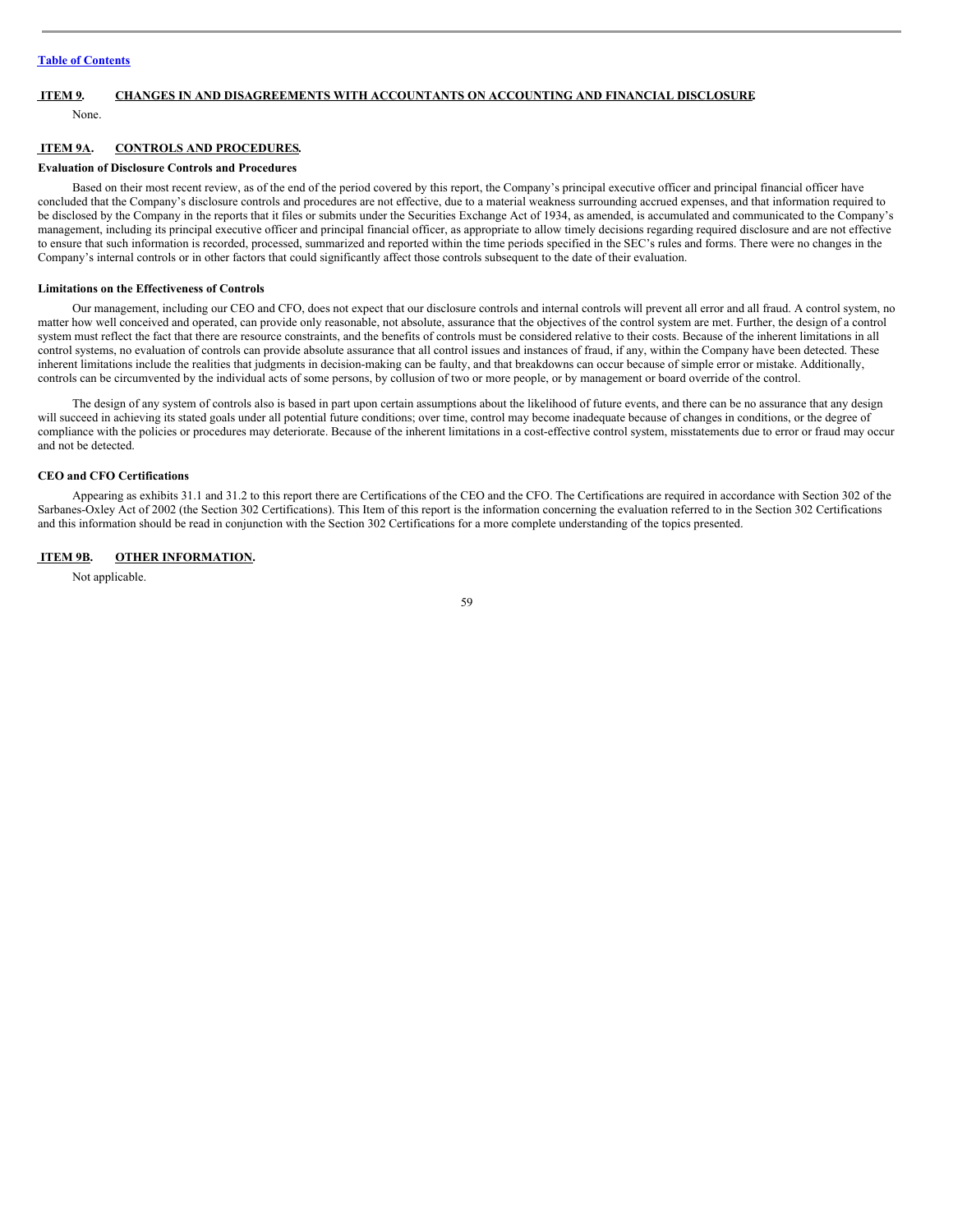# <span id="page-59-0"></span>**Part III**

# <span id="page-59-1"></span>**ITEM 10. DIRECTORS, EXECUTIVE OFFICERS, AND CORPORATE GOVERNANCE.**

The information required by this item is hereby incorporated by reference to the Company's definitive proxy statement relating to the Special Meeting of Shareholders to be held on March 4, 2008.

#### **Code of Ethics**

The Company has adopted a code of ethics for its chief executive officer and all senior financial officers, including the chief financial officer and principal accounting officer. The code of ethics is available to any shareholder upon written request to the Company in care of the Corporate Secretary at 700 Brooker Creek Boulevard, Suite 1800, Oldsmar, Florida 34677.

# <span id="page-59-2"></span>**ITEM 11. EXECUTIVE COMPENSATION.**

The information required by this item is hereby incorporated by reference to the Company's definitive proxy statement relating to the Special Meeting of Shareholders to be held on March 4, 2008.

#### <span id="page-59-3"></span>**ITEM 12. SECURITY OWNERSHIP OF CERTAIN BENEFICIAL OWNERS AND MANAGEMENT AND RELATED STOCKHOLDER MATTERS.**

The information required by this item is hereby incorporated by reference to the Company's definitive proxy statement relating to the Special Meeting of Shareholders to be held on March 4, 2008.

#### <span id="page-59-4"></span>**ITEM 13. CERTAIN RELATIONSHIPS AND RELATED TRANSACTIONS, AND DIRECTOR INDEPENDENCE.**

The information required by this item is hereby incorporated by reference to the Company's definitive proxy statement relating to the Special Meeting of Shareholders to be held on March 4, 2008.

# <span id="page-59-5"></span>**ITEM 14. PRINCIPAL ACCOUNTANT FEES AND SERVICES.**

The information required by this item is hereby incorporated by reference to the Company's definitive proxy statement relating to the Special Meeting of Shareholders to be held on March 4, 2008.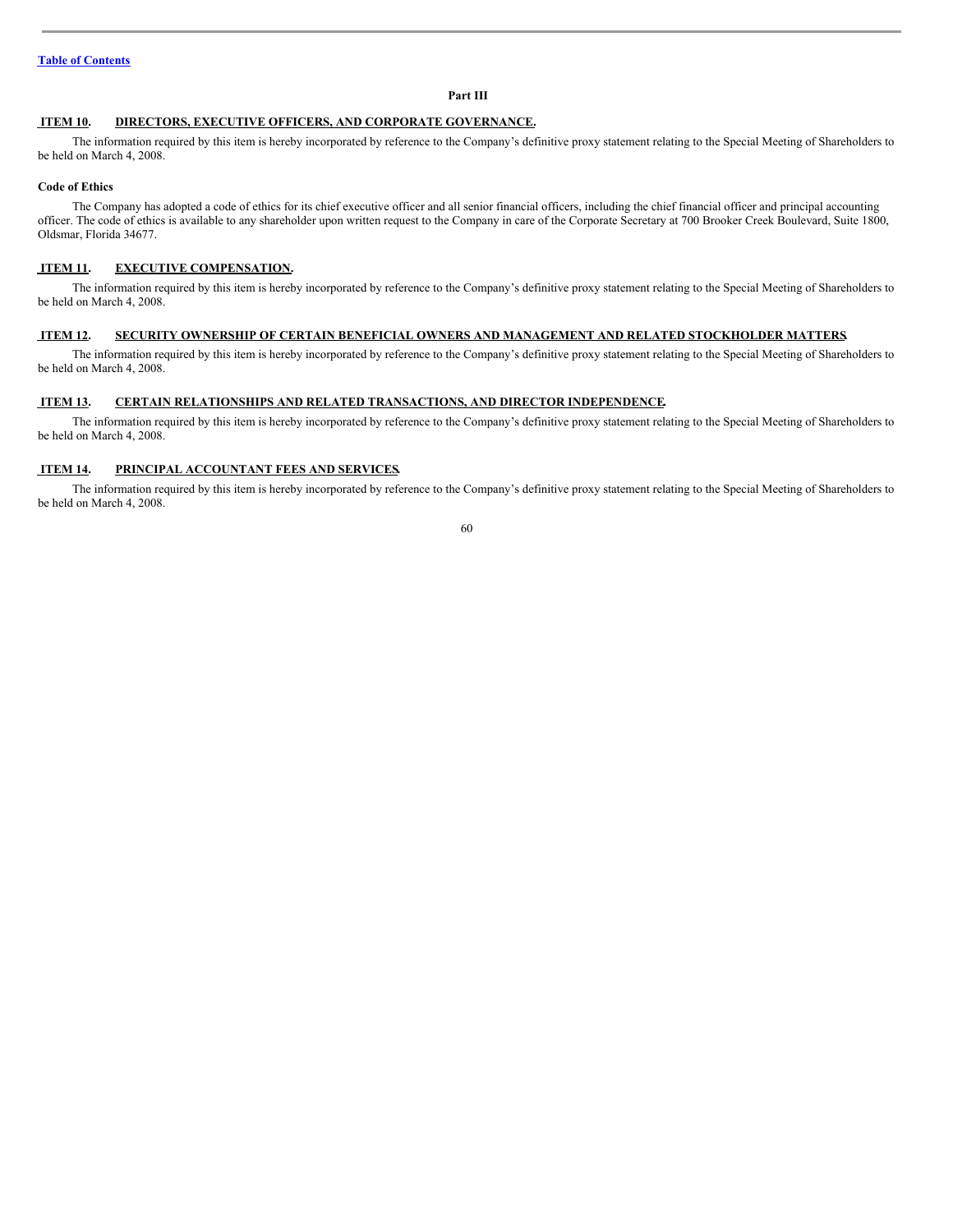# <span id="page-60-0"></span>**ITEM 15. EXHIBITS AND FINANCIAL STATEMENT SCHEDULES.**

| Exhibit No.  | <b>Description</b>                                                                                                                                                         |
|--------------|----------------------------------------------------------------------------------------------------------------------------------------------------------------------------|
| 3.1(1)       | Amended and Restated Certificate of Incorporation                                                                                                                          |
| 3.2(2)       | Amended and Restated By-Laws                                                                                                                                               |
| 10.6(3)      | Secondary Storage Agreement with Safti-Cell, Inc. dated October 1, 2001                                                                                                    |
| 10.7(3)      | Addendum Agreement dated November 2001 to Secondary Storage Agreement with Safti-Cell, Inc.                                                                                |
| 10.9(4)      | Lease                                                                                                                                                                      |
| $10.10(5)^*$ | Employment Agreement with Mercedes Walton, dated August 15, 2005                                                                                                           |
| $10.11(6)$ * | Employment Agreement with Jill M. Taymans, dated November 1, 2005.                                                                                                         |
| $10.12(6)$ * | Employment Agreement with Gerald F. Maass, dated November 1, 2005.                                                                                                         |
| $10.13(6)$ * | Forms of Stock Option Agreements under 2000 Stock Incentive Plan.                                                                                                          |
| 10.14(7)     | First Lease Amendment by and between the Company and Brooker Creek North I, LLP, dated June 7, 2006.                                                                       |
| $10.15(8)$ * | 2006 Stock Incentive Plan                                                                                                                                                  |
| $10.16(9)$ * | Employment Agreement dated April 1, 2007 between the Company and Julie Allickson                                                                                           |
| $10.17(9)^*$ | Employment Agreement dated April 1, 2007 between the Company and W. Robert Doll                                                                                            |
| 10.18(10)    | Agreement dated June 4, 2007 by and among the Company and Andrew J. Filipowski, the Andrew J. Filipowski Revocable Trust and Matthew G. Roszak                             |
| 10.19(11)    | Agreement dated January 24, 2008 by and among the Company and Andrew J. Filipowski, the Andrew J. Filipowski Revocable Trust, Matthew G. Roszak and<br>SilkRoad Equity LLC |
| 10.20(11)    | Agreement dated January 24, 2008 by and among the Company and Ki Yong Choi and the UAD 7/21/01 FBO Choi Family Living Trust                                                |
| 23           | Consent of Auditors (filed herewith)                                                                                                                                       |
| 31.1         | Certification of CEO Pursuant to Section 302 of the Sarbanes-Oxley Act of 2002 (filed herewith)                                                                            |
| 31.2         | Certification of CFO Pursuant to Section 302 of the Sarbanes-Oxley Act of 2002 (filed herewith)                                                                            |
| 32.1         | Certification Pursuant to 18 U.S.C. Section 1350, as Adopted Pursuant to Section 906 of the Sarbanes-Oxley Act of 2002(filed herewith)                                     |

- \* Compensation plans and agreements<br>(1) Incorporated by reference to the Com (1) Incorporated by reference to the Company's Quarterly Report on Form 10-QSB for the quarter ended May 31, 2002.<br>
(2) Incorporated by reference to the Company's Current Report on Form 8-K filed on December 18, 2006.
- Incorporated by reference to the Company's Current Report on Form 8-K filed on December 18, 2006.
- (3) Incorporated by reference to the Company's Annual Report on Form 10-KSB for the year ended November 30, 2002.<br>(4) Incorporated by reference to the Company's Quarterly Report on Form 10-QSB for the quarter ended May 31,
- (4) Incorporated by reference to the Company's Quarterly Report on Form 10-QSB for the quarter ended May 31, 2004.<br>(5) Incorporated by reference to the Company's Quarterly Report on Form 10-OSB filed for the quarter ended
- Incorporated by reference to the Company's Quarterly Report on Form 10-QSB filed for the quarter ended August 31, 2005.
- (6) Incorporated by reference to the Company's Annual Report on Form 10-KSB for the year ended November 30, 2005.<br>(7) Incorporated to the Company's Quarterly Report on Form 10-OSB for the quarter ended May 31, 2006.
- (7) Incorporated to the Company's Quarterly Report on Form 10-QSB for the quarter ended May 31, 2006.
- (8) Incorporated by reference to Annex B to the Definitive Proxy Statement filed June 1, 2006.<br>
(9) Incorporated by reference to the Company's Quarterly Report on Form 10-Q for the quarter
- (9) Incorporated by reference to the Company's Quarterly Report on Form 10-Q for the quarter ended May 31, 2007.<br>
(10) Incorporated by reference to the Company's Current Report on Form 8-K filed on June 7, 2007.
- Incorporated by reference to the Company's Current Report on Form 8-K filed on June 7, 2007.
- (11) Incorporated by reference to the Company's Current Report on Form 8-K filed on January 25, 2008.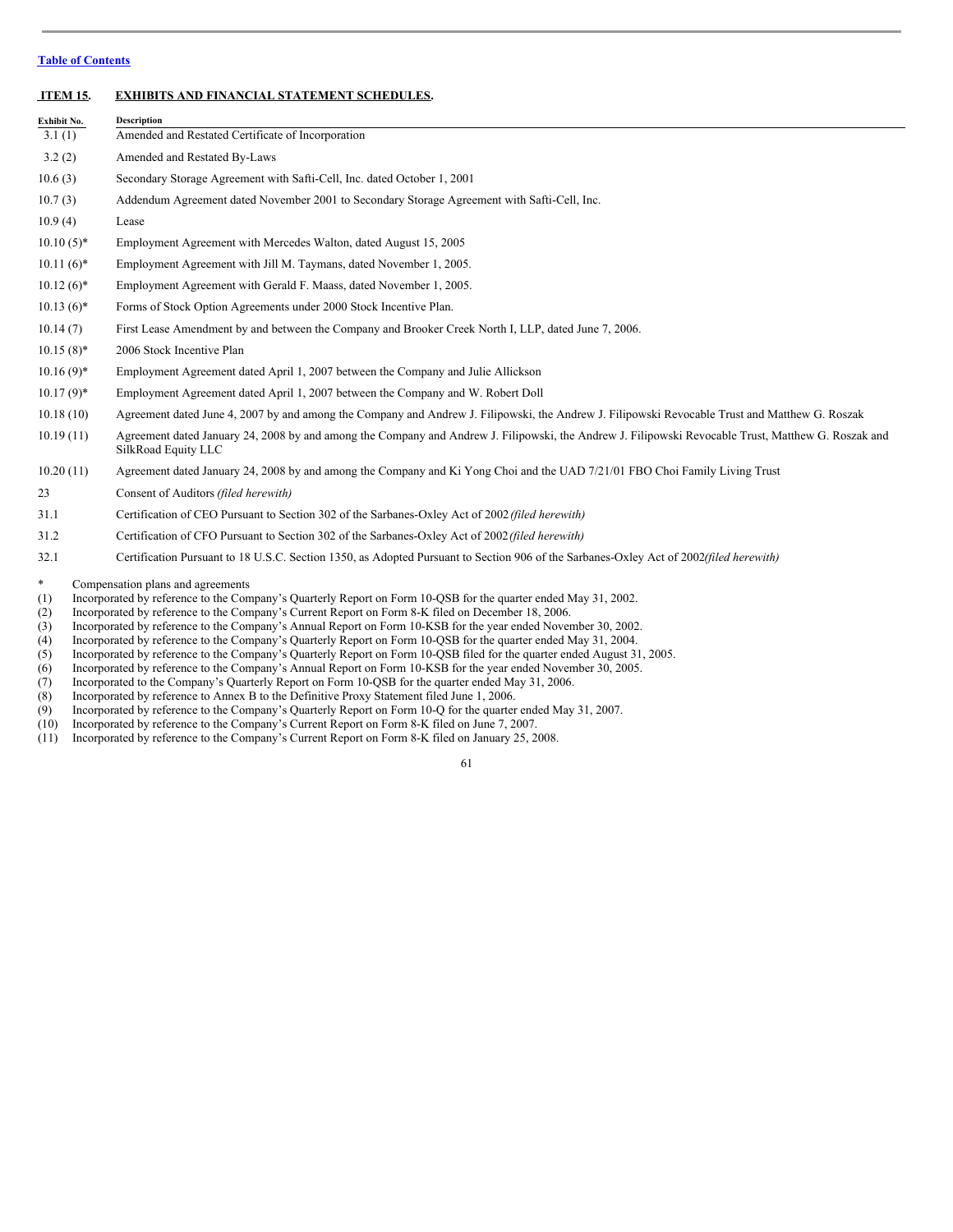# <span id="page-61-0"></span>**SIGNATURES**

In accordance with Section 13 or 15(d) of the Securities Exchange Act of 1934, the registrant has duly caused this Form 10-K to be signed on its behalf by the undersigned thereunto duly authorized.

CRYO-CELL INTERNATIONAL, INC.

By: /s/ Mercedes Walton

Mercedes Walton, Chief Executive Officer

Dated: February 8, 2008

In accordance with the Securities Exchange Act of 1934, this report has been signed below by the following persons in the capacities indicated:

| <b>SIGNATURE</b>                       | <b>TITLE</b>                                                 | DATE             |
|----------------------------------------|--------------------------------------------------------------|------------------|
| /s/ Mercedes Walton                    | Chairman of the Board and<br>(principal executive officer)   | February 8, 2008 |
| /s/ Jill Taymans                       | Chief Financial Officer<br>and principal accounting officer) | February 8, 2008 |
| /s/ Scott Christian<br>Scott Christian | Director                                                     | February 8, 2008 |
| /s/ Gaby Goubran<br>Gaby Goubran       | Director                                                     | February 8, 2008 |
| /s/ Anthony Finch<br>Anthony Finch     | Director                                                     | February 8, 2008 |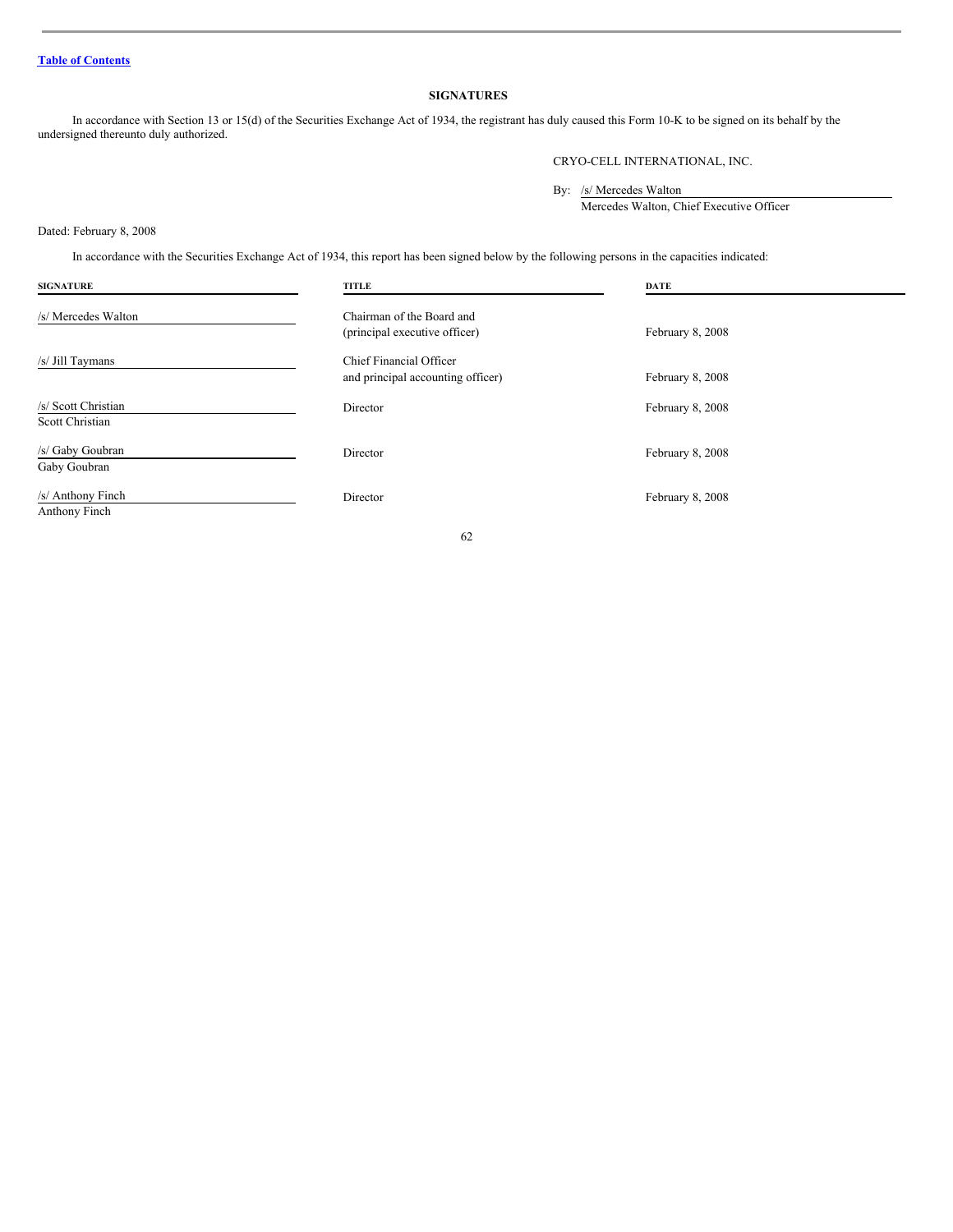# **EXHIBIT INDEX**

| Exhibit No.  | <b>Description</b>                                                                                                                                                         |
|--------------|----------------------------------------------------------------------------------------------------------------------------------------------------------------------------|
| 3.1(1)       | Amended and Restated Certificate of Incorporation                                                                                                                          |
| 3.2(2)       | Amended and Restated By-Laws                                                                                                                                               |
| 10.6(3)      | Secondary Storage Agreement with Safti-Cell, Inc. dated October 1, 2001                                                                                                    |
| 10.7(3)      | Addendum Agreement dated November 2001 to Secondary Storage Agreement with Safti-Cell, Inc.                                                                                |
| 10.9(4)      | Lease                                                                                                                                                                      |
| $10.10(5)$ * | Employment Agreement with Mercedes Walton, dated August 15, 2005                                                                                                           |
| $10.11(6)$ * | Employment Agreement with Jill M. Taymans, dated November 1, 2005.                                                                                                         |
| $10.12(6)$ * | Employment Agreement with Gerald F. Maass, dated November 1, 2005.                                                                                                         |
| $10.13(6)$ * | Forms of Stock Option Agreements under 2000 Stock Incentive Plan.                                                                                                          |
| 10.14(7)     | First Lease Amendment by and between the Company and Brooker Creek North I, LLP, dated June 7, 2006.                                                                       |
| $10.15(8)$ * | 2006 Stock Incentive Plan                                                                                                                                                  |
| $10.16(9)$ * | Employment Agreement dated April 1, 2007 between the Company and Julie Allickson                                                                                           |
| $10.17(9)$ * | Employment Agreement dated April 1, 2007 between the Company and W. Robert Doll                                                                                            |
| 10.18(10)    | Agreement dated June 4, 2007 by and among the Company and Andrew J. Filipowski, the Andrew J. Filipowski Revocable Trust and Matthew G. Roszak                             |
| 10.19(11)    | Agreement dated January 24, 2008 by and among the Company and Andrew J. Filipowski, the Andrew J. Filipowski Revocable Trust, Matthew G. Roszak and<br>SilkRoad Equity LLC |
| 10.20(11)    | Agreement dated January 24, 2008 by and among the Company and Ki Yong Choi and the UAD 7/21/01 FBO Choi Family Living Trust                                                |
| 23           | Consent of Auditors (filed herewith)                                                                                                                                       |
| 31.1         | Certification of CEO Pursuant to Section 302 of the Sarbanes-Oxley Act of 2002 (filed herewith)                                                                            |
| 31.2         | Certification of CFO Pursuant to Section 302 of the Sarbanes-Oxley Act of 2002 (filed herewith)                                                                            |
| 32.1         | Certification Pursuant to 18 U.S.C. Section 1350, as Adopted Pursuant to Section 906 of the Sarbanes-Oxley Act of 2002(filed herewith)                                     |
| $\ast$       | Compensation plans and agreements                                                                                                                                          |

- (1) Incorporated by reference to the Company's Quarterly Report on Form 10-QSB for the quarter ended May 31, 2002.
- (2) Incorporated by reference to the Company's Current Report on Form 8-K filed on December 18, 2006.
- (3) Incorporated by reference to the Company's Annual Report on Form 10-KSB for the year ended November 30, 2002.<br>(4) Incorporated by reference to the Company's Quarterly Report on Form 10-QSB for the quarter ended May 31,
- (4) Incorporated by reference to the Company's Quarterly Report on Form 10-QSB for the quarter ended May 31, 2004.<br>(5) Incorporated by reference to the Company's Quarterly Report on Form 10-OSB filed for the quarter ended
- Incorporated by reference to the Company's Quarterly Report on Form 10-QSB filed for the quarter ended August 31, 2005.
- (6) Incorporated by reference to the Company's Annual Report on Form 10-KSB for the year ended November 30, 2005.<br>(7) Incorporated to the Company's Quarterly Report on Form 10-QSB for the quarter ended May 31, 2006.
- (7) Incorporated to the Company's Quarterly Report on Form 10-QSB for the quarter ended May 31, 2006.
- 
- (8) Incorporated by reference to Annex B to the Definitive Proxy Statement filed June 1, 2006.<br>
(9) Incorporated by reference to the Company's Quarterly Report on Form 10-Q for the quarter (9) Incorporated by reference to the Company's Quarterly Report on Form 10-Q for the quarter ended May 31, 2007.<br>
(10) Incorporated by reference to the Company's Current Report on Form 8-K filed on June 7, 2007.
- Incorporated by reference to the Company's Current Report on Form 8-K filed on June 7, 2007.
- (11) Incorporated by reference to the Company's Current Report on Form 8-K filed on January 25, 2008.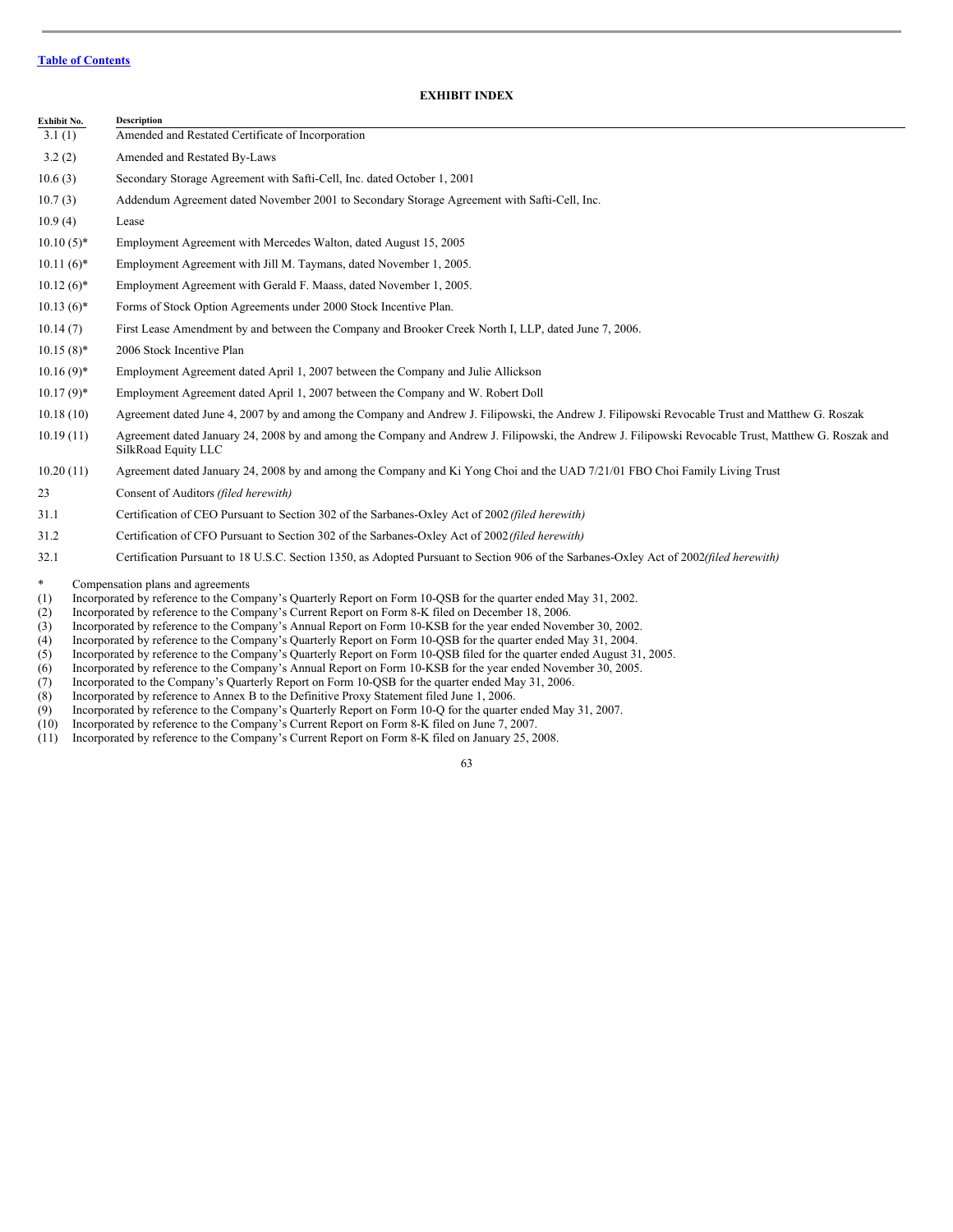# **CONSENT OF INDEPENDENT REGISTERED PUBLIC ACCOUNTING FIRM**

We have issued our report dated February 8, 2008, which includes an explanatory paragraph for the adoption of SFAS 123R *Share Based Payment*', accompanying the consolidated financial statements included in the Annual Report of Cryo-Cell International, Inc. and subsidiaries (the Company) on Form 10-K for the year ended November 30, 2007. We hereby consent to the incorporation by reference of said report in the Registration Statements of the Company on Forms S-8 (File No. 333-92991, effective December 17, 1999 and File No. 333-65418, effective July 19, 2001).

/s/ GRANT THORNTON LLP

Tampa, Florida February 8, 2008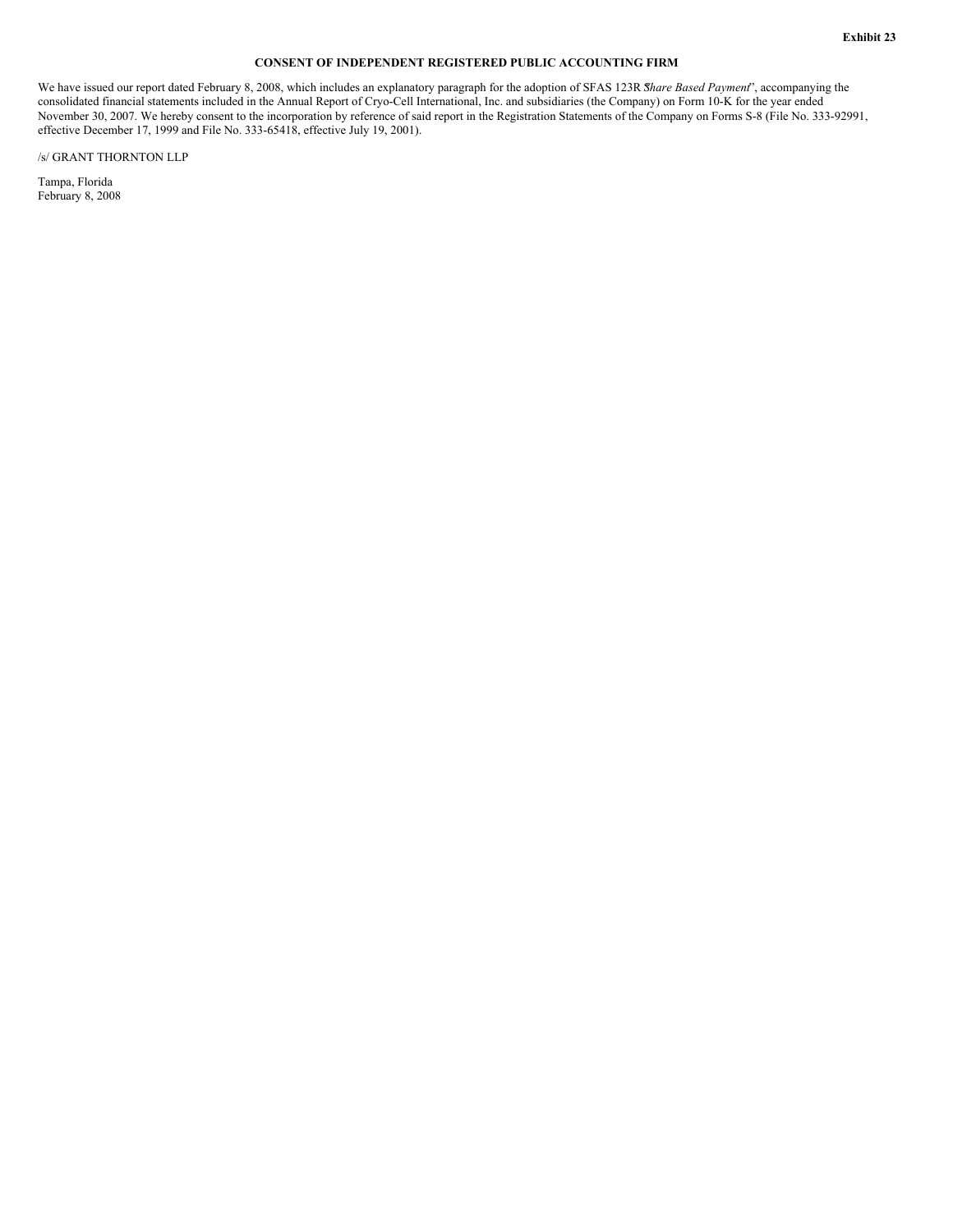# CERTIFICATION OF CHIEF EXECUTIVE OFFICER

I, Mercedes Walton, certify that:

- 1. I have reviewed this annual report on Form 10-K of Cryo-Cell International, Inc. (the "Registrant");
- 2. Based on my knowledge, this report does not contain any untrue statement of a material fact or omit to state a material fact necessary to make the statements made, in light of the circumstances under which such statements were made, not misleading with respect to the period covered by this report;
- 3. Based on my knowledge, the consolidated financial statements, and other financial information included in this report, fairly present in all material respects the financial condition, results of operations and cash flows of the registrant as of, and for, the periods presented in this report;
- 4. The Registrant's other certifying officer(s) and I are responsible for establishing and maintaining disclosure controls and procedures and internal control over financial reporting (as defined in Exchange Act Rules 13a-15(e) and 15d-15(e)) for the Registrant and have:

(a) Designed such disclosure controls and procedures, or caused such disclosure controls and procedures to be designed under our supervision, to ensure that material information relating to the Registrant, including its consolidated subsidiaries, is made known to us by others within those entities, particularly during the period in which this annual report is being prepared;

(b) Evaluated the effectiveness of the Registrant's disclosure controls and procedures and presented in this report our conclusions about the effectiveness of the disclosure controls and procedures, as of the end of the period covered by this report based on such evaluation; and

(c) disclosed in this report any change in the Registrant's internal control over financial reporting that occurred during the Registrant's most recent fiscal quarter that has materially affected, or is reasonably likely to materially affect, the Registrant's internal control over financial reporting;

5. The Registrant's other certifying officer(s) and I have disclosed, based on our most recent evaluation of internal control over financial reporting, to the Registrant's auditors and the audit committee of the Registrant's board of directors (or persons performing the equivalent functions):

(a) All significant deficiencies and material weaknesses in the design or operation of internal control over financial reporting which are reasonably likely to adversely affect the Registrant's ability to record, process, summarize and report financial information; and

(b) Any fraud, whether or not material, that involves management or other employees who have a significant role in the Registrant's internal control over financial reporting.

Dated: February 8, 2008 /s/ Mercedes Walton /s/ Mercedes Walton /s/ Mercedes Walton /s/ Mercedes Walton /s/ Mercedes Walton /s/ Mercedes Walton /s/ Mercedes Walton /s/ Mercedes Walton /s/ Mercedes Walton /s/ Mercedes Walto

Mercedes Walton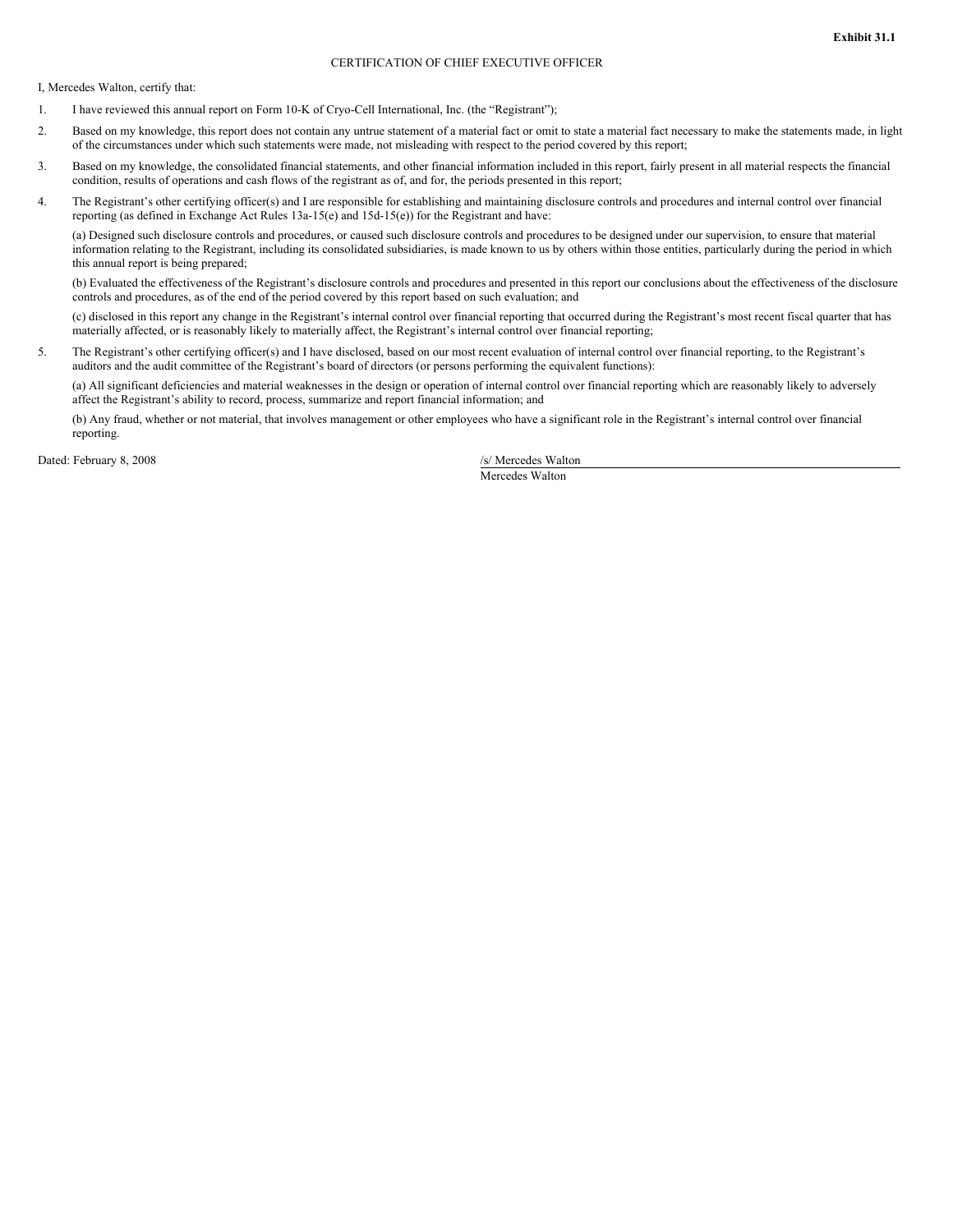## CERTIFICATION OF CHIEF FINANCIAL OFFICER

I, Jill M. Taymans, certify that:

- 1. I have reviewed this annual report on Form 10-K of Cryo-Cell International, Inc. (the "Registrant");
- 2. Based on my knowledge, this report does not contain any untrue statement of a material fact or omit to state a material fact necessary to make the statements made, in light of the circumstances under which such statements were made, not misleading with respect to the period covered by this report;
- 3. Based on my knowledge, the consolidated financial statements, and other financial information included in this report, fairly present in all material respects the financial condition, results of operations and cash flows of the registrant as of, and for, the periods presented in this report;
- 4. The Registrant's other certifying officer(s) and I are responsible for establishing and maintaining disclosure controls and procedures and internal control over financial reporting (as defined in Exchange Act Rules 13a-15(e) and 15d-15(e)) for the Registrant and have:

(a) Designed such disclosure controls and procedures, or caused such disclosure controls and procedures to be designed under our supervision, to ensure that material information relating to the Registrant, including its consolidated subsidiaries, is made known to us by others within those entities, particularly during the period in which this annual report is being prepared;

(b) Evaluated the effectiveness of the Registrant's disclosure controls and procedures and presented in this report our conclusions about the effectiveness of the disclosure controls and procedures, as of the end of the period covered by this report based on such evaluation; and

(c) disclosed in this report any change in the Registrant's internal control over financial reporting that occurred during the Registrant's most recent fiscal quarter that has materially affected, or is reasonably likely to materially affect, the Registrant's internal control over financial reporting;

5. The Registrant's other certifying officer(s) and I have disclosed, based on our most recent evaluation of internal control over financial reporting, to the Registrant's auditors and the audit committee of the Registrant's board of directors (or persons performing the equivalent functions):

(a) All significant deficiencies and material weaknesses in the design or operation of internal control over financial reporting which are reasonably likely to adversely affect the Registrant's ability to record, process, summarize and report financial information; and

(b) Any fraud, whether or not material, that involves management or other employees who have a significant role in the Registrant's internal control over financial reporting.

Dated: February 8, 2008 /s/ Jill M. Taymans

Jill M. Taymans